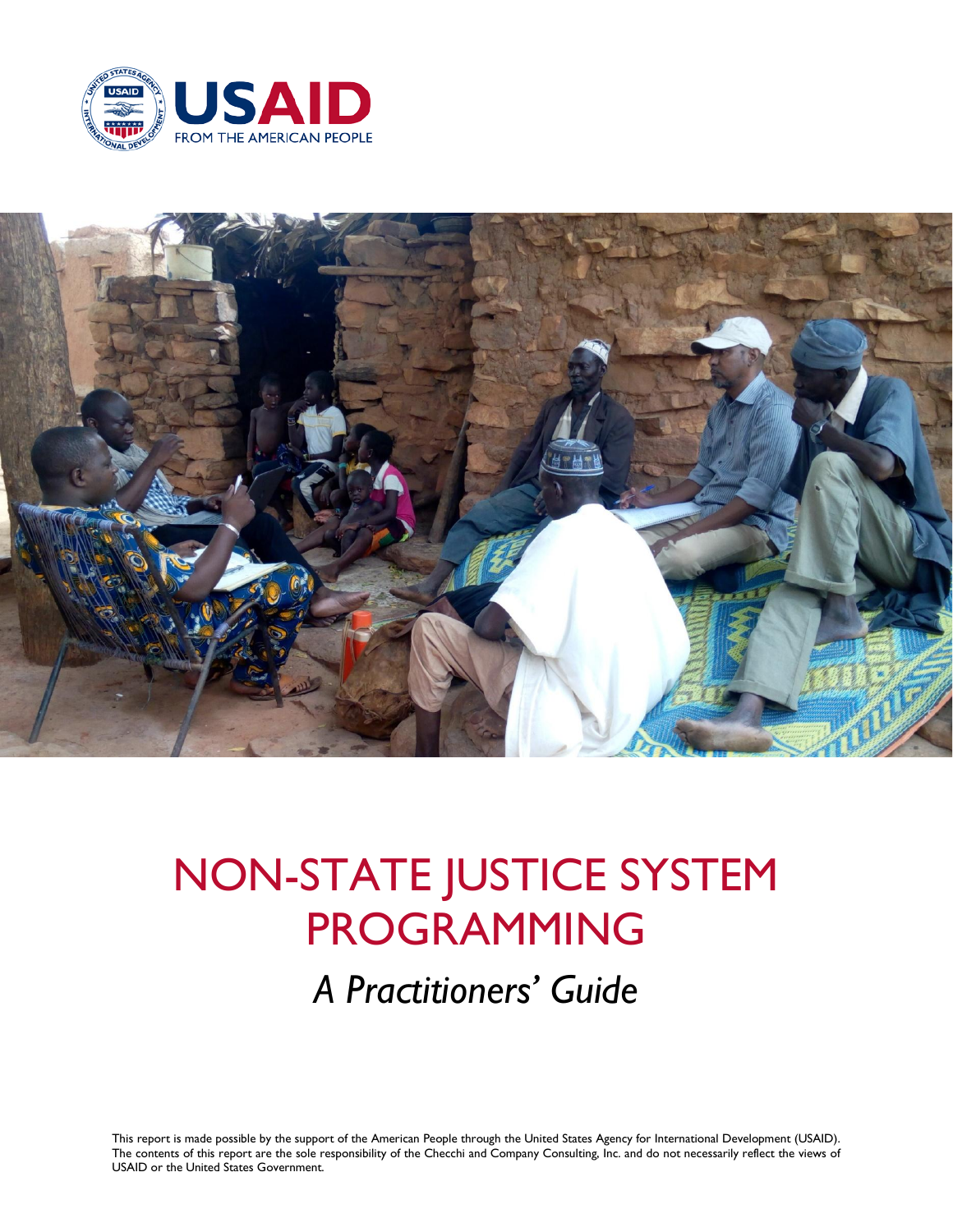# Non-State Justice System Programming *A Practitioners' Guide*

**Prepared under:** Contract No. AID-OAA-I-13-00034/7200AA18F00003

June 2019

**Contractor:** Checchi and Company Consulting, Inc. 1899 L Street, NW, Suite 800 Washington, DC 20036 www.checchiconsulting.com

#### **Disclaimer**

This report is made possible by the support of the American People through the United States Agency for International Development (USAID). The contents of this report are the sole responsibility of the Checchi and Company Consulting, Inc. and do not necessarily reflect the views of USAID or the United States Government.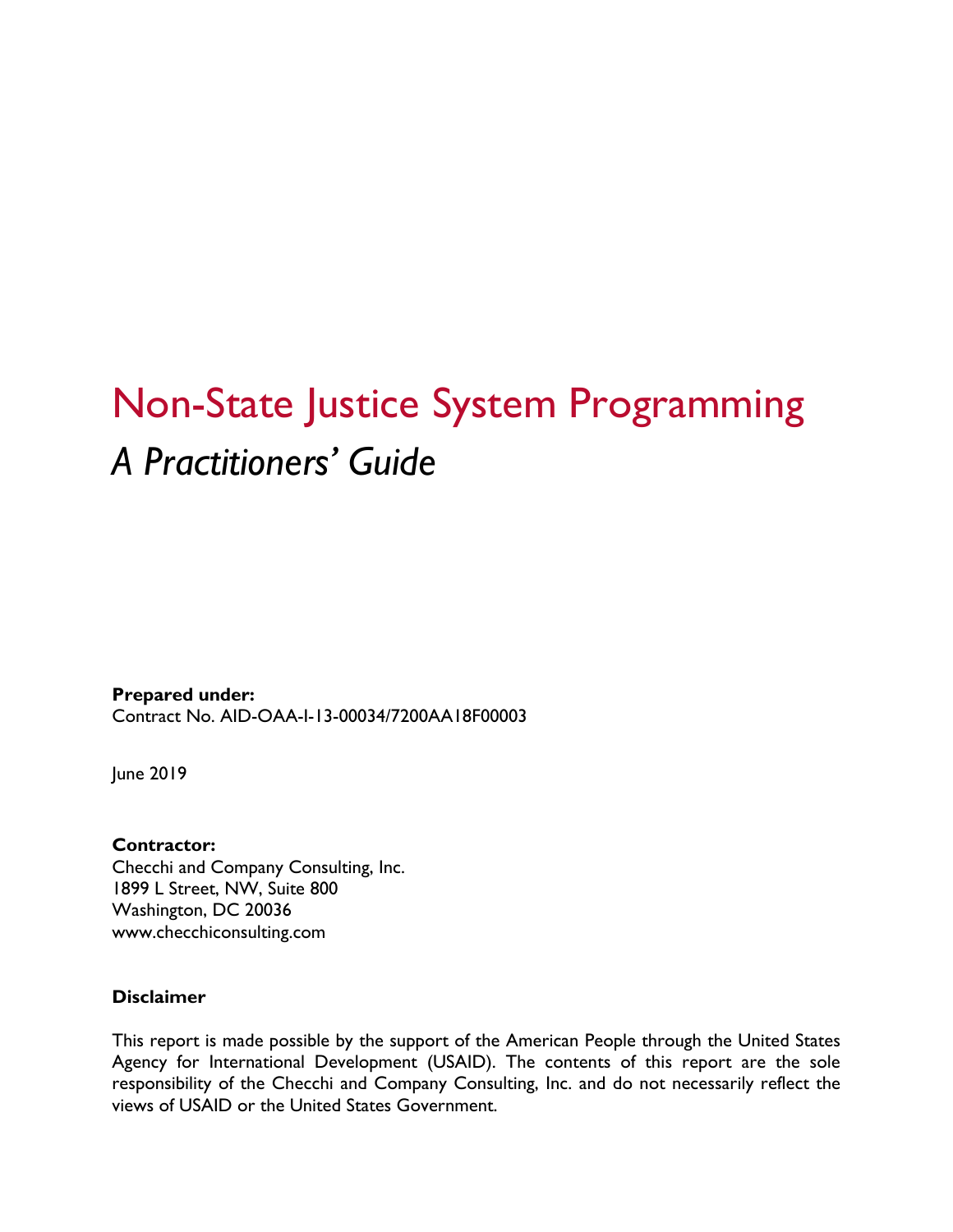## ACKNOWLEDGMENTS

This guide was prepared by Barry Walsh and Eric Bartz with contributions from Benjamin Allen, Kelly Gavagan, Patricia McPhelim and James Agee of Checchi and Company Consulting, Inc. We also want to acknowledge Eric Scheye, Greg Gisvold, Erik Pacific, and Adam Bushey from USAID for their guidance and contributions throughout the entire effort culminating in this guide. Finally, we thank the organizations and individuals who developed the additional resources referenced in this document for their contributions to this field of research.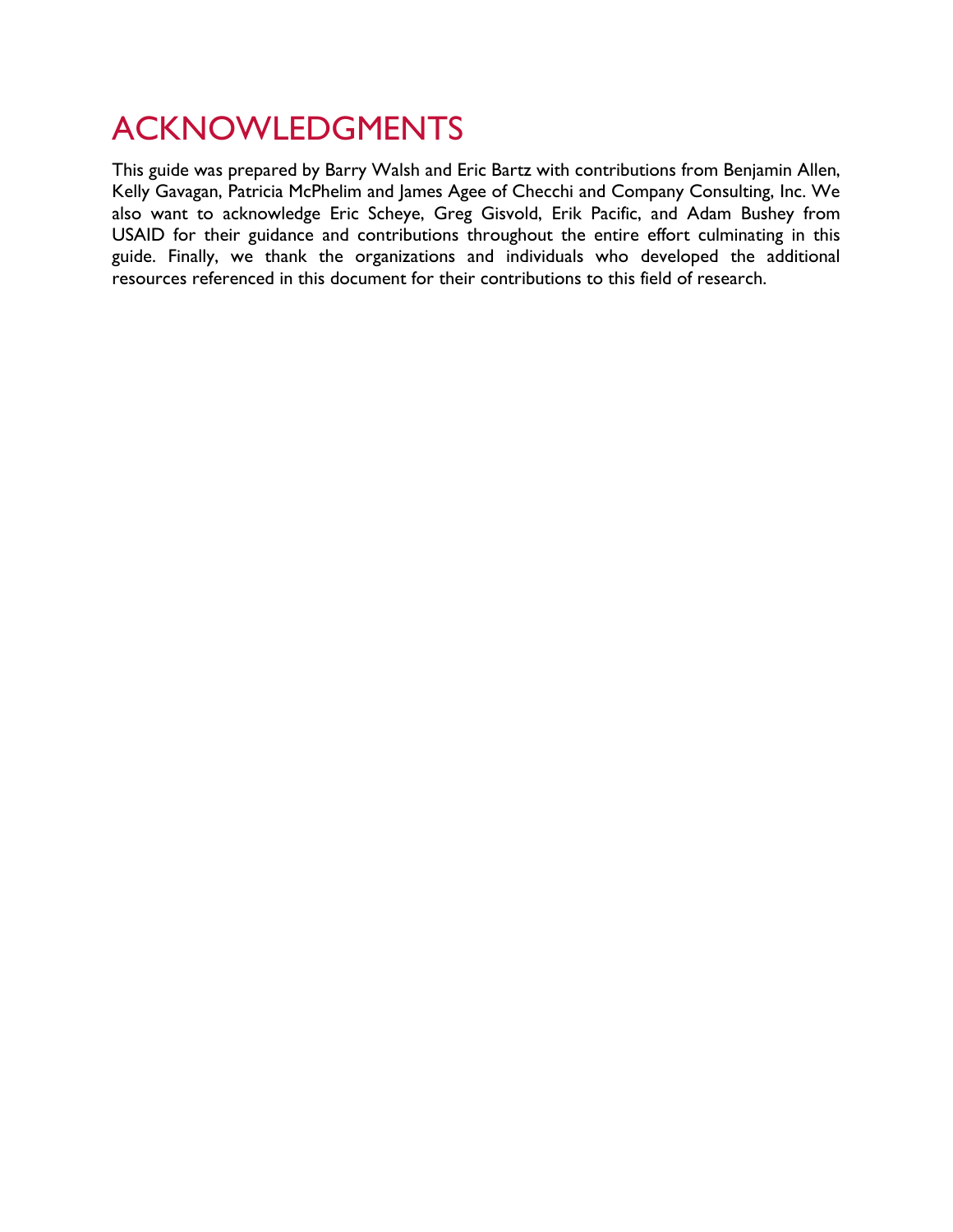## **Contents**

| I. Introduction                                              |                                                                  | L                       |
|--------------------------------------------------------------|------------------------------------------------------------------|-------------------------|
| 2. Defining Non-State Justice Systems                        |                                                                  |                         |
| 3. Characteristics of NSJSs                                  |                                                                  |                         |
|                                                              | 3.1 Advantages of Engaging with NSJSs                            | $\overline{\mathbf{4}}$ |
| 3.2 Challenges in Engaging with NSJSs                        |                                                                  | 7                       |
| 3.3 Directions for Programmatic Support                      |                                                                  | 9                       |
| 4. Illustrative Interventions by Donors                      |                                                                  | 9                       |
|                                                              | 4.1 Institutional Capacity                                       | 9                       |
| 4.1.1                                                        | Knowledge of Law and its Application                             | 9                       |
| 4.1.2                                                        | Skills in Negotiating Dispute Resolution                         | 12                      |
| 4.2 Public Access to Justice                                 |                                                                  | 3                       |
| 4.2.1                                                        | <b>Public Outreach and Awareness</b>                             | 13                      |
| 4.2.2                                                        | Legal Empowerment Using Paralegals                               | 4                       |
| 4.2.3                                                        | Civil Society Monitoring the Performance of NSJSs                | 15                      |
| 4.2.4                                                        | Increasing the Participation of Women in NSJSs                   | 16                      |
| 4.3 The Legal Framework                                      |                                                                  | 17                      |
| 4.3.1                                                        | Supporting the Harmonization of State and Customary Law          | $\overline{17}$         |
| 4.3.2                                                        | <b>Improving Coordination Using Written Agreements</b>           | 9                       |
| 5. Developing Support Programs                               |                                                                  | 20                      |
| 5.1 Programmatic Options for Supporting NSJSs                |                                                                  | 20                      |
| 5.2 Assessing Which Programmatic Options Should be Preferred |                                                                  | 22                      |
| 5.3 Undertaking an Assessment of NSJS Development Needs      |                                                                  | 22                      |
|                                                              | 5.4 Defining the Scope of Evidence and Analysis to be Undertaken | 23                      |
| 5.5 Best Practices in Designing Programs                     |                                                                  | 23                      |
| 5.5.1                                                        | Inclusive Local Ownership                                        | 23                      |
| 5.5.2                                                        | Managing Resistance to Change                                    | 24                      |
| 5.5.3                                                        | <b>Setting Realistic Objectives</b>                              | 24                      |
| 5.5.4                                                        | Identification of Program Partners and Participants              | 24                      |
| 5.5.5.                                                       | <b>Holistic Strategies</b>                                       | 24                      |
| 5.5.6                                                        | Long-Term Engagements                                            | 24                      |
| 5.5.7                                                        | <b>Education and Public Awareness</b>                            | 25                      |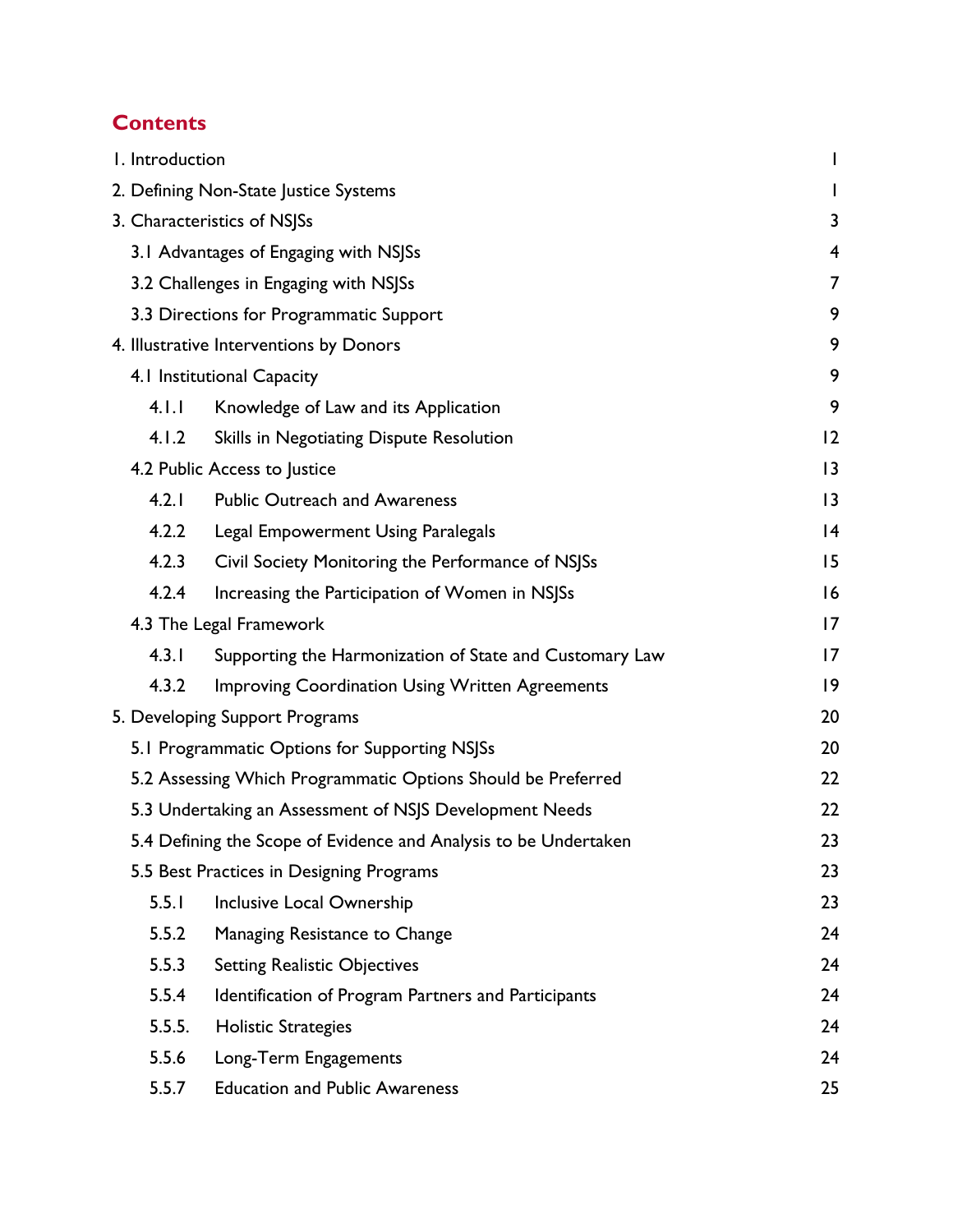|                                                             | 5.5.8  | State-NSJS Justice Linkages                             | 25 |
|-------------------------------------------------------------|--------|---------------------------------------------------------|----|
|                                                             | 5.5.9  | Preferences for Activities with Greatest Impact         | 25 |
|                                                             | 5.5.10 | Opportunities to Influence the Legal Framework          | 25 |
|                                                             | 5.5.11 | Pursuing Non-Prescriptive Directions for Giving Support | 26 |
| 6. Conclusions                                              |        |                                                         | 26 |
| <b>Bibliography and Further Reading</b>                     |        | 27                                                      |    |
| Annex I - Undertaking a Non-State Justice Sector Assessment |        | 34                                                      |    |
| <b>Assessment Goal</b>                                      |        | 34                                                      |    |
| Context                                                     |        | 34                                                      |    |
| Stakeholders, Institutions, Networks, and Influence         |        | 36                                                      |    |
| Administration, Provision and Perception of Justice         |        | 36                                                      |    |
| Status of Justice Sector Development and Change             |        | 38                                                      |    |
|                                                             |        | Program Design Concerns                                 | 38 |
|                                                             |        | Theory of Change                                        | 39 |
| Annex 2 – Sample Statement of Work (SOW)                    |        |                                                         | 40 |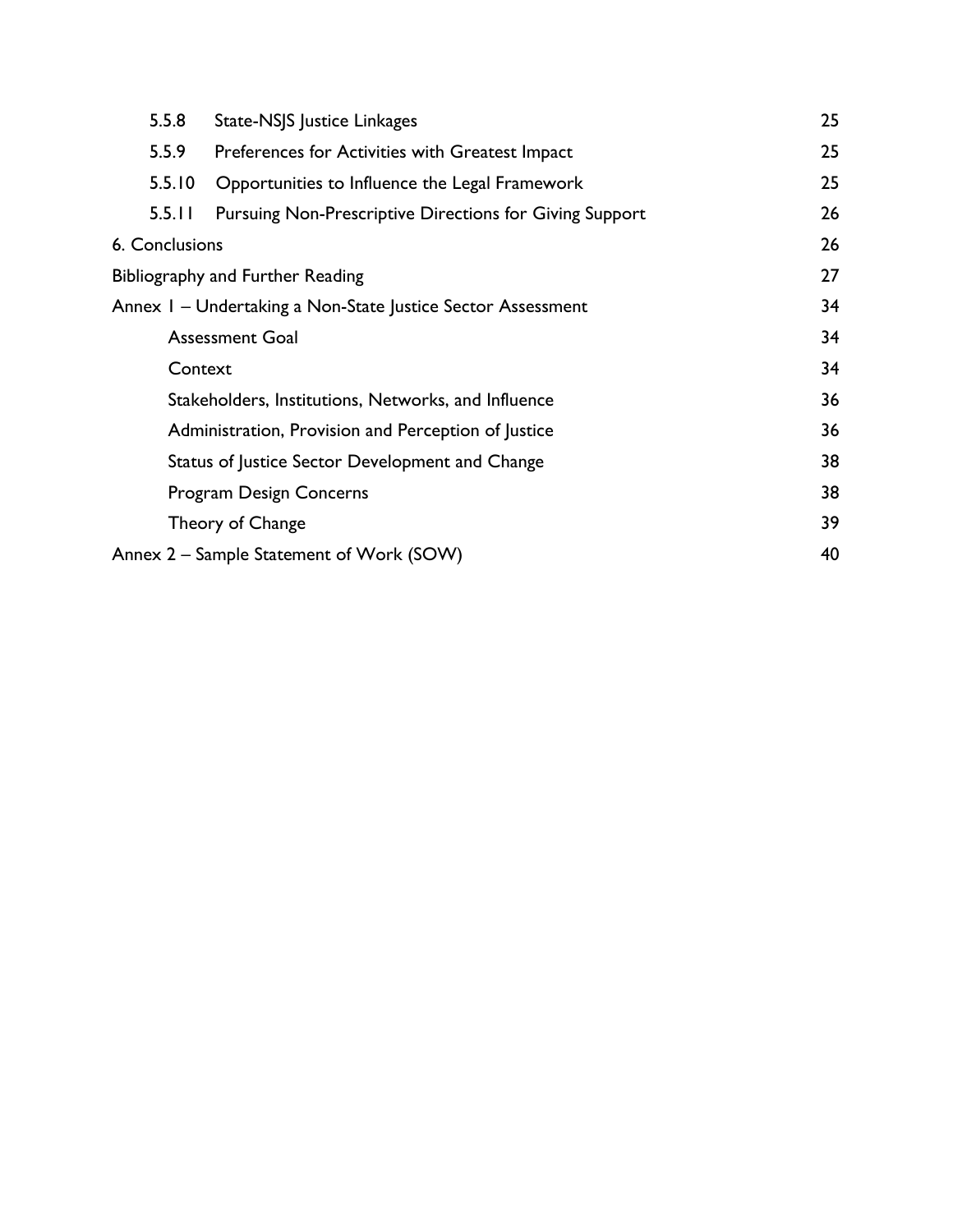## **Overview**

- Non-state justice systems (NSJS) include community level institutions or processes which exercise non-state authority in resolving disputes, commonly for a religious, ethnic or indigenous group within a state or region using customary laws.
- Where NSJSs function well, they can provide speedy and expeditious justice, usually where state justice service is deficient or absent.
- NSJSs are often the guarantors of order and security as well as access to justice at the local level; they often have legitimacy the state justice system may lack. In post-conflict environments NSJSs are often the only institutions available.
- While many in developing countries access justice through NSJSs, they can have shortcomings. In prioritizing collective and community goals for ensuring justice and peace, NSJSs can deny opportunities for asserting and defending individual legal rights.
- This guidance examines three programming areas which can support community-level NSJSs to improve institutional capacity, equality and inclusion, public access to justice, and the legal framework.
- Challenges for community-level NSJSs include inconsistent operation, limitations on jurisdictional reach, ill-defined or non-existent linkages with state services, and a lack of standards or checks and balances to guard against discriminatory practices, elite capture, or corruption.
- Justification and impetus for donor support to community-level NSJSs can readily be found in the popularity of the services they provide. Indeed, NSJSs offer advantages over state courts in terms of accessibility, expeditious remedies, and familiarity to users. Community level NSJSs also tend to possess a cultural relevance for users, oftensuperior access to information relevant to a dispute, and a widespread perception as trustworthy.
- Previous donor engagement with NSJSs generally aimed to address weaknesses of both non-state and state justice institutions. This prior practice provides a useful knowledge base to continue to improve NSJS capacity and NSJS-state institutional collaboration in the interests of the rule of law and human rights.
- In general, donor work with community NSJSs has been limited to training and public education, fostering liaison between state and non-state actors, and supporting legislative or administrative reforms to reconcile potential conflicts.
- This guidance provides tools to support USAID development of support programs for community level NSJSs, highlights the importance of undertaking a comprehensive assessment and provides a sample inquiry methodology. It also illustrates the value of learning from prior efforts and provides a summary of lessons learned. In addition, a sample statement of work relevant to developing new program proposals.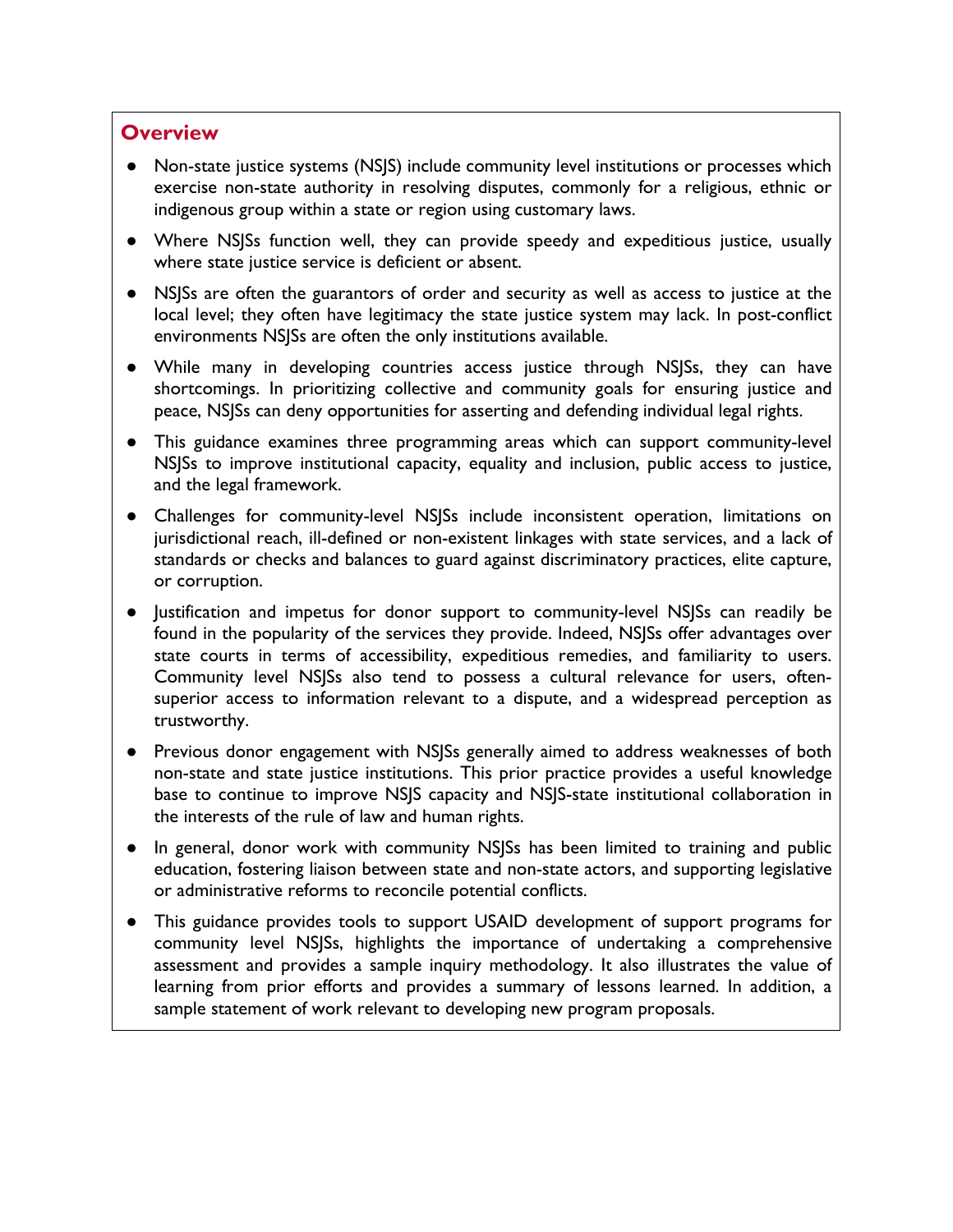## **1. Introduction**

This guide is intended to assist USAID Democracy, Human Rights, and Governance (DRG) Officers and other practitioners in designing, implementing, and monitoring rule of law programs that include support for community-level non-state justice systems (NSJSs). It aims to provide a digest of techniques used by donors in supporting such NSJSs and offers guidance on best practices and lessons learned, including a sample scope of work (SOW) that may be used as a starting point for future support programs. The observations and conclusions herein may also be useful for programmatic support to other types of NSJSs.

In addition, USAID emphasizes that this guide exists within an ecosystem of primers, assessment methodologies, and programmatic documentation developed and maintained by the Democracy, Rights, and Governance Center of Excellence. It is intended to be used in concert with other USAID technical leadership tools.

## <span id="page-6-0"></span>**2. Defining Non-State Justice Systems**

NSJSs vary widely. A 2010 United Nations-commissioned study by the Danish Institute for Human Rights noted five distinct NSJS types, including:

- Traditional leaders
- Religious leaders
- Local administrators with an adjudicative or mediation function
- Customary or community courts where the adjudicator is not a lawyer
- Community mediators

In addition, the study noted that "other actors, including paralegals, trade organizations or community groups may often resolve disputes on a more ad hoc basis" in efforts that might be described as legal services.<sup>[1](#page-6-1)</sup>

This guide is not intended to cover the broad array of NSJSs; rather, it focuses on those mechanisms with deep community roots employing conciliatory dispute resolution practices, what is often referred to as the informal justice sector.<sup>[2](#page-6-2)</sup> In general, this guide focuses on those NSJSs comprised of community level institutions or processes exercising some form of nonstate authority to provide safety, security, and access to justice. This authority may be used to resolve a dispute, exact punishment for a crime, or administer regulatory authority.

The intersection of security and justice is fluid. Norms and institutions guiding and regulating conduct vary as widely as the sources from which their authority derives. For USAID, this intersection implicates several implementation concerns, from promoting the rule of law to combatting forms of extremism and terror to delivering basic government services.

NSJSs resolving disputes in accordance with local community norms can and should be part of a larger development value proposition that promotes security and ensures access to justice. They often supplement state systems while providing greater access to justice by alleviating burdens of expense, travel, and complexity. They may contribute to reducing feelings of

 $\overline{a}$ 

<sup>1</sup> United Nations 2012, p. 54.

<span id="page-6-2"></span><span id="page-6-1"></span><sup>2</sup> ICHRP 2009, p. 43.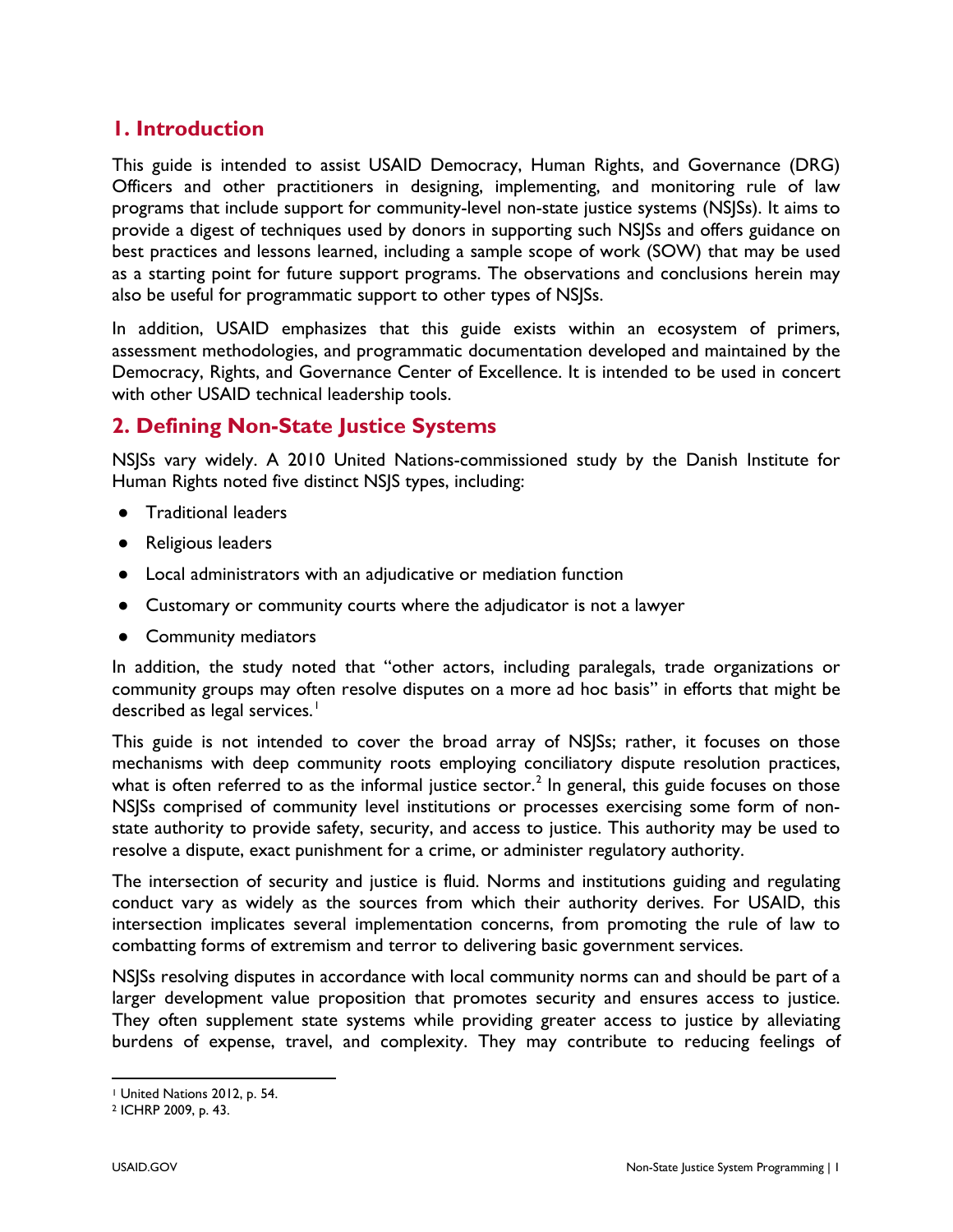injustice among communities and populations, thereby easing the estrangement that too often grows between state systems and impoverished or conflict affected communities. This paper seeks to provide USAID field staff with an enhanced understanding of these mechanisms as well as lessons from prior work with them.

Thus, the NSJSs addressed by this paper are usually customary and thus deriving their authority from culture, customs, religious belief, and related practices and norms. These can include systems introduced by non-governmental organizations as an alternative to state-based justice remedies. They also may include processes or institutions introduced by the state itself to emulate customary practices for resolving disputes, either to complement the state-based justice system or to operate in parallel with it.<sup>[3](#page-7-0)</sup> For purposes of this programming guidance, USAID prefers the term "non-state" over traditional or informal, as non-state systems may not be strictly traditional in origin and may not necessarily operate informally. The common feature uniting non-state systems is that the person or persons exercising authority in these matters are not employed by or under the direction of the state.

USAID groups NSJSs into two general categories: indigenous institutions that pre-date state systems, such as those that may be practiced by indigenous minorities; and institutions or mechanisms of more recent origin. For purposes of this guidance, NSJSs in the first category are characterized as "customary" and include all those organic practices and mechanisms that originate outside of the ambit and history of the state.

Customary justice systems tend to be grounded in religious, ethnic, indigenous or regional practices for governing community affairs. These systems, which in most cases have evolved over hundreds of years, survive and sometimes dominate as primary systems of dispute resolution. In countries affected by a history of colonization by foreign powers, persistent poverty or armed conflict, for example, village-based customary systems of justice have often been the only durable means of dealing with local level disputes. Colonial and other national political authorities often accepted NSJSs as appropriate or tolerable for local level administration because the resources of the state were inadequate to meet that need, especially in localities of poverty, remoteness, or low population. To the extent that many of these communities remain poor and disconnected from state-based systems of government, NSJSs tend to endure without significant interference by the state or conflict with state justice institutions.

Institutions or mechanisms of more recent origin, though some may have been inspired by customary practices, have been established or modified to complement state institutions. These systems involve some harmonization of state and customary law and are more likely to comply with human rights standards and modern conceptions of procedural fairness.

NSJSs are often more popular than state justice systems. The reasons vary, but according to the Danish Institute for Human Rights study may include "state failure" reasons related to the physical remoteness or economic inaccessibility of state justice actors as well as incapacity owing to human, technological, or material limitations, and "culturist explanation[s]," As the study noted, the latter included the characteristics of the NSJS itself in that the "procedures and

<span id="page-7-0"></span> $\overline{a}$ <sup>3</sup> DFID 2004, p.1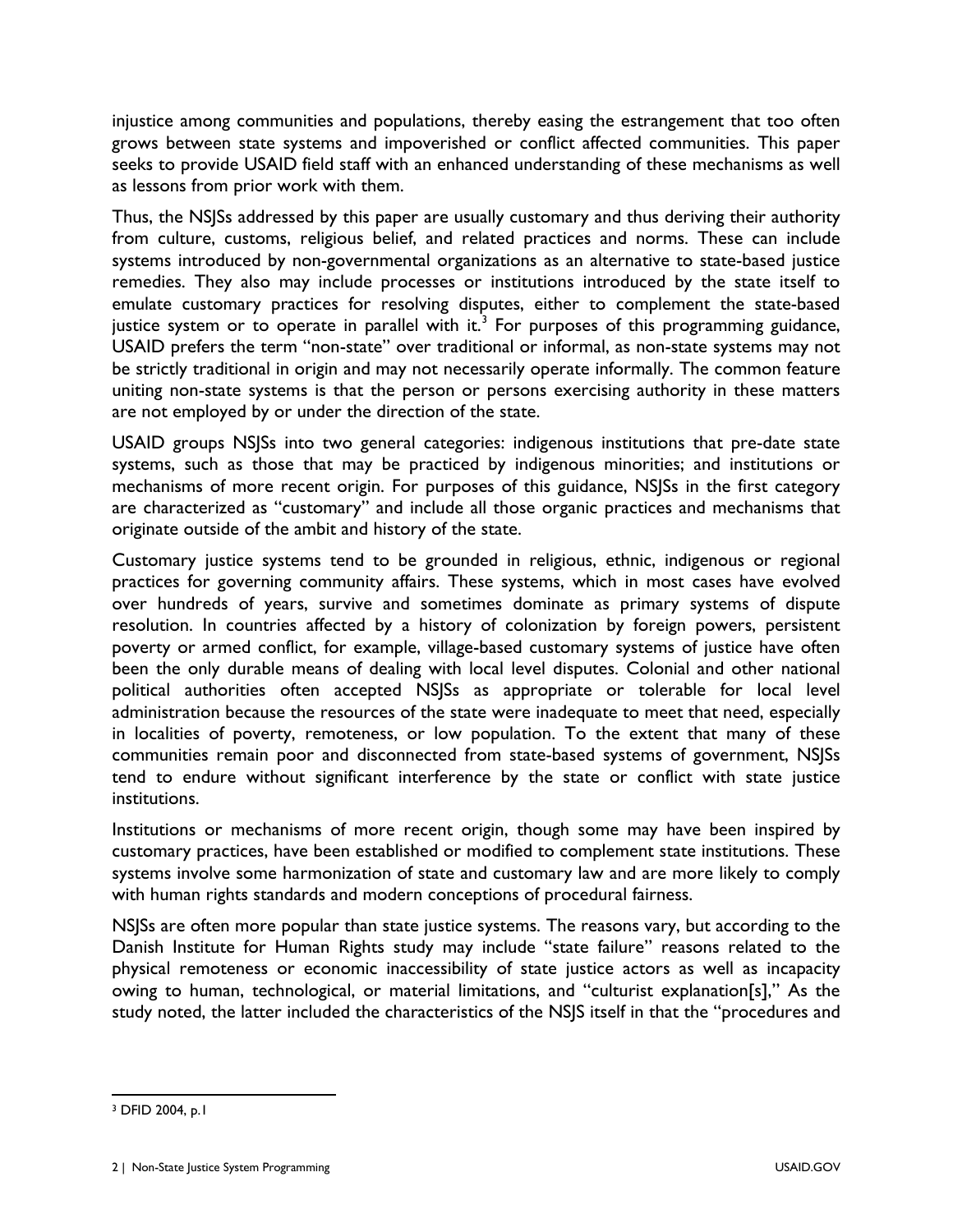substantive norms used and remedies [dispensed were] more in accordance with the local culture and social relations."[4](#page-8-1)

During the twentieth century, state court systems in many countries, including the USA and other developed countries, applied new mediation processes to civil disputes that placed emphasis on seeking the settlement of disputes by negotiation and compromise before pursuing a judicially-imposed solution. Greater use of mediation recognized the value in outcomes that could be mutually agreed upon more quickly and at lower cost than through a normal court proceeding. Some mediation schemes were attached to the state courts themselves, some to other government agencies, and others to non-state agencies. The common element is that each scheme placed primary, if not exclusive, emphasis on negotiating dispute settlements in an atmosphere of minimal formality. In essence, they were established to apply customary processes of dispute resolution, albeit within a statutory framework, as exemplified by the Barangay Justice System of the **Philippines** and the Village Courts of **Papua New Guinea.**[5](#page-8-2)

In seeking to assist a state in extending access to justice, USAID and other donors have been open to supporting NSJSs where the state system is incapable of providing an adequate standard of access and where NSJSs can meet that need. State institutions are often perceived at the community level as being corrupt and self-serving, while NSJSs may enjoy comparatively greater trust and legitimacy among those they serve. The challenge for donors lies in developing assistance programs that can overcome structural, operational, or other weaknesses in NSJSs that limit access to just dispute resolution. As with state court systems, the effectiveness of NSJSs is commonly impeded by deficiencies in the competencies of those who resolve disputes, in the procedures they use, and in the decisions, they make, all of which can result in corruption, gender discrimination, uncertainty, lack of documentation, human rights violations, and other unjust outcomes for disputants, victims, and their communities.

## <span id="page-8-0"></span>**3. Characteristics of NSJSs**

NSJSs encompass a wide array of traditional, non-state justice and informal mechanisms that provide dispute resolution and justice-related services. Although NSJSs vary widely, even within regions and countries, scholars and practitioners have identified their common characteristics, including:

- A dispute submitted to an NSJS for resolution is usually viewed as a community matter rather than as a private dispute between two individuals.
- There is a high degree of public participation, as NSJS meetings are commonly held in public places and often include large numbers of community members participating and observing, thus providing the community with vested ownership of the dispute resolution process as well as its results.
- Decisions are based on customs, norms, community practices, and consultation rather than on a strict interpretation of a national law; and because it is important to find a consensus between the disputants, a settlement must be mutually acceptable. Thus, the concept of justice is derived from what the community considers to be fair and just, rather than what may be considered predetermined by law.

 $\overline{a}$ <sup>4</sup> United Nations 2012, p. 75.

<span id="page-8-2"></span><span id="page-8-1"></span><sup>5</sup> Described respectively in Golub 2003 and Australian Law Reform Commission Report 31, 1986.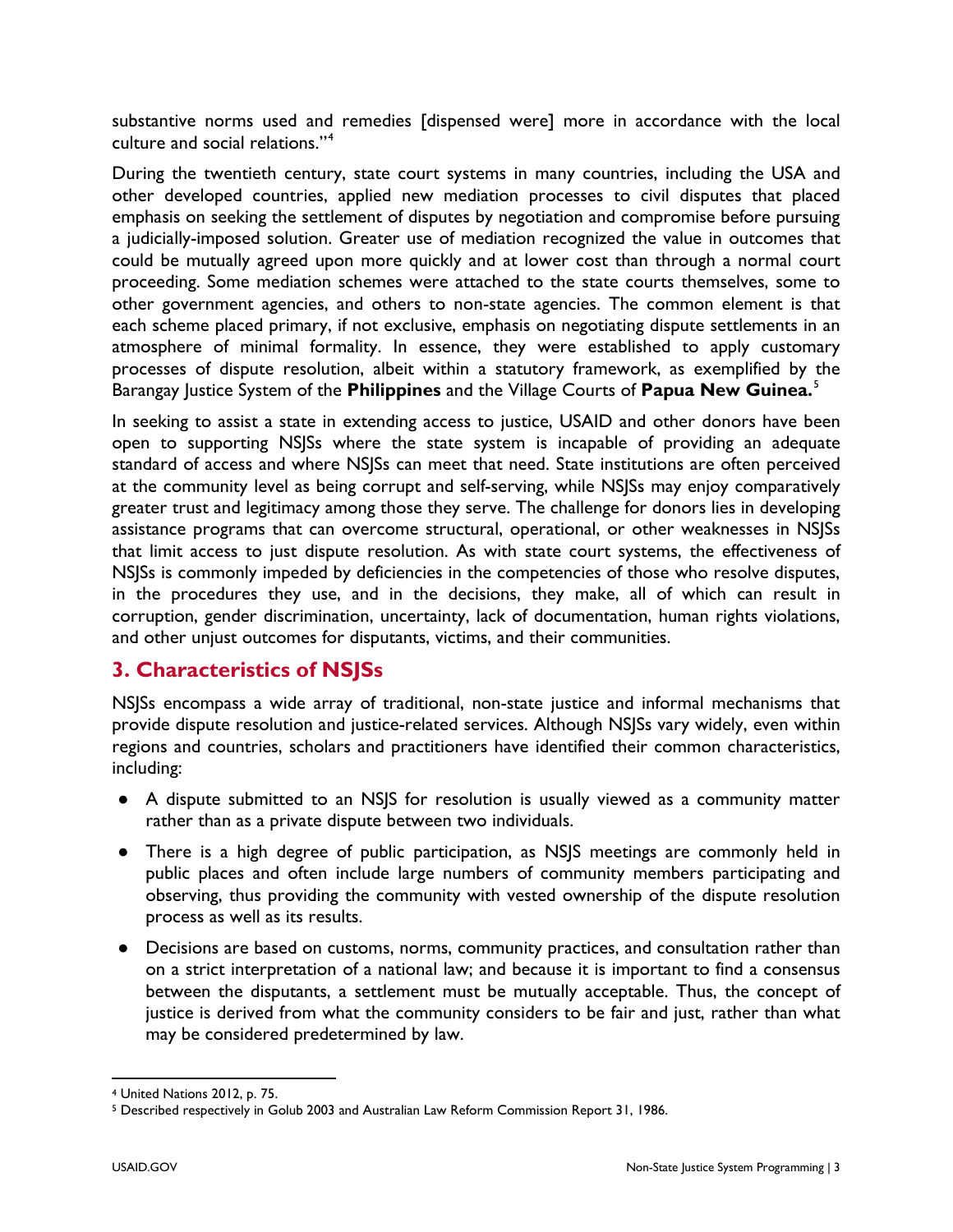- Customary jurisprudence in some cases may not comport with constitutional and international human rights standards applicable in a jurisdiction.<sup>[6](#page-9-1)</sup>
- NSJS procedures are generally aimed at reconciling differences and restoring social harmony based on decisions being agreeable to all parties.
- Penalties tend to be restorative rather than punitive.
- Apparently similar cases may not be treated alike, as customary norms and practices are often not uniform across regions or even within communities.
- NSJS leaders who preside at meetings are often appointed from within the community based on status or lineage, and so may be susceptible to elite capture.
- Rules of procedure and evidence are flexible.
- There is generally no professional legal representation.
- Decisions are enforced by means of social pressure.<sup>[7](#page-9-2)</sup>

The business of NSJSs tends to deal with disputes limited to the village, ethnic, or indigenous group concerned. The substantive focus of NSJS activities that can overlap with USAID programming includes disputes about ownership and use of land and animals, money claims, domestic violence, religious offenses, street assaults and other criminal misdemeanors, family inheritance, dowry, divorce, and child support. These types of disputes may be said to be the area of natural coverage for NSJSs in that, in most instances, major crimes such as murder, robbery, drug trafficking, and sexual assault offenses are prosecuted by the state. However, where a NSJS is the only practical mechanism for resolving disputes, the NSJS may handle almost all public disputes and crimes.

Where NSJSs function well, they can provide speedy and expeditious justice in a conciliatory fashion that is supported by participants. Barriers that often apply to state court systems, such as high costs, difficult to reach locations, or language barriers, will often not apply to NSJSs.

USAID and other donors have seldom engaged with NSJSs in a systematic way, notwithstanding the increase in overall donor support for rule of law initiatives. In shying away from greater engagement with NSJSs, donors have cited their obscure, archaic, and informal nature and a perceived lack of respect for women's and other human rights. While these are legitimate concerns, the widespread reliance on NSJSs in some countries and regions makes them a potentially powerful tool for improving dispute resolution and access to justice at the local level.

## <span id="page-9-0"></span>**3.1 Advantages of Engaging with NSJSs**

USAID considers the rule of law to include five essential elements:<sup>[8](#page-9-3)</sup>

- **order and security;**
- **legitimacy** (including both the substance of the law and the way it is developed);

 $\overline{a}$ <sup>6</sup> Penal Reform International 2001, p.28.

<span id="page-9-2"></span><span id="page-9-1"></span><sup>7</sup> These common characteristics of non-state justice institutions are drawn from Penal Reform International 2001, p.22; Wojkowska 2006, p.16; and DFID 2004 p.2.

<span id="page-9-3"></span><sup>8</sup> USAID ROL 2008, pp.7-8.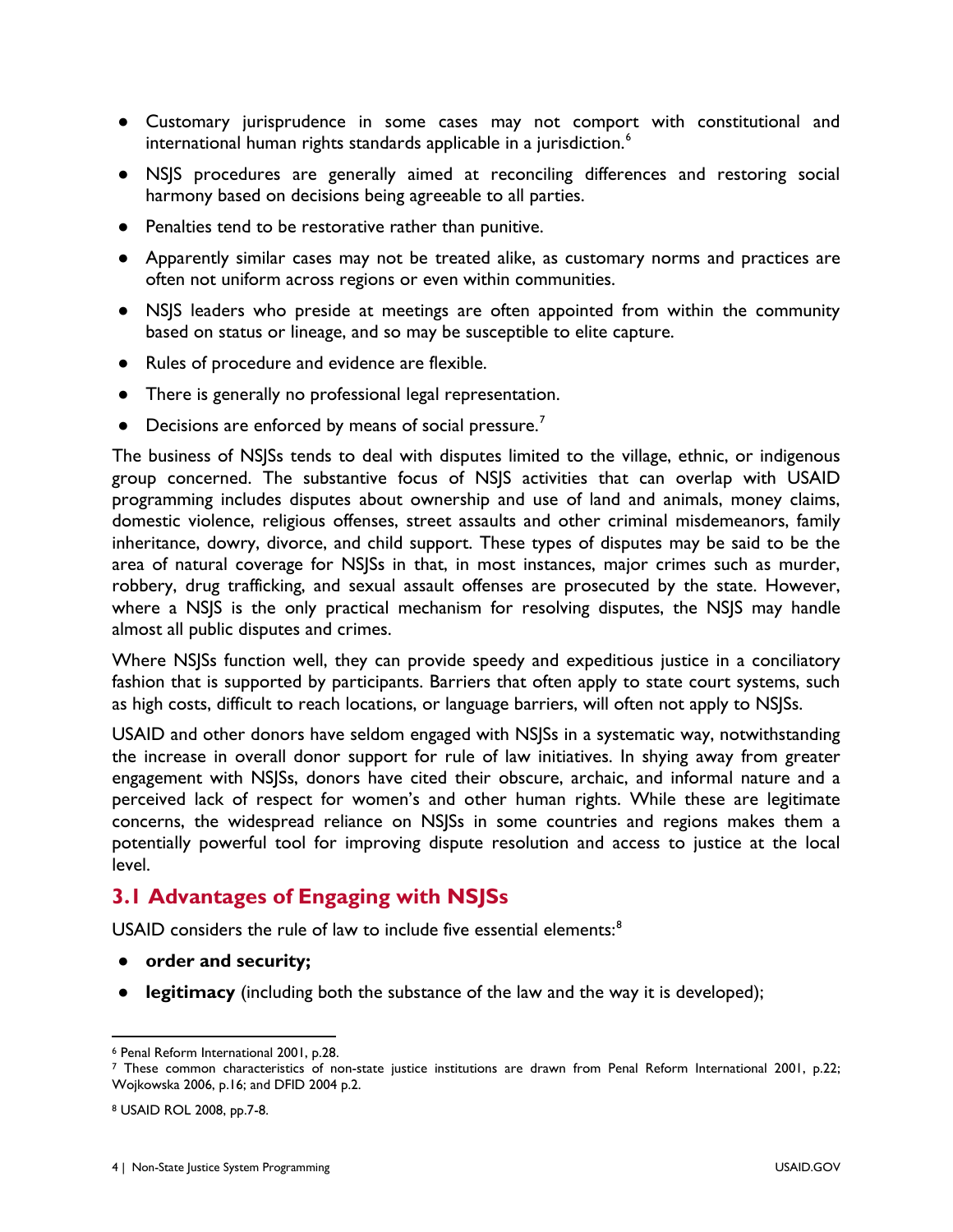#### ● **checks and balances;**

- **fairness** (including equal application of the law, procedural fairness, protection of basic human rights and civil liberties, and access to justice); and
- **effective application** (in both the enforcement and application of laws).

In USAID partner countries, state justice systems often cannot provide all these elements effectively and to every citizen. Because they usually reach most the population, most donorsponsored rule of law programs focus on the state justice system; however, the lived experience of rule of law reform teaches that not all legitimacy flows from state power. Recognition and accommodation of social, historical, religious, and cultural trends and realities are important to, and part of, the rule of law. Similarly, participation and accountability are recognized contributors to state authorities' legitimacy. Accordingly, rule of law program designs must recognize, seek to understand, and at times incorporate, NSJSs into program design and implementation.

NSJSs often have legitimacy within a community that the state justice system may lack. In postconflict environments where state justice systems may either have been diminished or destroyed as a result of conflict, NSJSs are often the only institutions left on the ground. This was the case in **Somalia** from the 1990s, for example, where NSJSs maintained law and order at the community level throughout much of the country for over a decade, even though the country was effectively without a government.

While NSJSs can provide broad and meaningful access to justice in many developing countries, they often have practical shortcomings. In preferring collective and community goals for ensuring justice and peace, NSJSs may limit or deny opportunities for asserting and defending individual legal rights, the hallmark of access to justice and perhaps the most important component of the rule of law for most citizens. NSJSs typically decide cases based on community norms that are generally unwritten and subject to interpretation and evolution over time, making it difficult to discern predictable or consistent rules, procedures, and outcomes, especially in countries where there are multiple ethnic groups, and potentially multiple NSJSs.

Also, the unwritten and community-based nature of many NSJSs may result in the failure to observe substantive and procedural rights guaranteed by national laws. While the communitybased nature of NSJSs can make enforcement easier, at other times it may increase problems, especially when these institutions operate across community boundaries or lack the enforcement mechanisms of the state. These shortcomings can deprive NSJS disputants of procedural fairness, which is at the heart of the concept of due process. Other times, public access to justice may be impaired when individuals are denied the means of effectively asserting their rights due to weak NSJS institutional capacity. NSJSs may also entrench discrimination against marginalized groups, perpetuating unequal power structures and the denial of human rights at the local level.

The tendency of the international donor community to focus on state justice institutions as the recipients of rule of law assistance has at times overshadowed the importance of local values and cultural relevance. If it is not implemented effectively, such assistance can fail to root itself in the local culture, establishing only institutional shells and creating relationships of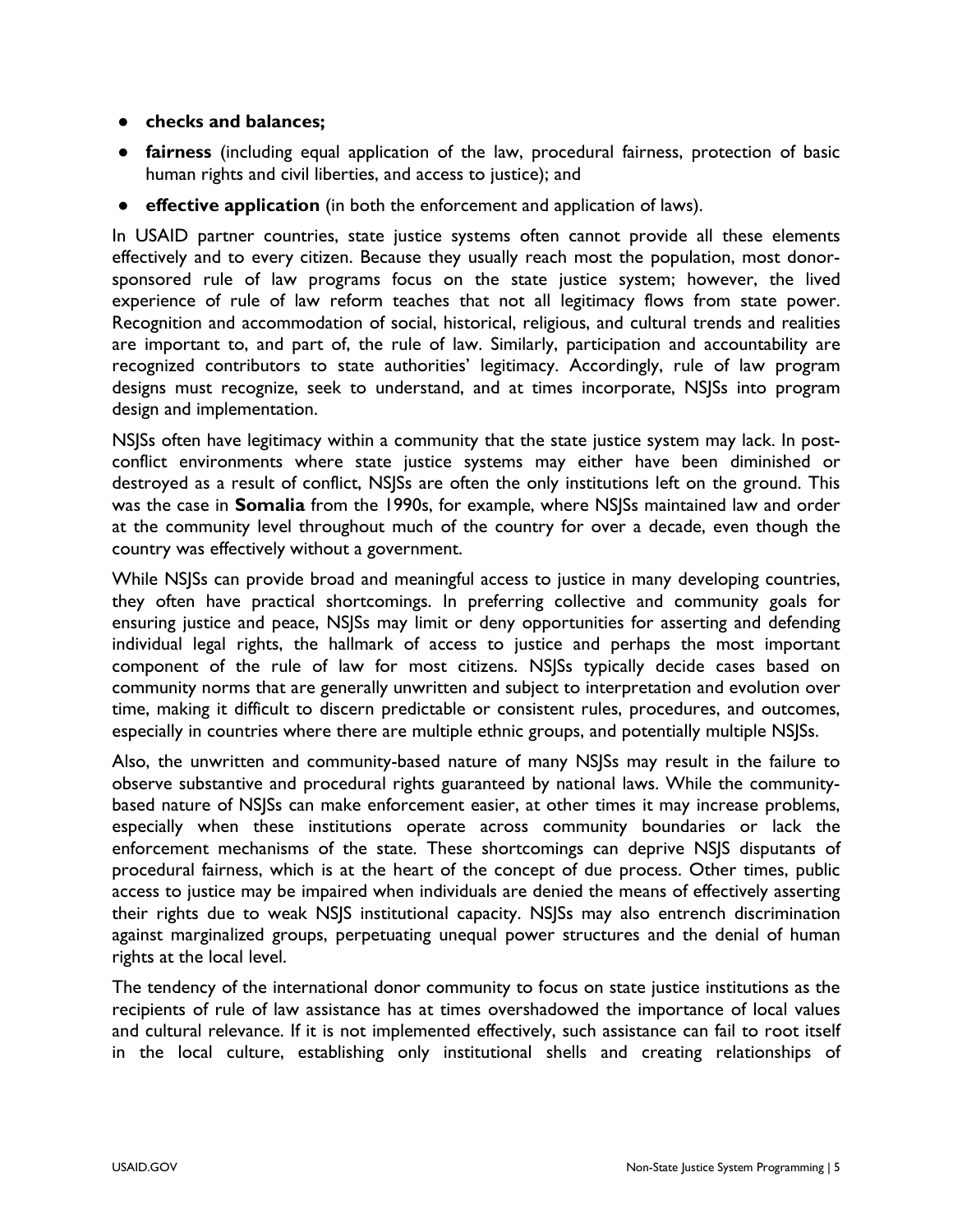accountability only between local government and the donor community rather than between the government and its citizens.<sup>[9](#page-11-0)</sup>

Even in countries with relatively well-resourced state justice systems, a need to support NSJSs may be justified by the continuing reliance of the population on the services they provide. Indeed, in the United States, court systems make use of NSJS institutions and processes for mediation, diversion, and problem-solving justice services.<sup>[10](#page-11-1)</sup> This reliance is often the product of the perceived advantages of NSJSs over state institutions, which include:

- **Accessibility.** The community-based nature of NSJSs makes them more physically and often more financially accessible to local populations. For many individuals in rural areas, resolving a claim through the state justice system may require not only the expense of travelling to the population center where the state justice institution is located, but may also mean missing work and foregoing income to make the trip. In addition, NSJSs typically conduct proceedings in local languages.
- **Expeditiousness.** NSJSs can often address claims faster that state institutions. In **Indonesia**, for example, informal penalties and sanctions are usually enforceable immediately after a decision has been made. In simple cases, resolution may be achieved immediately, often within one to three days; this contrasts with the weeks, months, or years it may take to reach resolution in the state system.<sup>[11](#page-11-2)</sup>
- **Familiarity.** The procedures of NSJSs may be more familiar to individuals at the community level, as they are a part of local traditions and culture. This is illustrated in **Timor-Leste**, where a 2004 study found that more than nine out of ten East Timorese reported being more comfortable bringing an issue to the *chefe du suco (local council head)*  or using the traditional *adat* (customary law) process than the state courts.<sup>[12](#page-11-3)</sup>
- **Access to relevant information.** Community-level NSJSs may have better access to the information needed to fairly adjudicate disputes. In **Burundi** and elsewhere in sub-Saharan Africa, NSJSs play a crucial role in addressing land disputes, as they are considered in many cases to be the most reliable witnesses.<sup>[13](#page-11-4)</sup>
- **Cultural relevance.** Individuals may find the methods and sanctions of NSJSs more acceptable than those of the state justice system, which rarely allow for restorative or compensatory sanctions. This is often the case in post-conflict situations, when the restorative mechanisms of NSJSs may be more culturally appropriate in helping to repair societal bonds, which is often the focus of rule of law activities that address past abuses.
- **Perceived trustworthiness.** The non-governmental nature of NSJSs may engender trust in the community. This is especially the case when state structures have been implicated in recent conflicts or are otherwise distrusted.<sup>[14](#page-11-5)</sup>

 $\overline{a}$ 

<span id="page-11-0"></span><sup>9</sup> Samuels 2006, p. 20.

<span id="page-11-1"></span><sup>10</sup> Center for Court Innovation and National Center for State Courts 2017.

<span id="page-11-2"></span><sup>11</sup> UNDP 2006, p. 78.

<span id="page-11-3"></span><sup>12</sup> The Asia Foundation 2004, p. 49.

<span id="page-11-4"></span><sup>&</sup>lt;sup>13</sup> Dexter and Ntahombaye 2005, p. 20.

<span id="page-11-5"></span><sup>14</sup> Connolly 2005, p.244.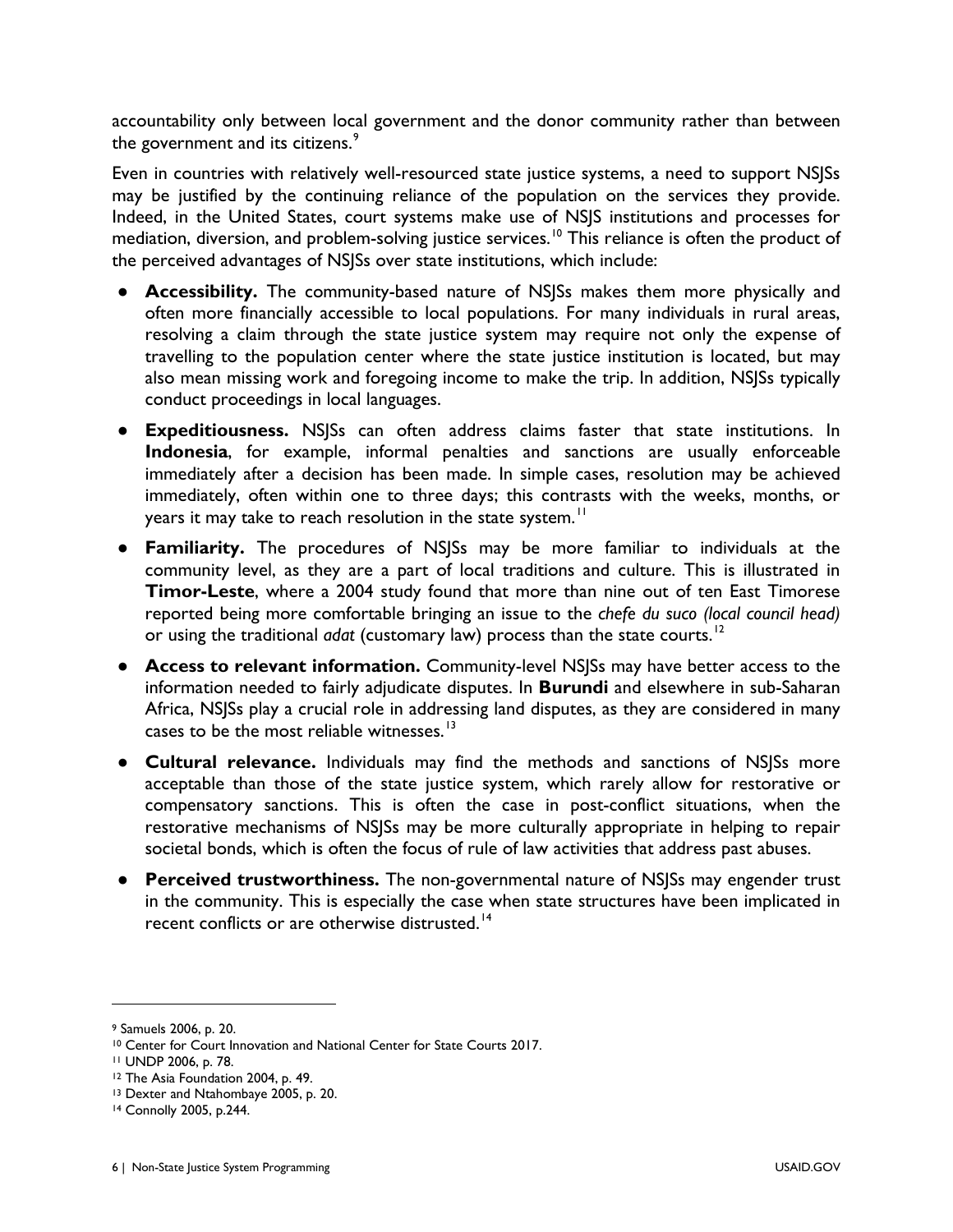## <span id="page-12-0"></span>**3.2 Challenges in Engaging with NSJSs**

Despite their strengths, programs targeting NSJSs should not be seen as a simple means of addressing access to justice and other rule of law challenges. In many countries, there may be significant challenges in supporting NSJSs, including:

- **Lack of uniformity.** Non-state justice norms and practices are often not uniform, which may create challenges to the equal application of justice. Even in a small country such as **Timor-Leste**, there are at least 63 forms of customary justice based on different communities and dialects.<sup>[15](#page-12-1)</sup> Without established standards, arbitrary decisions can lead to discriminatory practices and further exacerbate perceptions of unfairness among groups, particularly for the poor and marginalized.
- **Jurisdictional limitations.** The local NSJS institutions may be inadequate to address inter-community disputes, which is often the case when the authority of an NSJS does not extend beyond the boundaries of the community in question, or when greater formality and the availability of binding enforcement is required to protect the parties, as in criminal cases. Reliance only on social pressure to enforce NSJS decisions can be problematic where the dispute involves individuals from neighboring villages or where the party penalized cannot otherwise be induced to obey the decision.
- **Lack of linkages with the state system.** Linkages between non-state and state justice systems are often tenuous, at best. As a result, a decision made by an NSJS may lack any reference to the state system or even to the national constitution, thereby denying individuals practical access to their lawful rights.
- **A lack of minimum standards.** Decisions depend on the knowledge and values of the dispute resolver in question. As NSJS dispute resolvers are often selected based on their status or lineage rather than elected, the checks and balances often seen in the state system are largely absent, and the quality of decision-making may vary. In addition, a selection process based on status rather than skills may result in a system where the quality of justice is dependent on the means and connections of the participants rather than on the facts of the case. For example, a 2006 study in **Somalia** reported that a militarily strong clan could openly refuse to comply with a judgment favoring a militarily weaker clan, and that as a result, minority groups were often heavily discriminated against in decisions made by the NSJS known as *xeer*. Simply stated, the unequal bargaining power of parties may result in a disadvantageous compromise.<sup>[16](#page-12-2)</sup>
- **A lack of checks and balances.** In addition to the potential inequities of non-state decision-making outlined above, the decisions of NSJSs are often not reviewable. Any review that is available may be by the same decision-making institution or actors, and recourse to the state justice system is often limited.
- **Possibility of harm to justice seekers**. NSJSs generally have limitations and practices worthy of concern; however, their popularity counsels caution as reforming initiatives that destabilize or delegitimize the NSJS may negatively impact users without providing a viable alternative or by disrupting existing local incentive systems.<sup>[17](#page-12-3)</sup>

<span id="page-12-1"></span><sup>&</sup>lt;sup>15</sup> Zifcak 2004, p. 46.

<span id="page-12-2"></span><sup>&</sup>lt;sup>16</sup> Wojkowska 2006, p. 20.

<span id="page-12-3"></span><sup>17</sup> IDLO Practitioner Brief, p. 5-6.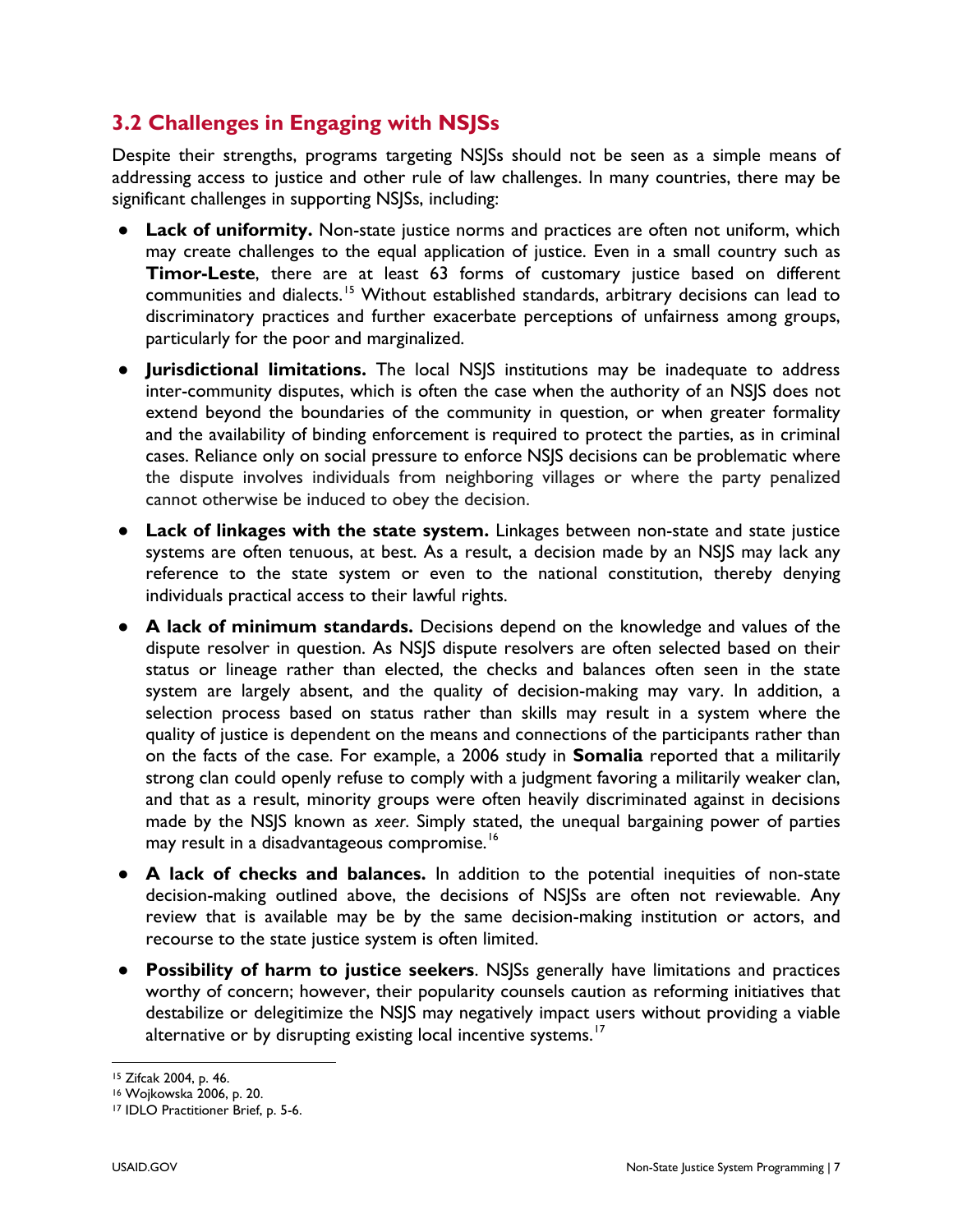- **Discriminatory practices.** Non-state justice institutions may discriminate based on gender or other factors (though this may also be the case in the state system). For example, in various countries of the Horn of Africa and elsewhere in sub-Saharan Africa, a woman who is raped may be forced by a NSJS decision to marry her attacker.
- **Elite capture.** NSJSs, like state-administered institutions, can be susceptible to elite capture and as a result may reinforce existing power structures and inequities. Decisions may thus be based on social status rather than according to the facts of the case. In addition, non-state dispute resolvers are often not paid or insufficiently paid, and so must depend on gifts and bribes for an income, which can influence the result of a hearing.<sup>[18](#page-13-0)</sup> If the elders are unfairly pressuring a party to settle a dispute with a biased compromise proposal, the party may feel obligated to accept the proposal to keep the peace within their community or because they believe there is no alternative. A 2004 World Bank study in **Indonesia** found that NSJS decisions were not successful when significant power imbalances existed in non-state settings.<sup>[19](#page-13-1)</sup> In an example from **Burundi**, after the public became increasingly distant from the selection of local elders, known as *Bashingantahe,* the elders were viewed by some as representing one political faction or ethnic group and, contrary to tradition, many were seen as corrupt and asking for fees.<sup>[20](#page-13-2)</sup>
- **Illegal sanctions and human right abuses.** Remedies used by NSJSs to resolve disputes may not comport with constitutional and international human rights standards applicable to the country in question. A 2006 study reported that in the territory of the **Palestinian Authority**, NSJSs could require that a perpetrator's family be exiled from its place of residence, in breach of Palestinian statutory law.<sup>[21](#page-13-3)</sup> NSJS human rights violations most frequently concern gender equality or a person's entitlement to basic due process.

Given the potentially serious shortcomings and disadvantages of NSJSs, should donors engage with these institutions? With the widespread use of NSJSs throughout the developing world, it is unlikely that the failure of donors and implementers to engage with them will affect their popularity; indeed, non-state institutions are common even in countries with well-resourced state justice systems. It is more likely that non-state institutions will continue to operate and may undermine or conflict with state justice structures, complicating attempts to resolve disputes by either means.

Poor linkages between the non-state and state justice systems, for example, could result in additional expense to litigants when the decisions of NSJSs are questioned in state courts. In addition, ignoring NSJSs and believing that top-down justice reform strategies will eventually change practice at the local level may mean that discriminatory practices and the oppression of marginalized groups in the local context go unchallenged.<sup>[22](#page-13-4)</sup> The approach that is more likely to be effective is to engage NSJSs as part of a larger access to justice or rule of law program that addresses the weaknesses of both non-state and state justice institutions in ways that promote the rule of law and human rights, improve the effectiveness of the justice sector, and meet local needs.

 $\overline{a}$ <sup>18</sup> IDLO Practitioner Brief, p. 10.

<span id="page-13-1"></span><span id="page-13-0"></span><sup>19</sup> World Bank 2004, p.5. 20 Dexter and Ntahombaye 2005, p.6.

<span id="page-13-3"></span><span id="page-13-2"></span><sup>21</sup> Birzeit University 2006, p.137.

<span id="page-13-4"></span><sup>22</sup> Chirayath, Sage and Woolcock 2005, p.5.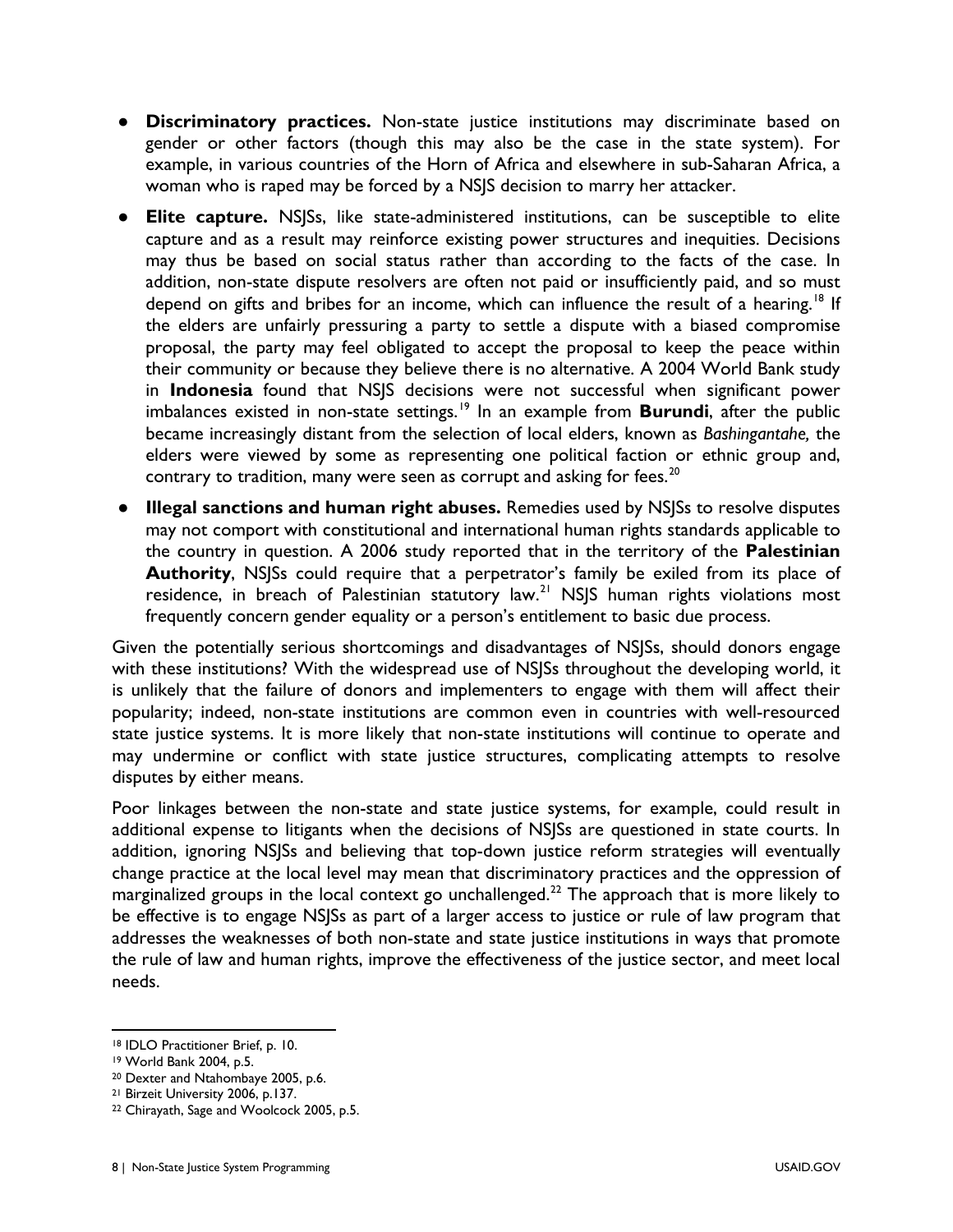## <span id="page-14-0"></span>**3.3 Directions for Programmatic Support**

Based upon the common challenges identified above, donor-supported NSJS programs are concerned with three main themes:

- **Institutional Capacity**  improving the competencies and capacities of NSJSs.
- **Public Access to Justice** facilitating greater equality and human rights by improving the individual capacities of NSJS dispute resolvers, disputants, and other parties to articulate their grievances and participate in dispute resolution.
- **The Legal Framework** helping to clarify what constitutes customary law and assist NSJSs in reconciling potential conflicts with state law.

These directions have been pursued by USAID and other donors, usually in conjunction with support to state justice institutions aimed at addressing rights violations, improving access for the vulnerable or marginalized, improving state-non-state justice collaboration, and bolstering public demand for improved justice services.

#### *Lesson Learned*

*The approach that is more likely to be effective is to engage NSJSs as part of a larger access to justice or rule of law program that addresses the weaknesses of both non-state and state justice institutions in ways that promote the rule of law and human rights, improve the effectiveness of the justice sector, and meet local needs.*

## <span id="page-14-1"></span>**4. Illustrative Interventions by Donors**

## <span id="page-14-2"></span>**4.1 Institutional Capacity**

In localities where NSJSs predominate, donors help sustain and strengthen them by improving the competencies and knowledge of NSJS dispute resolvers, i.e. those who take part in dispute resolution proceedings as mediators or adjudicators, or as spokespersons on behalf of disputants. This support will commonly take the form of training and development activities that foster knowledge and application of law, including customary law, and that develop the skills of dispute resolvers in mediation.

## <span id="page-14-3"></span>4.1.1 Knowledge of Law and its Application

In 2002 in **Burundi**, the European Union supported NSJS leaders known as *Bashingantahe* when it provided training for them in the fields of land law, family law, conflict prevention and settlement techniques, and adult literacy.<sup>[23](#page-14-4)</sup> A successful feature of this program was the joint training of *Bashingantahe* with magistrates, local government agents, and the judicial police, which focused on the respective functions and powers of each justice actor and the distinction between civil and criminal matters, to improve collaboration and encourage ongoing dialogue among the participants.<sup>[24](#page-14-5)</sup>

Similarly, in **Zimbabwe**, USAID's Supporting Traditional Leaders and Local Structures to Mitigate Community-Level Conflict project revealed that training only village heads (the lowest

 $\overline{a}$ <sup>23</sup> Dexter and Ntahombaye 2005, p.17.

<span id="page-14-5"></span><span id="page-14-4"></span><sup>24</sup> Dexter and Ntahombaye 2005, p.8 and p.33.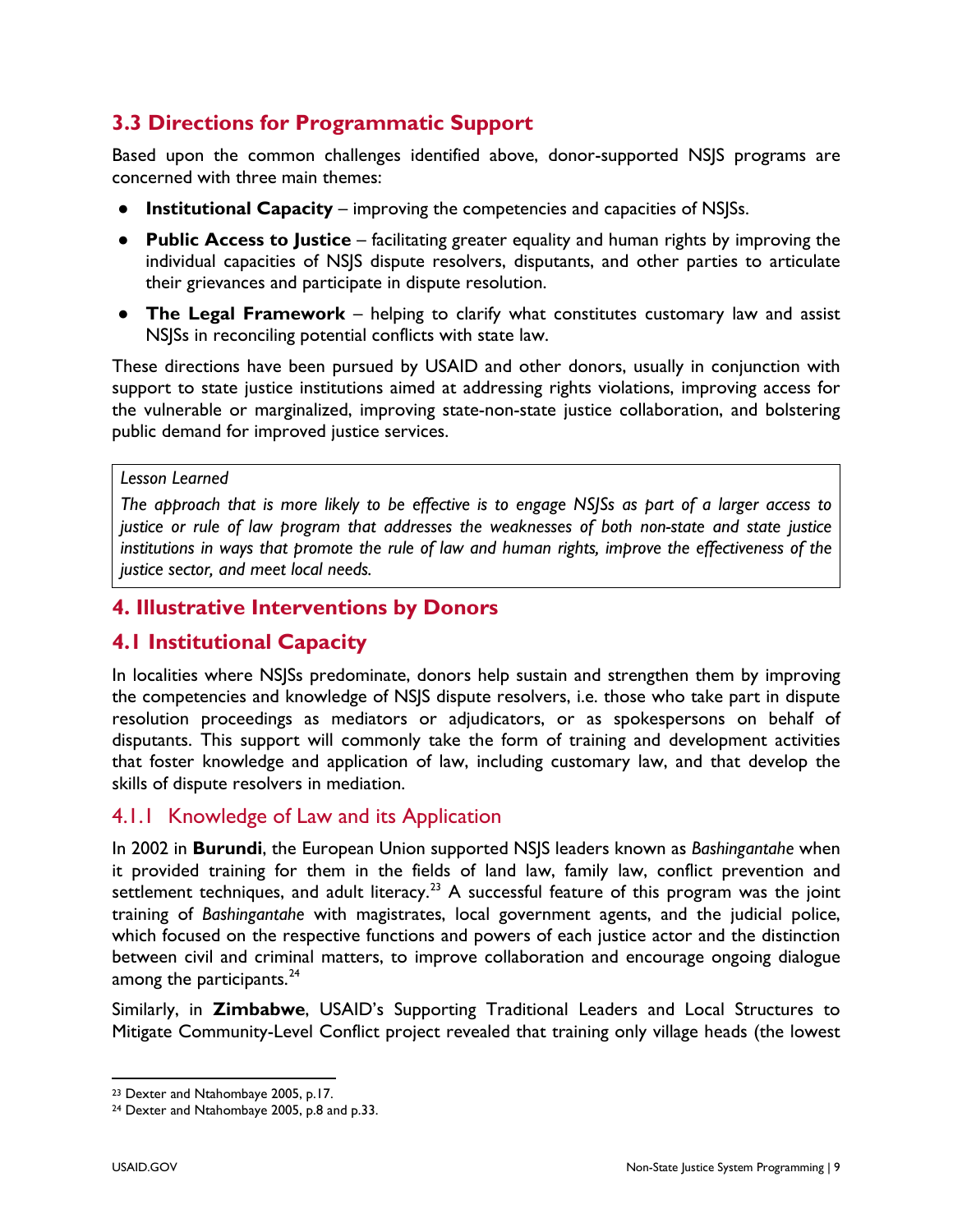level of traditional leadership authority and first instance forum for conflict resolution) yielded little benefit in governance or conflict resolution. But, the project trained village heads and local community leaders together, the two cohorts began to mutually reinforce learning on the legal framework. This "training plus horizontal pressure" produced more consultative village heads and positive governance effects.<sup>[25](#page-15-0)</sup>

In **Afghanistan**, USAID pursued similar goals in its USAID Rule of Law Stabilization Project – Informal Component (RLS-I) during 2010 - 2014 and, from 2016, in Assistance for the Development of Afghan Legal Access and Transparency (ADALAT), which sought to address key justice challenges via a set of operational guidelines known as the *Afghanistan Justice Engagement Model* (JEM). JEM's overriding objective is to improve access, fairness, and respect for rights in the justice sector by engaging a representative critical mass of stakeholders with enough programming over an extended period to achieve lasting shifts in the justice culture toward improved collective knowledge, attitudes, and practice. The scope of JEM is outlined in the following case study.

NSJS leaders are sometimes not versed in state law and may have a limited or erroneous understanding of customary law or the consequences when it is applied inconsistently. Capacity building programming needs to be focused, not only on understanding state law, but also on how to reconcile customary disputes in a way that is consistent with state laws. For example, JEM's constitutional and criminal law legal workshops in **Afghanistan** addressed comparative law and dispute resolution techniques focused on those types of disputes most likely to give rise to conflict with international standards of procedural fairness and human rights, such as major criminal offenses, criminal detention, and disputes affecting rights of women and disadvantaged groups.<sup>[26](#page-15-1)</sup>

#### *Case Study – Afghanistan* **Justice Engagement Mode***l (JEM)* [27](#page-15-2)

NSJSs are the predominant mode of dispute resolution in most locations in Afghanistan. USAID's programs there are multifaceted, incorporating elements aimed at developing the capacities of NSJS dispute resolvers and disputants, and at reconciling conflicts of law with the state justice system. State justice presence and legitimacy are limited or absent in large areas of the country and state courts are often ill-suited to meet demands for conciliation of conflicts and community harmony. While NSJSs are familiar, trusted, and entrenched in local culture, they are also the source of harmful practices that reinforce social inequities in their communities.

JEM was designed to maximize stakeholder ownership of problem analysis, collective solutions development, and mutual support and accountability by facilitating consultative processes between respected and influential state and non-state justice stakeholders, including women, and broader outreach to the public. These stakeholders met regularly in each district over a period of 18 months in coalition building network meetings, legal education workshops, solutions-based discussion sessions, state and non-state justice coordination meetings, and women's dispute resolution groups.

Network meetings served as the plenary sessions for full district groups composed of representative leaders from the entire area of intervention to assess challenges, identify priorities, reflect on progress, and commit to further action. Legal education workshops provided a focused curriculum of legal information relevant to addressing the most common disputes and to mitigating specific negative

 $\overline{a}$ <sup>25</sup> USAID Zimbabwe 2014, pp. iv-v, 18-19, 34.

<span id="page-15-1"></span><span id="page-15-0"></span><sup>26</sup> JEM Practitioners' Guide 2018.

<span id="page-15-2"></span><sup>27</sup> Checchi 2014; see also USAID Timor-Leste 2009, p. 19.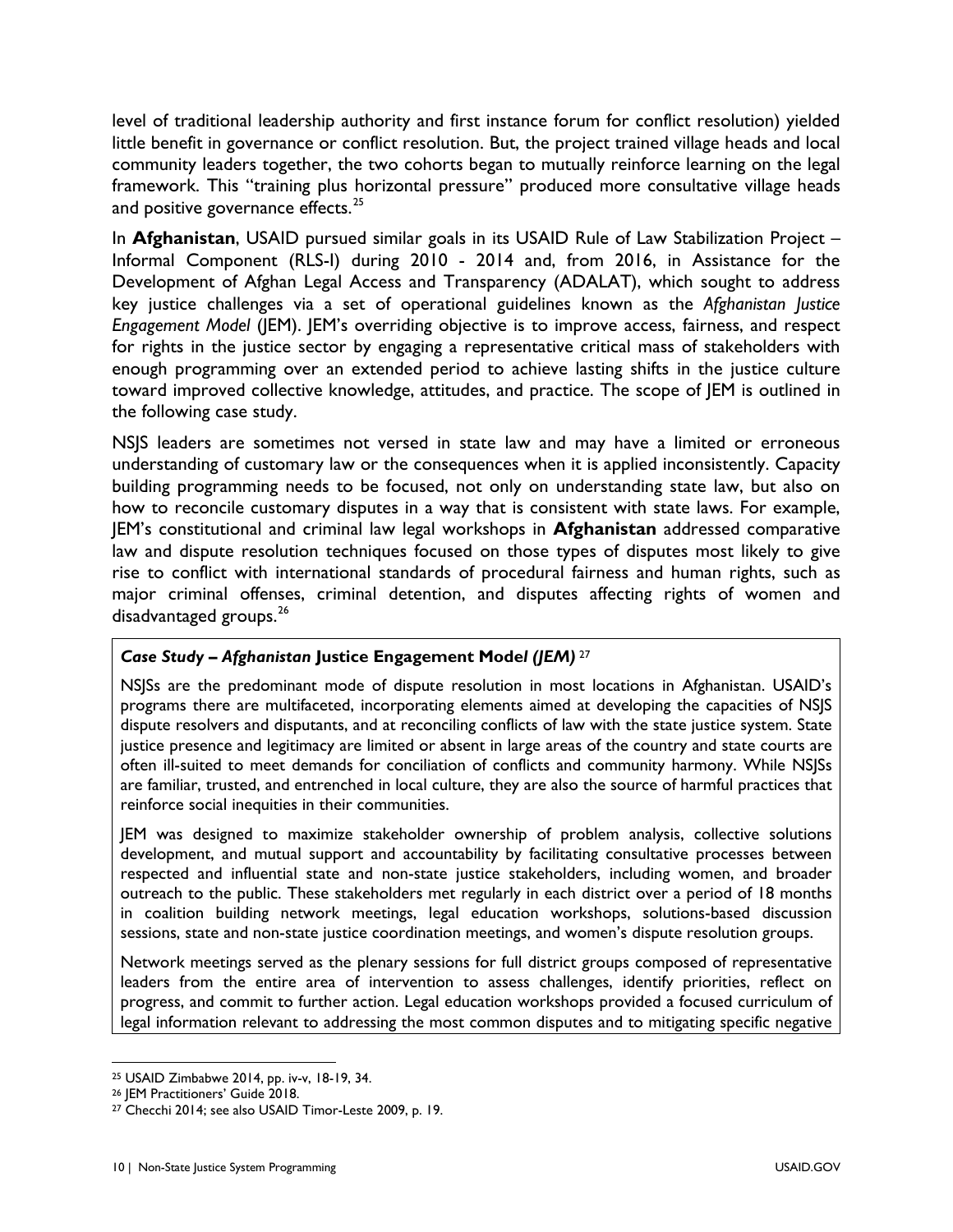practices. These workshops were presented by scholars, including religious leaders, with the requisite stature to influence local elders, many of whom hold inaccurate understandings of the law. Following the workshops, formal and informal justice sector stakeholders participated in issue-specific discussion sessions to assess and develop solutions to local justice problems, such as corruption or illegal decisions, and agree on the parameters of cooperation under existing law. The full district groups of leaders convened to jointly draft and sign pledges to adhere to best dispute resolution practices and forgo harmful ones, such as those that violate human rights. Finally, the leaders participated in a trainer of trainer's program to prepare them to train their peers on what they had learned.<sup>[28](#page-16-0)</sup>

Women elders, called *spinsary*, received similar training, along with support in forming women's dispute resolution groups as a mechanism to bolster their existing roles in resolving family disputes; monitors documented hundreds of disputes resolved by these *spinsary*. The women also advocated for respect for rights, and particularly the rights of women and girls in male-led dispute resolution processes. USAID's external evaluations have found that women program beneficiaries also gained increased respect and stature from their male family members, a reflection of their newly-acquired expertise and confidence, and a key program objective.<sup>[29](#page-16-1)</sup>

Other positive results, reported by judges and other state justice actors, included greater NSJS actor respect for state jurisdiction in criminal cases (e.g., fewer attempts to prematurely free detainees accused of crimes); resolution of longstanding disputes due to enhanced cooperation of influential state and non-state justice actors: and many examples of alliances of program participants applying new legal information to prevent harmful practices such as *baad.[30](#page-16-2)*

The workshops helped to dispel common misconceptions that Afghan state law is un-Islamic or imposed by foreigners. They also included comparative dispute resolution practice seminars between NSJS leaders from different regions.

Donors have also empowered and supported networks or associations of NSJSs, on a regional or national basis, that can share—and standardize—best practices. In **South Sudan** in 2006, the U.S. Institute of Peace and the Swiss Agency for Development and Cooperation supported chiefs in establishing traditional authority leaders' councils and forums in each of the country's states. The aim was to use the councils to develop common policies on issues and to cooperate with NSJSs in developing their own legal frameworks.<sup>[31](#page-16-3)</sup>

Here are other examples of institutional capacity programming that address the knowledge and application of the law.

**•** In **Guatemala**, USAID and the National Autonomous University of Mexico supported the development of an advanced degree program in indigenous law. The program was aimed at depoliticizing Guatemalan indigenous policies and overcoming prejudices and misunderstanding of indigenous and traditional systems through empirical and comparative studies<sup>32</sup>, thus building a cadre of attorneys able to understand and function in both systems.

 $\overline{a}$ <sup>28</sup> JEM Practitioners' Guide 2018.

<span id="page-16-1"></span><span id="page-16-0"></span><sup>29</sup> Sayara Research 2014.

<span id="page-16-2"></span><sup>30</sup> "Baad," a customary practice in **Afghanistan**, is an example of gender discrimination. After a member of one family causes an injustice against another, the custom of Baad requires the family of the violating party to give a daughter to the wronged family—paying for a wrong with the trading and enslavement of a woman.<br><sup>31</sup> Jones-Pauly and Nojumi 2004, p.14.

<span id="page-16-4"></span><span id="page-16-3"></span><sup>32</sup> Hendrix 2001, p.605.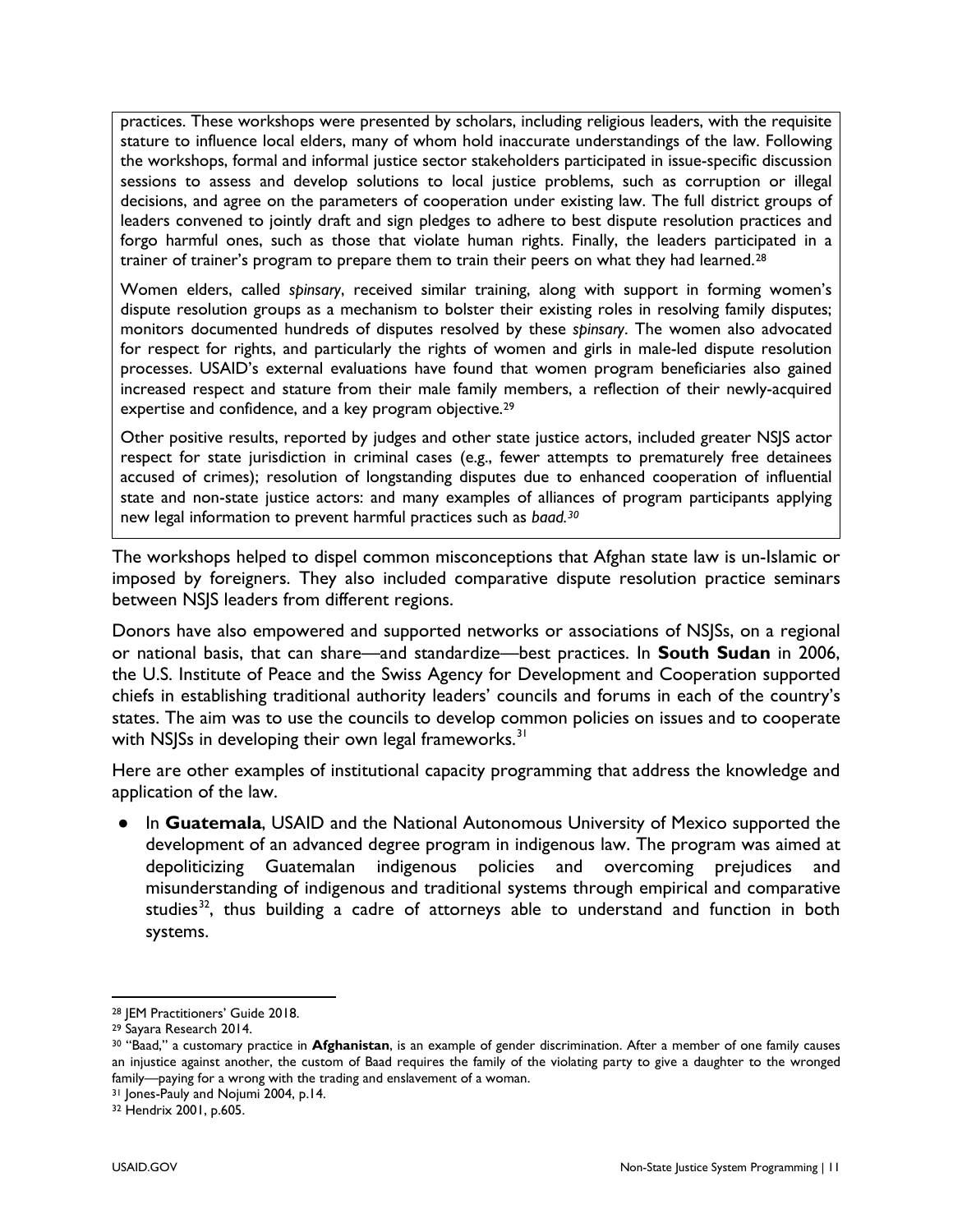● In **Somalia**, the Danish Refugee Council held a series of dialogues with elders and community leaders from five different clans on aspects of non-state clan law known as *xeer* that were ineffective in conflict management and contradicted basic concepts of justice and fairness enshrined in Islamic law and international human rights standards. The community dialogues focused on ensuring protection of the accused, fair treatment of women, minorities, problems associated with *diya* payment (blood compensation, usually paid with livestock), and collective punishment and property rights. Participants later issued a declaration modifying the local *xeer*, including, for example, those governing revenge killing and forced marriages of a widow to her dead husband's brother. The project followed up the signing of the declaration by traveling and training throughout the region to disseminate the newly agreed upon human rights protections among the local population.<sup>[33](#page-17-1)</sup>

#### *Lesson Learned*

*Capacity building programming needs to be focused, not only on understanding state law, but also on how to reconcile customary disputes in a way that is consistent with state laws.*

## <span id="page-17-0"></span>4.1.2 Skills in Negotiating Dispute Resolution

A major strength of NSJSs over state courts is their value in securing negotiated dispute settlement, i.e. by using mediation techniques to encourage disputants to reach a resolution by negotiated agreement, USAID and other donors have supported the introduction of community mediation schemes working independently of state courts and administered by communitybased volunteer mediators serving without remuneration. Examples include these initiatives supported by The Asia Foundation (TAF) along with other donors, including USAID:

- In **Nepal** from 2002, community mediation was introduced and is now operating in over 800 rural communities, making use of facilities support from local governments. Since 2010, community mediation has been recognized by legislation to establish a mediation council to regulate standards, but otherwise remains administered by community-based volunteers. Training of mediators in mediation techniques has been the major contribution of donors.<sup>[34](#page-17-2)</sup>
- In **Sri Lanka**, mediation boards have operated since 1990, and a mediator training institute was established in 2002 to support their expansion. There are now 329 active mediation boards and over 8,400 volunteer mediators, 20 percent of whom are women.<sup>[35](#page-17-3)</sup>
- In the Mindanao region of the **Philippines** in 2008, TAF supported the introduction of mediation in areas of widespread clan-based fighting, using trusted community members as mediators.<sup>[36](#page-17-4)</sup>

While mediation schemes of these kinds are endorsed by government, receive government funding, and may be subject to government oversight or statutory regulatory bodies, they are invariably managed by non-government organizations and their activities are sustained by unremunerated volunteer mediators drawn from the local communities.

 $\overline{a}$ 

<sup>33</sup> Le Sage 2005, p.52.

<span id="page-17-2"></span><span id="page-17-1"></span><sup>34</sup> The Asia Foundation Nepal 2018

<span id="page-17-3"></span><sup>&</sup>lt;sup>35</sup> The Asia Foundation Sri Lanka 2012

<span id="page-17-4"></span><sup>36</sup> The Asia Foundation 2016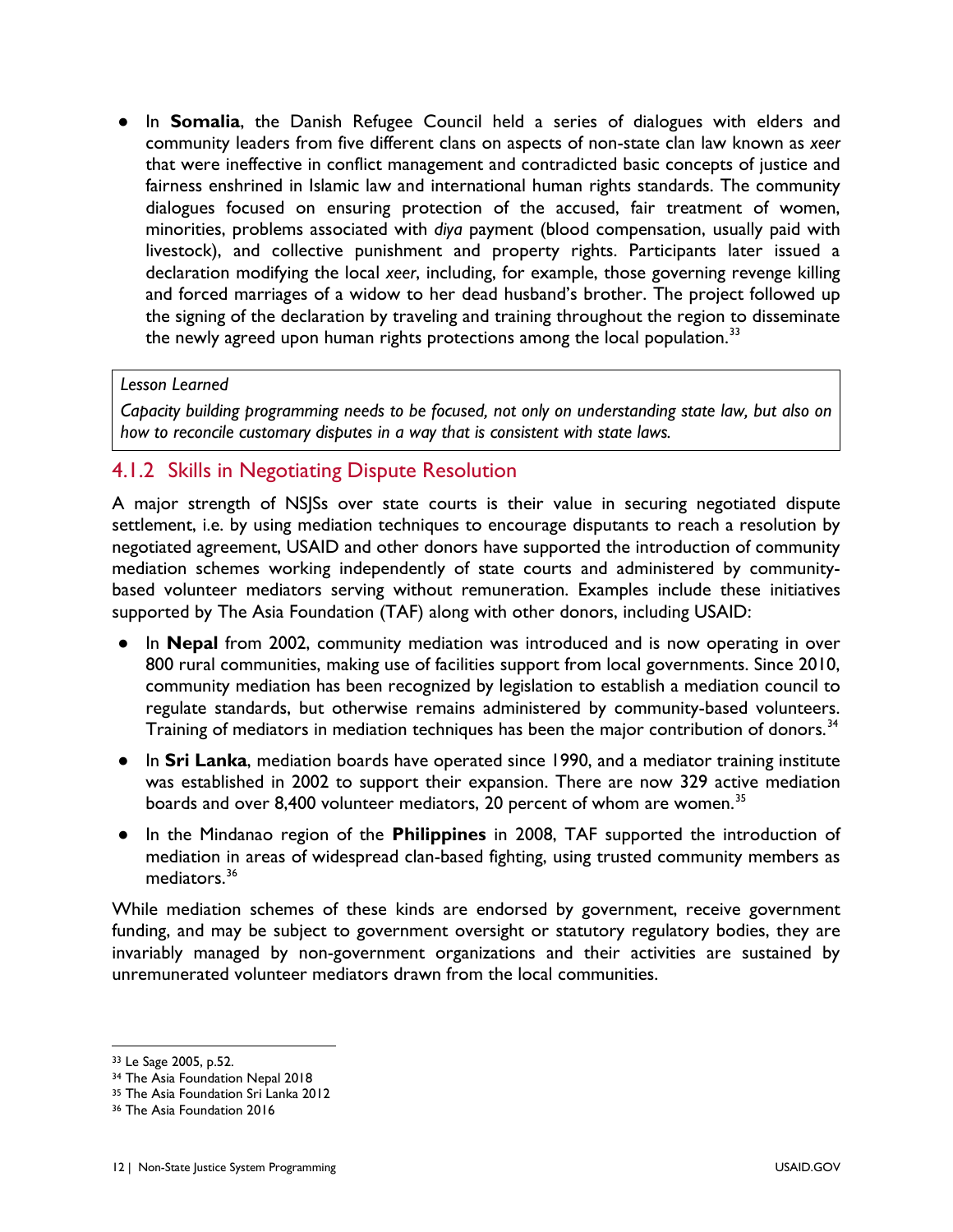#### *Lesson Learned*

*A major strength of NSJSs over state courts is their value in securing a negotiated dispute settlement, i.e. by using mediation to encourage disputants to reach a resolution by a negotiated agreement.*

## <span id="page-18-0"></span>**4.2 Public Access to Justice**

Regardless of the quality of rights protections preserved in state law or custom, compliance depends on public awareness and acceptance of legal principles and human rights norms. Knowledge of those norms encourages disputants to pursue their rights during NSJS dispute proceedings, both in terms of the procedures applied and the outcomes reached. The satisfaction of disputants with NSJS leaders is also dependent on whether a disputant believes the process and outcome of their dispute to be fair.

Public access to justice activities promote human rights by supporting communities and local rights advocates. They also advance awareness through education, and can fuel a communitydriven, civil society demand for the protection of basic rights. These activities can include literacy training, legal training, public awareness campaigns, or legal aid services provided by lawyers and paralegals. Other examples include activities that empower vulnerable populations to prevent elite capture, and that promote human rights education and awareness, especially among vulnerable and marginalized populations.

## <span id="page-18-1"></span>4.2.1 Public Outreach and Awareness

Public access and outreach activities are aimed at helping citizens to pursue their rights in dispute resolution, including resolutions produced by NSJSs. Examples:

- In **Afghanistan,** JEM provides public legal awareness outreach aligned with legal education training for justice providers. Methods include radio broadcasts, community theater, and illustrated print publications on legal rights issues identified in a pre-intervention assessment. Prominent participants are invited to be involved in outreach activities, including voicing radio spots or participating in interview programs.
- In **Cambodia**, more than 400,000 residents of remote rural communities across the country attended live performances of a traveling street theatre play on domestic violence, based on a traditional form of improvisational comedy familiar to most Cambodians. This enabled the program to reach a wider audience than had it used printed materials, which would have been less effective given the varying levels of literacy.<sup>[37](#page-18-2)</sup>
- In **Zimbabwe**, non-government women's rights organizations conducted awarenessraising activities on inheritance law, which prompted more women to secure their rights as NSJS disputants. The Women Lawyers' Association also provided general human rights training. Village chiefs invited trained women to sit on NSJS dispute resolution panels as, in many cases, they had proven to be better able to apply human rights principles.<sup>[38](#page-18-3)</sup>
- In **Burundi**, a Search for Common Ground project sought to raise awareness at the national level by disseminating laws, including the country's post-conflict constitution, by radio broadcasts.[39](#page-18-4)

 $\overline{a}$ <sup>37</sup> Wojkowska 2006, p.33

<span id="page-18-3"></span><span id="page-18-2"></span><sup>38</sup> DFID 2004, p.23

<span id="page-18-4"></span><sup>39</sup> Dexter and Ntahombaye 2005, p.35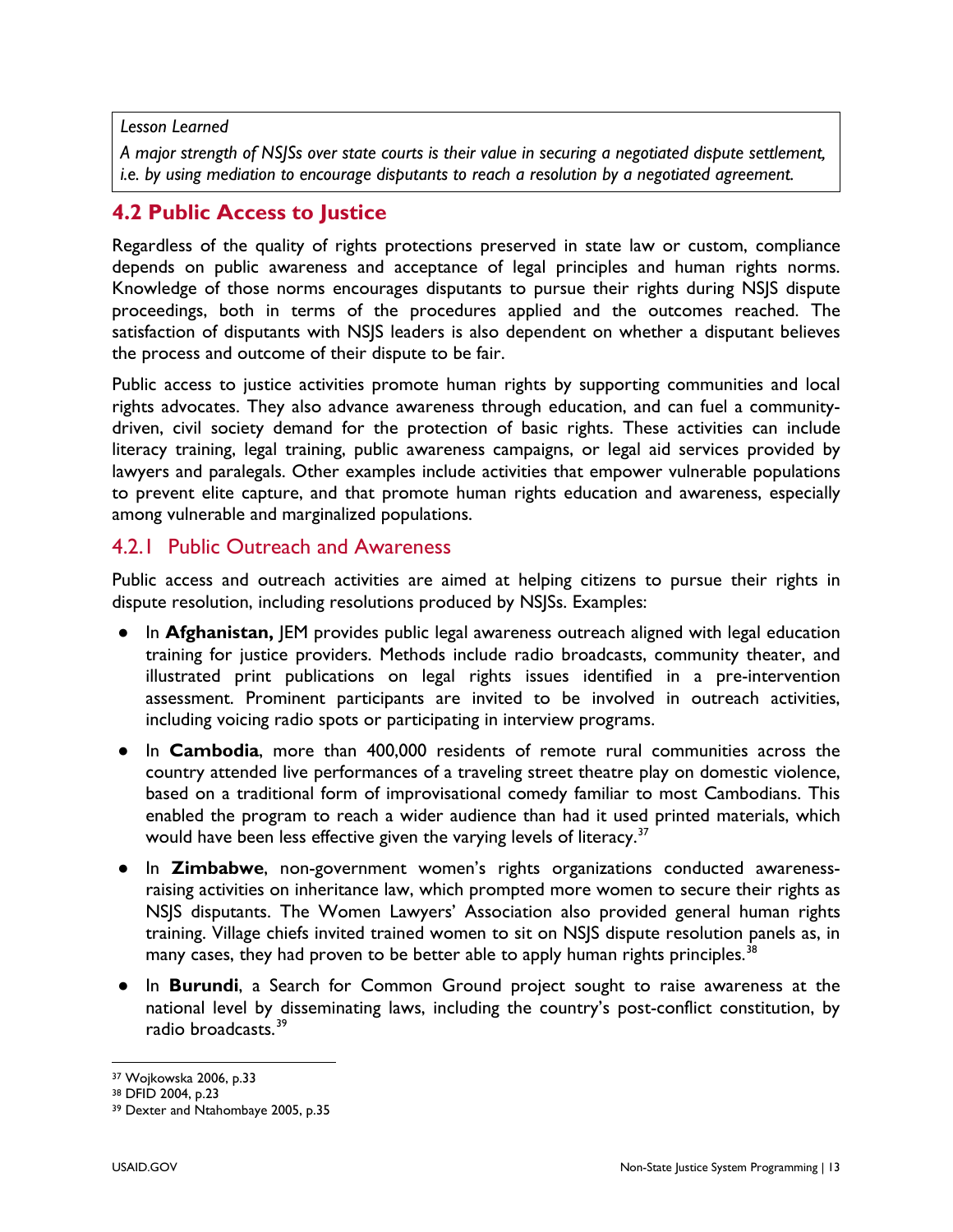● Women's groups in **West Sumatra, Indonesia** have been active in mediating domestic violence and civil disputes, and in training women on non-state justice procedures. Through these training activities, NGOs have empowered women active in the *Adat Women's Organization* to more effectively represent their interests before the male-dominated *Adat Council*. [40](#page-19-1)

Public legal awareness and outreach programs should also include the development of community paralegals. According to research in Africa in 2011, public awareness campaigns and legal education alone are not sufficient to help individuals secure their rights without a mechanism, advocates, or other support to advise them. In **Tanzania** and **Mozambique**, women in villages where paralegals were connected to lawyers were more likely to bring their case to the state court when community leaders failed to resolve the case at the local level.<sup>[41](#page-19-2)</sup>

#### *Lesson Learned*

*Public awareness campaigns and legal education alone without other support are not sufficient to help individuals secure their rights.*

## <span id="page-19-0"></span>4.2.2 Legal Empowerment Using Paralegals

In most developing countries, a sustainable legal profession only exists in major cities or where courts have regular sittings, which usually excludes poor or remote communities. Where there are no courts, there are rarely qualified lawyers to advise or to act in dispute resolution. This deficiency of advisory expertise can be overcome by paralegals trained in basic elements of law and skills in negotiation, mediation, and advocacy so that they can assist disputants in settling disputes that do not involve court hearings. The work of paralegals in dispute resolution can help sustain legal knowledge and awareness long after donor-funded public legal awareness and outreach programs end. In considering support for paralegal programs, however, comparative studies have found that continuous training is a key to paralegal effectiveness, and that their effectiveness is derived from their being viewed by the community as locally-driven, rather than a foreign imposition.<sup>[42](#page-19-3)</sup> Further, paralegal programs have been found to be most effective when the paralegal works with, or is supervised by, an attorney. Here are other examples of the use of paralegals:

● In **Sierra Leone** in 2006, paralegals played an important role in improving access to justice at the community level. Paralegals received ongoing training and supervision to be conversant in both the state and NSJSs, with an ability to advocate in both systems. Paralegals provided individuals with information on their rights, access to mediation, and assistance in dealing with court and chiefdom authorities. In extreme cases, or where there was a possibility of lasting legal impact, lawyers working as part of the program provided direct legal representation or high-level advocacy.<sup>[43](#page-19-4)</sup> At the community level, paralegals engaged in community education, and advocated for their clients with both state and nonstate authorities**.** As the NSJS may favor those with greater means or family connections, the ability to seek recourse in the state justice system can be important to disadvantaged

 $\overline{a}$ 

<span id="page-19-1"></span><sup>40</sup> Wojkowska 2006, p.34.

<span id="page-19-2"></span><sup>41</sup> Kapur 2011, parts 4.1 and 4.2.

<span id="page-19-3"></span><sup>42</sup> DFID 2004, p.22.

<span id="page-19-4"></span><sup>43</sup> OSJI 2006, p.14.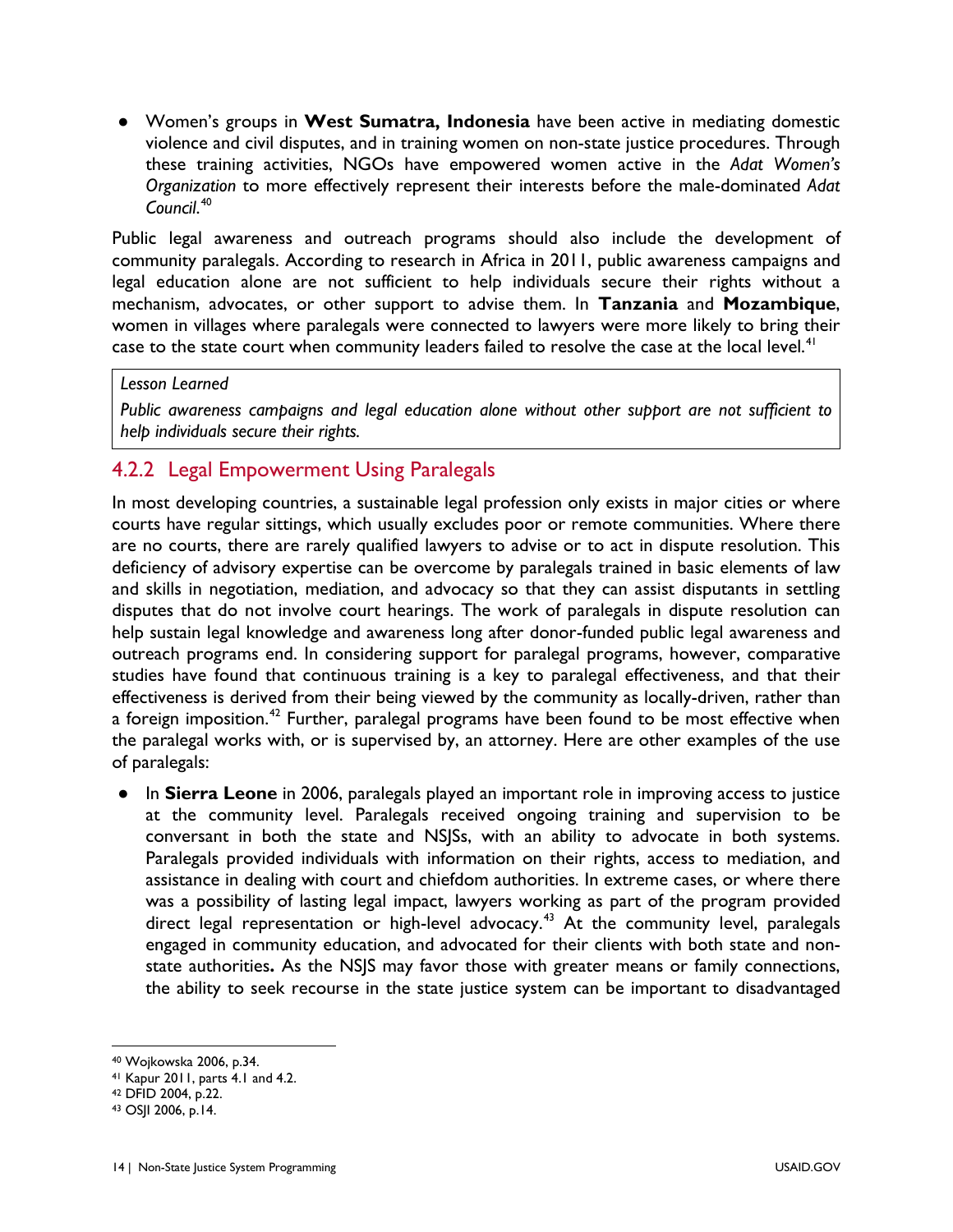groups. The potential of paralegals to access the state justice system thus enhanced their capacity to provide advocacy at the community level.<sup>[44](#page-20-1)</sup>

● In **Malawi**, the community paralegal concept was adapted to establish a non-state Paralegal Advisory Service Institute that, with multi-year funding support from DFID, trained and deployed paralegals to visit police stations and prisons. Paralegals conducted in-prison training sessions to assist prisoners awaiting trial to lodge bail applications or appeals; or in the case of child detainees, they assisted in putting them in touch with often distant parents and village elders to secure their release.<sup>[45](#page-20-2)</sup>

#### *Lesson Learned*

*The work of paralegals in dispute resolution can help sustain legal knowledge and awareness long after donor-funded public legal awareness and outreach programs have ended.*

## <span id="page-20-0"></span>4.2.3 Civil Society Monitoring the Performance of NSJSs

NSJSs may be unwilling or unable to provide a fair hearing or to make decisions that respect state law or the human rights of those affected. Efforts to directly monitor the activities of NSJSs to detect and respond to instances of poor decision-making, however, are difficult and costly for state agencies or donors to implement. Moreover, attempts at regulating or monitoring NSJSs are often seen as an outside imposition and are likely to be resisted. Civil society organizations, in contrast, are often perceived as less biased and thus are more likely to be tolerated by NSJSs. With the strong trend of urbanization and the associated shift in the distribution of population to cities from rural areas in most developing countries, civil society organizations in urban areas can be helpful in monitoring and reporting on the performance of justice systems in both rural and urban areas.

Donors can support the establishment of monitoring programs and training of civil society organization personnel. These programs can, for example, be aimed at strengthening the ability of the media to cover justice related issues as well as training human rights workers to monitor NSJS decisions. In developing monitoring programs of this kind, however, it will be crucial to consult with and collaborate with those who are to be the subject of monitoring, to secure their consent and active participation in the program design, implementation, and evaluation. Examples of monitoring programs include:

- In **Bangladesh**, the legal services organization *Ain O Salish Kendra* helped to organize and train local committees, sometimes composed entirely of women, to monitor *shalish* proceedings and educate those responsible for the proceedings.<sup>[46](#page-20-3)</sup>
- In **South Sudan**, a civil society group known as the Rule of Law Promoters' Association monitored the activities of NSJSs with the support of UNDP and the International Rescue Committee. Monitors used a standard court observation form to record public perceptions, procedures, and subject matter jurisdiction of the courts, as well as to monitor NSJS proceedings for instances of human rights violations or misapplication of legal standards.

 $\overline{a}$ 

<sup>44</sup> Wojkowska 2006, p.35.

<span id="page-20-2"></span><span id="page-20-1"></span><sup>45</sup> Walsh 2010, p.16.

<span id="page-20-3"></span><sup>46</sup> Golub 2003, p.36 - *Shalish* is a community-based, non-state dispute resolution technique used throughout Bangladesh.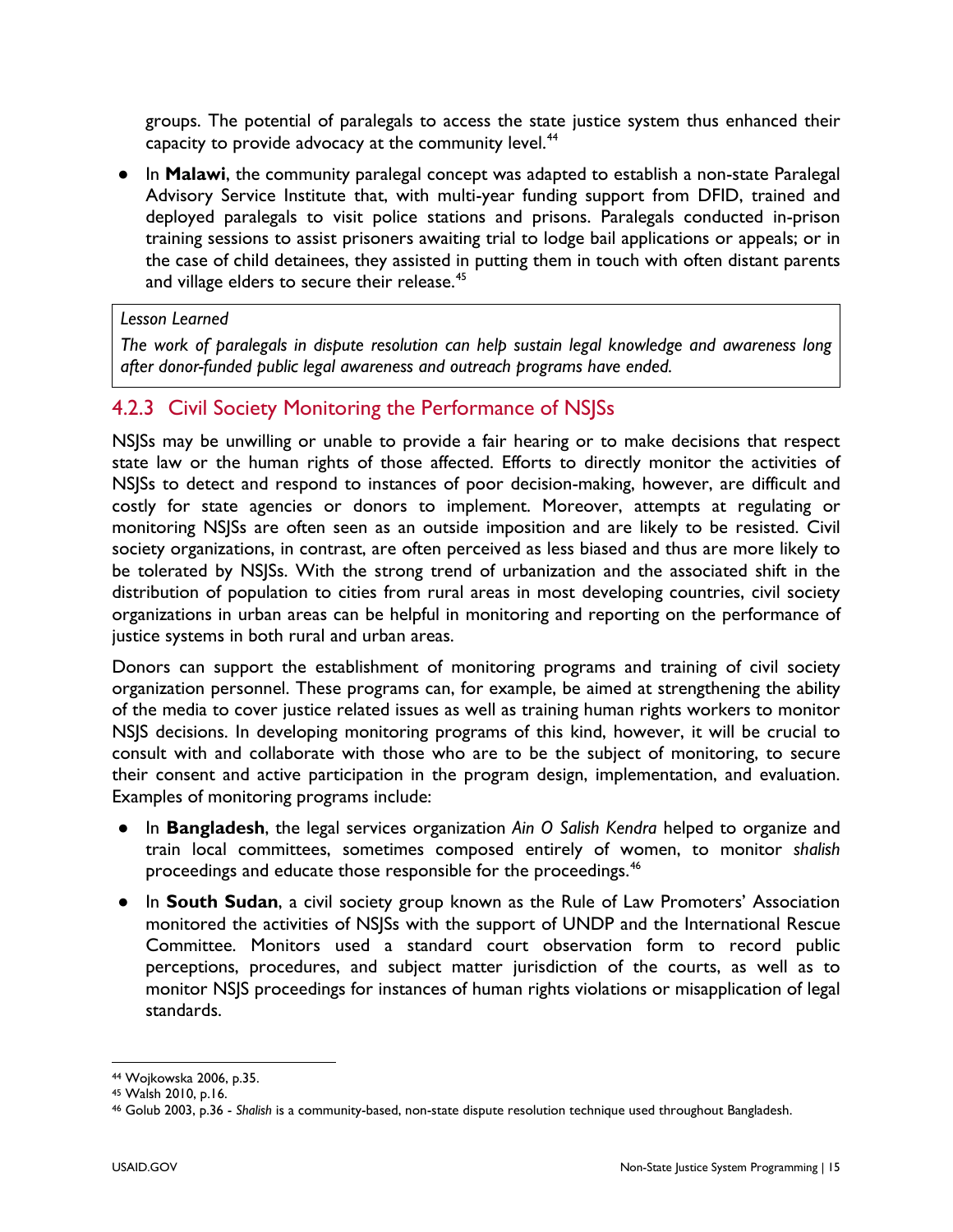● In the **Philippines**, the Gerry Roxas Foundation (GRF) has worked with local partners to strengthen the Barangay Justice System (BJS). Based on their program evaluations GRF reported that, by answering questions and assisting during BJS proceedings, those who serve as advocates significantly increased public understanding and confidence in the BJS.<sup>[47](#page-21-1)</sup>

#### *Lesson Learned*

*In developing NSJS monitoring programs, it will be crucial to consult with and collaborate with those*  who are to be the subject of monitoring, with the aim of securing their consent and active *participation in the program design, implementation, and evaluation.*

### <span id="page-21-0"></span>4.2.4 Increasing the Participation of Women in NSJSs

While the lack of representation of women and other disadvantaged groups within NSJSs is well-documented, it has proven difficult to identify workable remedies. In many cases, merely stipulating minimum levels of female participation in development programs will not guarantee impact. Female participation quotas or targets, for example, are often ignored in practice and can have unintended adverse impacts. Women who have not previously had the same opportunities as men to participate in decision-making bodies may consequently be unwilling or unable to effectively serve on NSJSs or to assist women who are disputants. Civic education and capacity building activities specifically for women may be needed before attempting to increase women's engagement in NSJSs. Examples:

- In **Afghanistan**, JEM included support for women's dispute resolution groups which, in combination with legal education, aimed to enhance the traditional role women play in resolving disputes, such as disputes between children (before they become serious inter-familial disputes), minor disputes between neighbors, and disputes involving women.<sup>[48](#page-21-2)</sup> Evaluations provided positive feedback on this support in terms of the women's ability to prevent and resolve disputes fairly, the existence of an additional venue for women disputants, and the increase in respect for women's rights in male-led dispute resolution processes.[49](#page-21-3)
- Women's groups in **West Sumatra, Indonesia** have trained women on non-state justice procedures and how to be active in mediating domestic violence and civil disputes. Through these training programs, NGOs empowered women who were active in the *Adat Women's Organization* to more effectively represent women's interests before the maledominated *Adat Council*. [50](#page-21-4)
- In **Bangladesh** since 1989, the *Madaripur Legal Aid Association* (MLAA) has organized village-level mediation committees and offered training in mediation to other NGOs. Organizations such as MLAA provide a dispute resolution venue primarily for women who might be discriminated against within traditional NSJSs. Alternatives such as MLAA can be further strengthened with legal education and rights seminars on, for example, a women's right to appeal to state courts. [51](#page-21-5) Within the state-sponsored, locally administered *shalish* system in Bangladesh, USAID and its partners have provided training on mediation

 $\overline{a}$ <sup>47</sup> Golub 2003, p.15.

<span id="page-21-2"></span><span id="page-21-1"></span><sup>48</sup> JEM Practitioners' Guide 2018, p.11.

<span id="page-21-3"></span><sup>49</sup> Sayara Research 2014, p.30.

<span id="page-21-4"></span><sup>50</sup> Wojkowska 2006, p.34

<span id="page-21-5"></span><sup>51</sup> Penal Reform International 2001, pp.90-91,145-146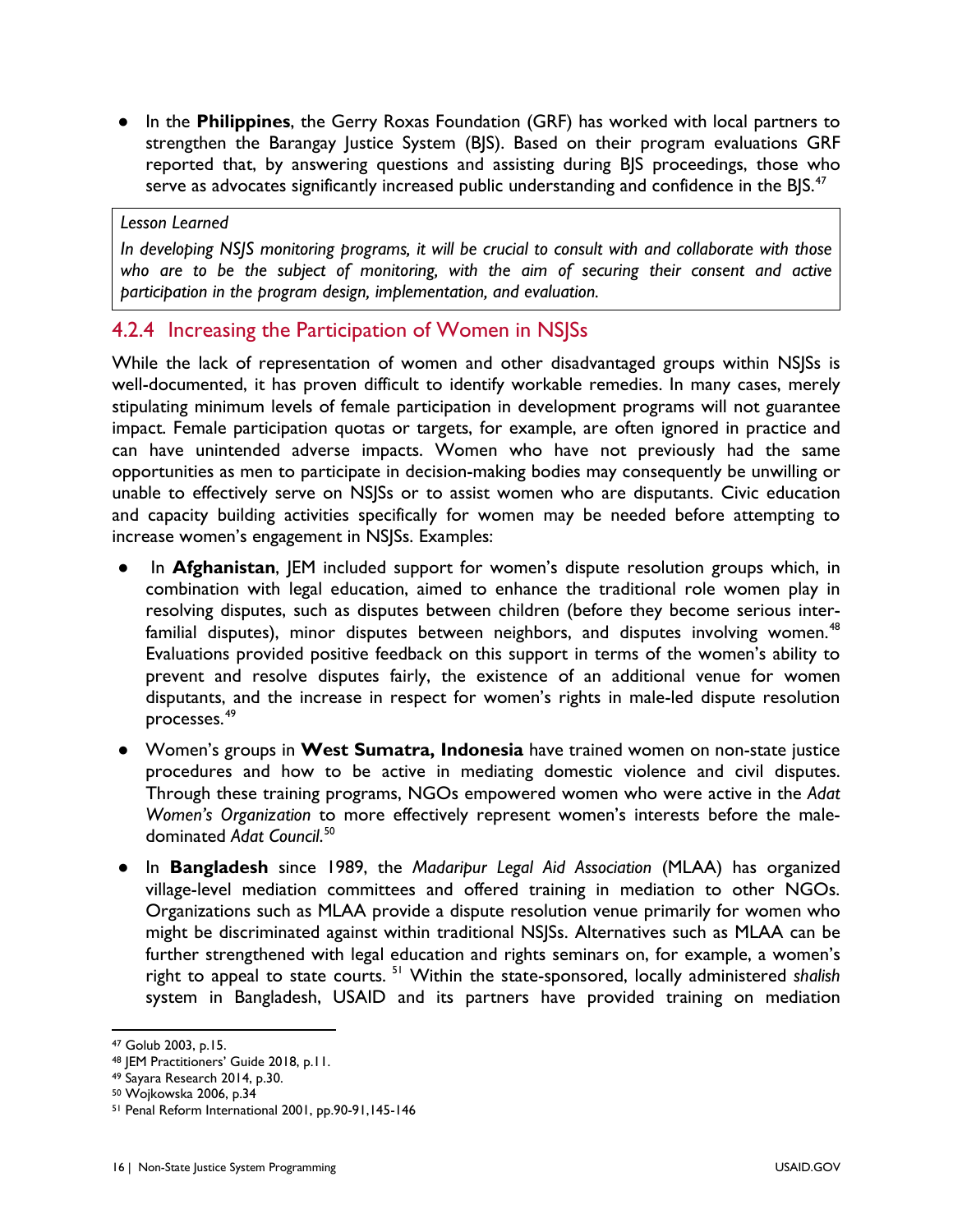techniques, sensitized decision makers to gender issues, and increased involvement of women as mediators on *shalish* panels by raising awareness of and encouraging adherence to existing laws. This training has increased public confidence in the *shalish* system. In a 2002 TAF survey of women who used *shalish* and other USAID-supported dispute resolution procedures, 65 percent reported that they were satisfied with the decision reached. $52$ 

*Lesson Learned*

*Merely stipulating minimum levels of female participation in development programs will not guarantee impact - capacity building activities specifically for women may be needed before attempting to increase women's engagement.*

## <span id="page-22-0"></span>**4.3 The Legal Framework**

Analysis of NSJSs often concentrates on the characteristics of the mechanism, sometimes to the detriment of understanding its legal/normative framework and standards. When a political entity has more than one applicable legal system, it can be said to be legally pluralistic. Indeed, the acceptance or incorporation of non-state justice providers may functionally recognize a plurality of legal frameworks and obligations applicable to different groups in society. At one level, this is not new; nearly all countries have one or more non-state sources of law. Colonialism, the rise in international law, and democratization have each contributed to the pluralism of national legal systems. The interplay between conceptions of justice, the legitimacy of certain institutions or mechanisms, and the state and non-state providers of justice involves the exercise and constraint of power and acceptance of authority. These core questions are also at the heart of effective USAID rule of law programming.

## <span id="page-22-1"></span>4.3.1 Supporting the Harmonization of State and Customary Law

Improved linkages between NSJSs and state justice institutions have often emerged from a process of legal harmonization. Legal harmonization is pursued by amending state laws and practices to reconcile conflicts between statutory law and customary law - a process some commentators have described as the establishment of "hybrid" systems. An example is the South African constitution, which, subject to specific state laws, preserves traditional leadership institutions and customary law, including the acceptance of customary law principles by state courts.[53](#page-22-3)

Hybrid systems can be characterized as pluralist or hierarchical. Pluralist systems allow for the existence of NSJSs alongside statutory law, with separate appeal processes for each. Hierarchical systems allow for recognition of NSJSs, their legal practices, decisions, and customary law, but only to the extent that they do not violate fundamental rights enshrined in national constitutions.[54](#page-22-4)

 $\overline{a}$ <sup>52</sup> USAID 2002, pp.150-151

<span id="page-22-3"></span><span id="page-22-2"></span><sup>53</sup> Mennen 2007

<span id="page-22-4"></span><sup>54</sup> Mennen 2007. See also Clark and Stephens 2011, p. 2, which describes a five-step process for setting up a hybrid system: (i) understand the historical and contemporary political and policy context of formal and customary justice systems; (ii) analyze the strengths and weaknesses of formal and customary legal systems (identifies priorities); (iii) identify entry points on how to strengthen hybrid justice systems based on an analytical framework of institutional change; (iv) realistically assess the opportunities for engagement on the entry points; and (v) ensure a flexible and long-term commitment to implementation.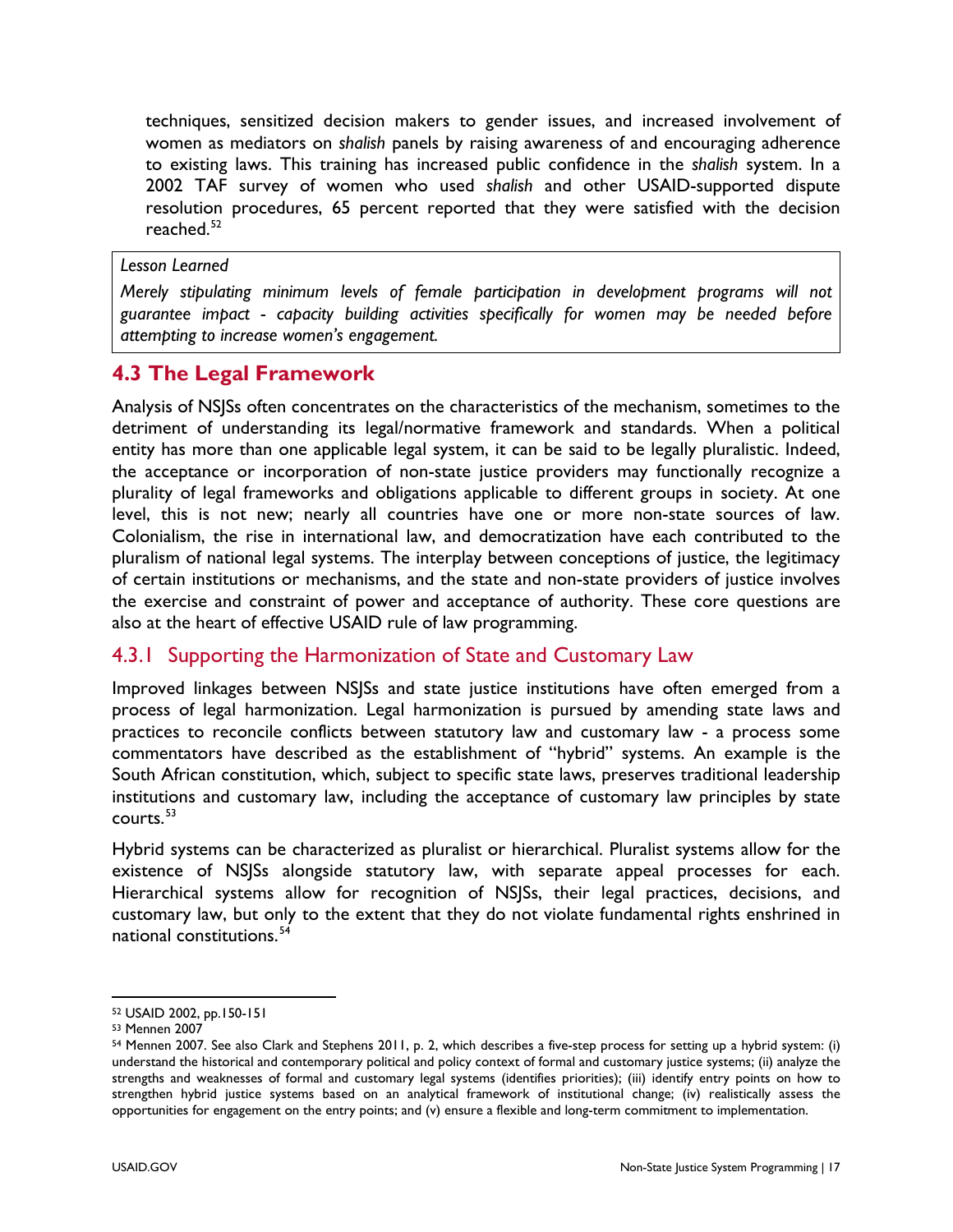In countries where there is no explicit recognition of customary laws, state laws may facilitate, and in some cases even mandate, the use of NSJS processes before or during court proceedings. State courts may be empowered to refer cases to settlement negotiations, including court-annexed mediation or NSJS processes that may be appropriate to the type of dispute. State laws may also facilitate court review, recognition, and enforcement of agreements reached in pre-litigation negotiations, including informal court proceedings.

A review of the *Afghan Social Outreach Program (ASOP)* found that using community-based dispute resolution processes as part of a hybrid system linked to the state system is a viable approach in leveraging existing resources to resolve individual disputes and in fostering peace within communities. "In fact, using existing informal legal institutions such as tribal elders to maintain continuity, while tying them to the state system, gives development practitioners the time needed to maintain stability through a viable system of dispute resolution and discourages the resurgence of the Taliban in the communities in question".[55](#page-23-0) In conflict situations such as Afghanistan, reducing violence is a major program objective.<sup>[56](#page-23-1)</sup>

#### *Lesson Learned*

*Using existing NSJSs such as tribal elders to maintain continuity, while tying them to the state system, gives development practitioners the time needed to maintain stability through a viable system of dispute resolution.*

To further strengthen the hybrid approach in some countries, local leaders are filing their NSJS decisions within a state office. For example, filing systems have been established in South-West Nigeria, Ghana, Bangladesh, and in some parts of Afghanistan. This extra step has enhanced predictability and consistency of decisions, and has, to an extent, discouraged power abuses, elite capture, and human rights violations. The local leaders themselves have decided whether certain high-risk cases, such as female inheritance, should be routinely reviewed by the state court system, or whether they should only be reviewed when a claimant initiates an appeal.<sup>[57](#page-23-2)</sup>

Promulgating state laws to recognize and facilitate linkages with NSJSs serves to reinforce the need for states to continue linkages and collaboration activities after donor projects end, and thereby reinforces the sustainability of those activities. Examples include:

- In **Bolivia** USAID supported the formation of a network of civil society organizations, that worked with the Bolivian congress and constituent assembly to increase understanding of non-state justice as well as gender and human rights norms. <sup>[58](#page-23-3)</sup> The network also developed draft language for the constituent assembly on the recognition of non-state justice authorities insofar as they are in accordance with human rights principles. The constitution was adopted in 2009, legitimizing the practices of the non-state justice sector.<sup>[59](#page-23-4)</sup>
- In **Afghanistan**, representatives from the Afghan Ministry of Justice, Supreme Court, Ministry of Women's Affairs, CSO community, women's organizations, and donors drafted a policy recognizing the positive role of traditional dispute resolution councils, while identifying and calling for the elimination of their negative aspects. The draft specified that

<span id="page-23-0"></span><sup>&</sup>lt;sup>55</sup> USAID Afghanistan 2011, p.5.

<span id="page-23-1"></span><sup>56</sup> Coburn and Dempsey 2010. p. 30.

<span id="page-23-2"></span><sup>57</sup> Clarke 2011, p.1.

<span id="page-23-3"></span><sup>58</sup> Reel 2008, p. A10.

<span id="page-23-4"></span><sup>59</sup> USAID project Participation and Justice Network presentation, March 13, 2007 (internal unpublished working document).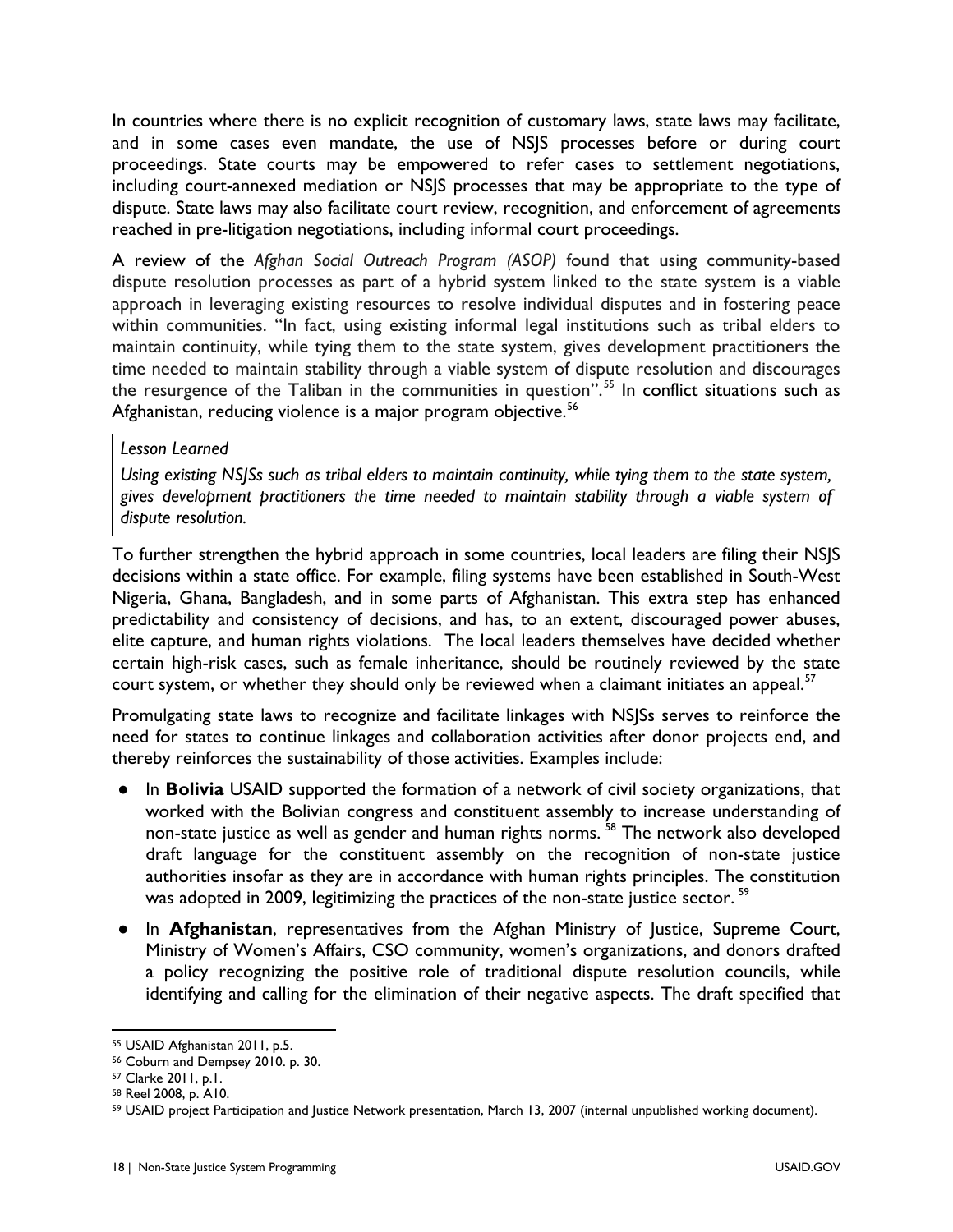no person shall be forced to appear before a traditional dispute resolution body and that decisions of the bodies may be appealed to the state. The draft also enabled collaboration with state justice entities by promoting the recording of non-state decisions, allowing the state to send less serious criminal cases to traditional actors in some cases, and to improve access to justice for women.<sup>[60](#page-24-1)</sup>

- In the **Philippines**, the Barangay Justice System law, which governs a statutory dispute resolution system for small disputes using traditional procedures within local government areas, prevents state courts from adjudicating claims unless they have first been processed via the customary mediation procedure. The law also provides that the courts will enforce agreements reached via that procedure.<sup>[61](#page-24-2)</sup>
- In **Papua New Guinea**, the Village Courts law recognizes traditional dispute resolution under customary law and provides for its supervision by the state. State magistrate courts are empowered, for example, to review decisions of village courts when they exceed their jurisdictional power.<sup>62</sup>

## <span id="page-24-0"></span>4.3.2 Improving Coordination Using Written Agreements

Memoranda of Understanding (MOUs) or other written agreements between representatives of state justice institutions and NSJSs are a proven model for establishing and sustaining linkages and cooperation between the state and the NSJS while simultaneously protecting individual human rights. The case study of experience in Liberia illustrates the value of this approach.

#### *Case Study – Using MOUs to Harmonize Non-State Justice in Liberia*

The Liberian Ministry of Justice signed an MOU with NSJS leaders to establish trust and a formal linkage to reconcile and harmonize customary justice practices with state laws. The signatories held participatory meetings to build consensus and secure community buy-in.

USAID supported the Carter Center in educating the public on the effects of the MOU through street theatre plays, community forums, and radio broadcasts. When a state law conflicted with a non-state tradition, the Carter Center explained the reasons behind the state law and provided an opportunity for dialogue and respectful discussion to assist the transition to the requirement to adhere to state law. They offered public guidance on how to use the state system and on the effect of new state laws that would be binding on NSJSs with respect to inheritance, sexual assault offenses, and land disputes.

The Carter Center also trained community legal advisors to assist rural residents in pursuing their rights in both NSJSs and state courts. These advisors provided mediation support, basic information about legal rights, legal assistance, and free consultations on navigating state court procedures.

Finally, the Carter Center successfully created a dialogue between the state and non-state institutions so that each side was better able to understand the other's perspective and could collaborate on reconciling and harmonizing traditional beliefs, values, and customs so that they did not conflict with Liberian laws. However, efforts to harmonize the two systems at times have appeared to some to be an attack on a culture rather than on harmful practices. To remedy this, USIP in a separate study suggested that the government: "adopt a more nuanced approach to defining jurisdictional

<sup>60</sup> Coburn and Dempsey 2010, p.4.

<span id="page-24-2"></span><span id="page-24-1"></span><sup>61</sup> Golub 2003, p.13.

<span id="page-24-3"></span><sup>62</sup> Australian Law Reform Commision Report 31, 1986, para. 770.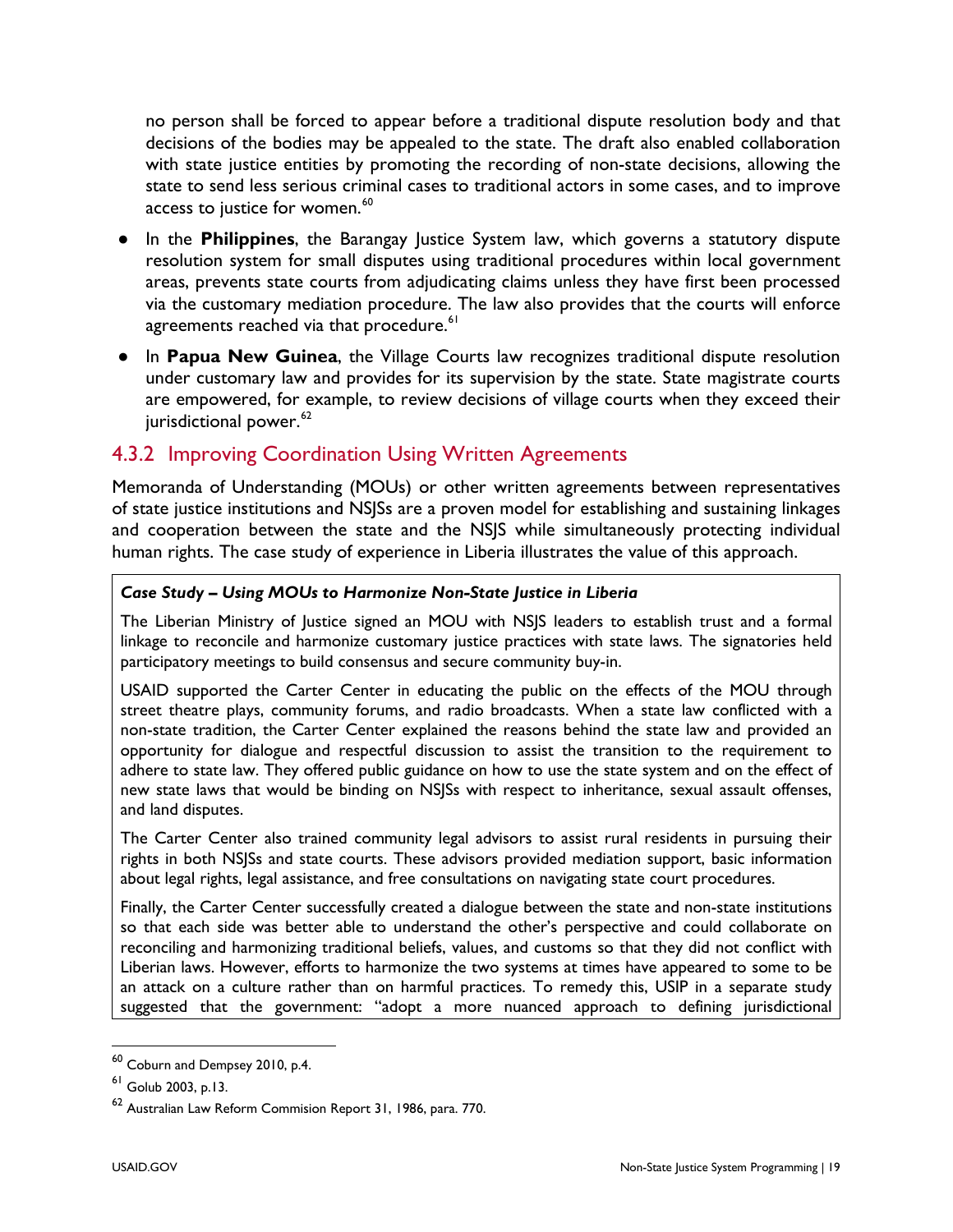limitations—for example, by introducing criteria to determine when crimes may—and may not—be adjudicated by customary authorities. Such criteria might include whether or not the parties prefer customary adjudication, whether or not a third party is affected, whether or not there is a political or ethnic dimension to the crime, etc. Among the benefits of such an approach would be a reduced caseload in the formal courts."[63](#page-25-2)

Other examples include:

- In **Afghanistan**, pledges drafted by NSJSs and state justice leaders were the product of JEM's legal education activities. Program participants reflected as a group on what they learned and developed a collectively drafted and signed pledge list. The list included, for example, pledges to respect the jurisdiction of both systems, to honor women's rights, to forgo corruption, and to cooperate in addressing longstanding disputes. The lists were posted in mediation halls in local government facilities designated for joint use by state agencies and NSJSs.<sup>[64](#page-25-3)</sup>
- In the province of **Aceh, Indonesia**, an MOU was signed to govern standards for determining compensation for mediators, filing fee costs, transparency agreements, nonstate jurisdiction, and agreed basic rights and norms for dispute resolution. The MOU also clarified the jurisdiction of NSJS processes over certain criminal matters, such as theft, assault, arson, and destruction of crops.<sup>[65](#page-25-4)</sup>

MOUs create a locally agreed upon solution to a community problem, thereby making the solution more likely to be effective, adhered to, and legitimate. By including non-negotiable human rights protections, both state and non-state actors benefit from a MOU arrived at through a consensus-building process.

Such MOUs are similar to the 'self-statement' used in Namibia. Self-statements are non-binding representations of non-state practices that cover only the main rules of the NSJS and do not attempt to be all-inclusive. They are constructed in a forum of open dialogue and include only what is agreed upon by the parties involved. This is in contrast to codification, where the codified rules may be imposed from above in a way that handcuffs mediators into a rigid system that is unable to adapt to changing circumstances. Additionally, research has shown that participants are more apt to accept a non-state decision if it is based on a written guide.

#### *Lesson Learned*

*MOUs create a locally agreed upon solution to a community problem, thereby making it more likely to be effective, adhered to, and legitimate.*

## <span id="page-25-0"></span>**5. Developing Support Programs**

## <span id="page-25-1"></span>**5.1 Programmatic Options for Supporting NSJSs**

The range of NSJS development programs have generally been limited to supporting training and public education, fostering relationships between state and non-state actors, and supporting

 $\overline{a}$ <sup>63</sup> USIP 2009, p. 7; see also Flomoku and Reeves 2011.

<span id="page-25-3"></span><span id="page-25-2"></span><sup>64</sup> JEM Practitioners' Guide 2018, p.5.

<span id="page-25-4"></span><sup>65</sup> Clarke 2011, p.23.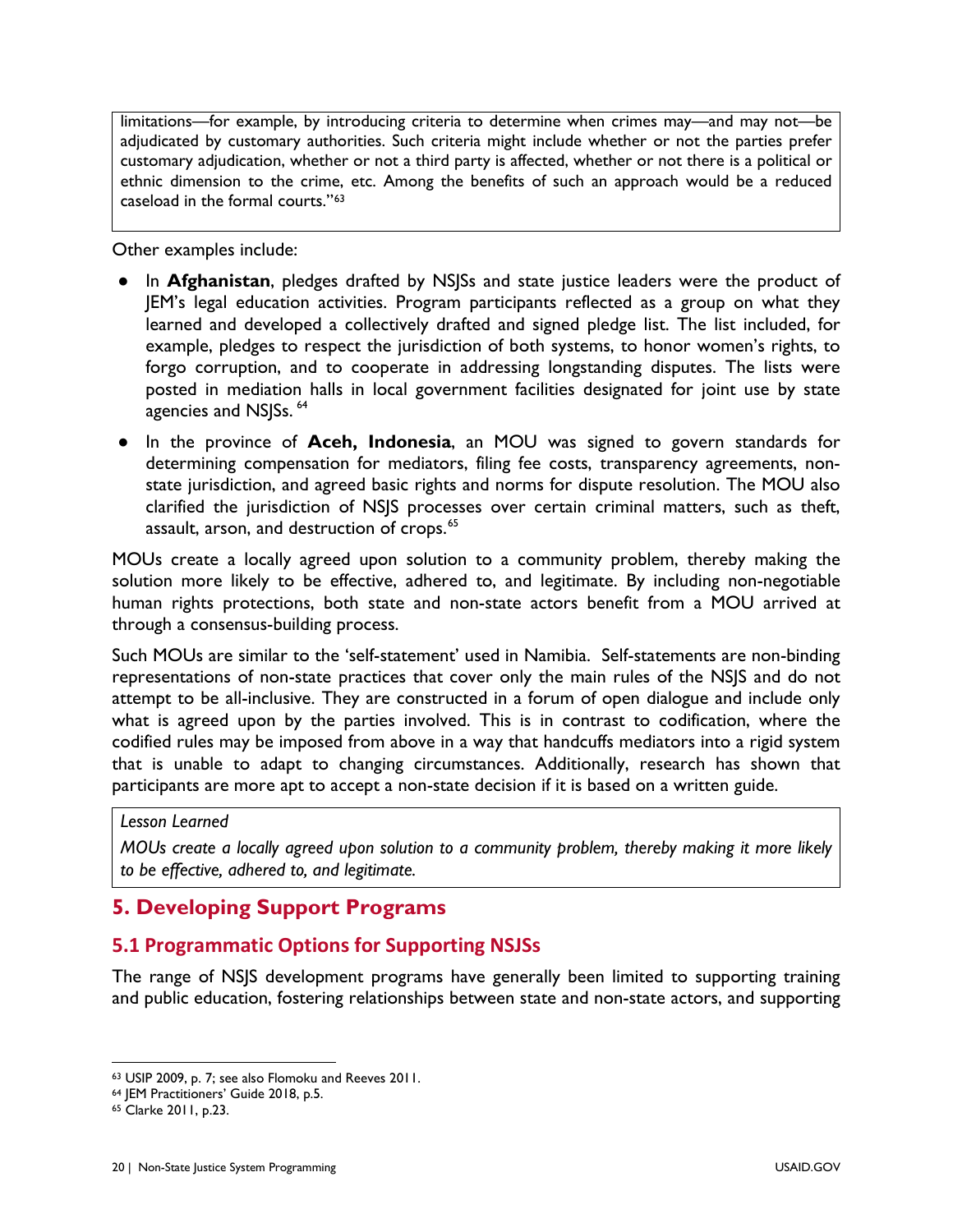legislative or administrative reforms to reconcile potential conflicts. Drawn from these three categories, the following is a summation of the kinds of support donors have offered to date:

Building institutional capacity - improving the competencies and capacities of NSJS institutions or groups - by means of:

- Joint training workshops involving NSJS leaders and state court judges to improve collaboration and to encourage ongoing dialogue.
- Training of trainer programs to give NSJS leaders the capacity to impart their knowledge to others.
- Training targeted at developing women as NSJS leaders and participants in dispute resolution.
- Supporting the establishment of representative groupings or councils of NSJS leaders to foster collaboration, knowledge sharing, and greater consistency of practices across regions.
- Supporting higher education institutions in offering advanced degree studies in customary law to foster the development of attorneys who are able to understand and support state and non-state dispute resolution.
- Training of those who serve as volunteer community mediators as part of an organized community mediation service.

Enhancing public access to justice - facilitating greater equality and human rights through the improvement of individual capacities of NSJS dispute resolvers, disputants and other participants - by means of:

- Legal educational programs for citizens, particularly vulnerable or marginalized groups, such as indigenous minorities.
- Public awareness campaigns via electronic media broadcasts, community theatre, and print publications.
- Training programs for justice providers, including lawyers and paralegals, on customary law and the application of state law principles in non-state dispute resolution.
- Legal aid services provided by lawyers and paralegals.
- Training aimed at developing community paralegals to serve communities that have no practical access to state courts or attorneys.
- Monitoring and evaluation of NSJS activity and effectiveness through NGOs.
- Training programs specifically for women who serve as NSJS decision makers or who otherwise assist in negotiating disputes affecting women.

Developing the legal framework - helping to clarify what constitutes customary law and the reconciliation of practical conflicts with state law - by means of:

- Legal harmonization legislation aimed at acknowledging, recognizing, or integrating customary practices and standards into statutory law administered by state courts.
- Adoption of procedures to allow state courts to review and enforce decisions of NSJSs.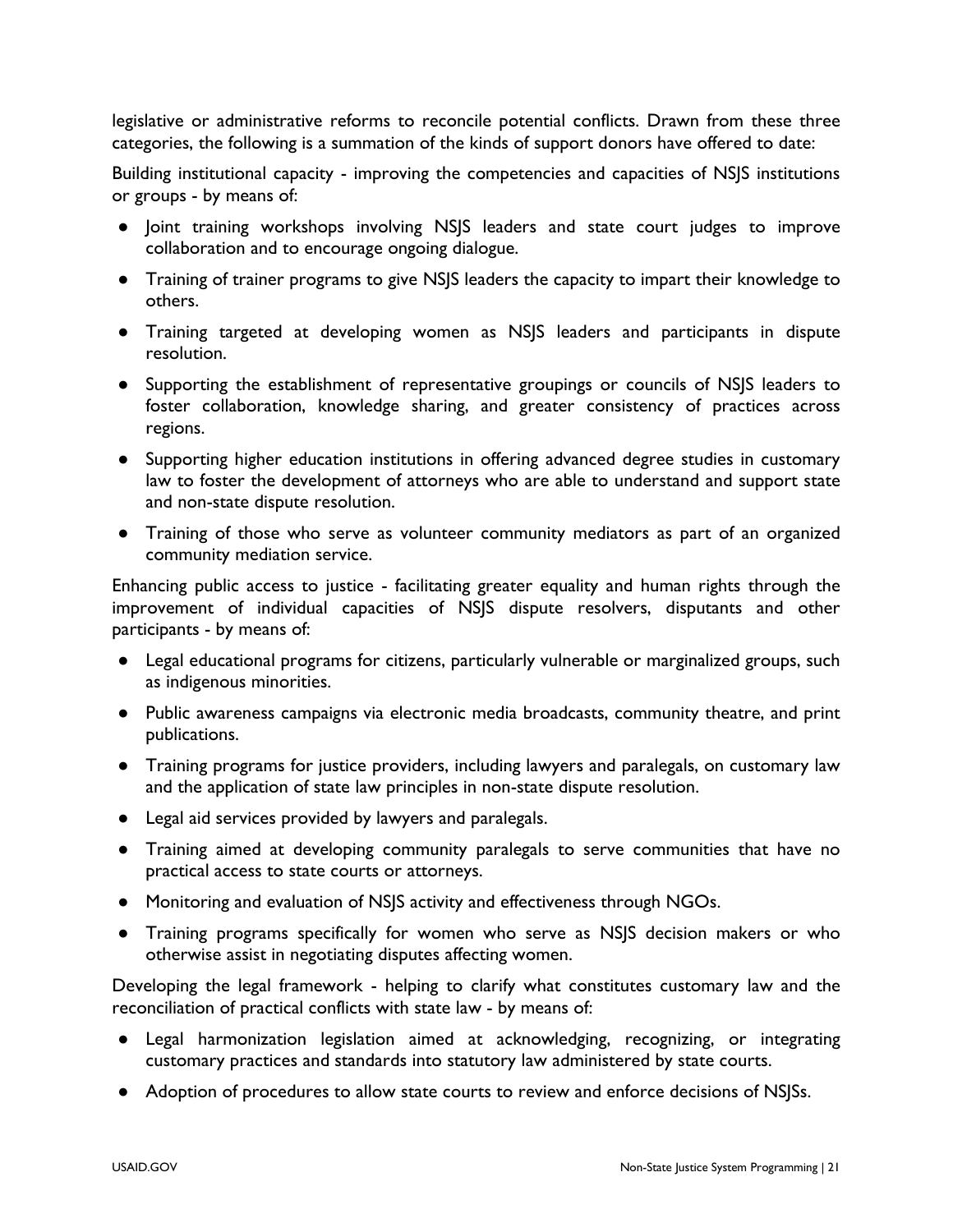- Non-legislative agreements or memoranda of understanding between the state and NSJS leaders to govern the harmonization of practices applied by state courts and NSJSs, aimed at minimizing practical conflicts.
- Establishment by legislation of non-state institutions that adopt NSJS dispute resolution processes or features and whose roles are distinguished from those of state courts.
- Establishment by legislation of state-sponsored institutions with powers to mediate disputes outside state courts.

## <span id="page-27-0"></span>**5.2 Assessing Which Programmatic Options Should be Preferred**

In seeking to assist a state in extending and reinforcing the rule of law, USAID recognizes the need to support NSJSs where the state system is incapable of providing adequate standards of order and security, legitimacy of the law, checks and balances, fairness, and effective application of law. Where the justice needs of a community are being met or could be better met by nonstate systems of dispute resolution, then supporting NSJSs in addition to state institutions can be a more effective use of limited aid funding. Determining whether this investment will be effective can only be known by undertaking a comprehensive assessment of access to justice from the perspective of the users of justice services rather than justice service providers.

## <span id="page-27-1"></span>**5.3 Undertaking an Assessment of NSJS Development Needs**

Existing expertise or experience will rarely be sufficient to assess the adequacy of justice options and services in any country or region. Program design must entail gaining an understanding of the local context, often through a formal assessment that is comprehensive, multi-faceted, and based on evidence collected with analytic rigor.<sup>66</sup> An assessment should survey and analyze existing non-state justice institutions and practices, along with the state justice system as a whole, including gaps in services, relationships and linkages between the state and NSJSs, and the sociocultural and political context. It should also consider the effects of systemic corruption, capacity deficiencies, prior initiatives taken by donors, and the consequential impacts on access to justice.

The assessment should illuminate practical features and impacts of NSJSs in terms of how they affect service delivery from the perspectives of justice practitioners and users. This should include an examination of the dispute resolution methodologies used by NSJSs, applicable rules and standards, impacts of procedures on human rights of disputants, funding sources, enforcement mechanisms, and incentives for reform.<sup>[67](#page-27-3)</sup>

#### *Lesson Learned*

*Where the justice needs of a community are being met or could be better met by supporting nonstate systems of dispute resolution, then supporting NSJSs in addition to state institutions can be a more effective use of limited aid funding.*

The assessment data should be gathered from a broad base of stakeholders, including rural citizens, minorities, women, and other disenfranchised groups representing those who use justice services rather than those who seek to provide them. Assessments that only gather information from those in power or who administer state justice institutions may overlook

 $\overline{a}$ <sup>66</sup> USAID ADS 201.

<span id="page-27-3"></span><span id="page-27-2"></span><sup>67</sup> DFID 2004, p.8.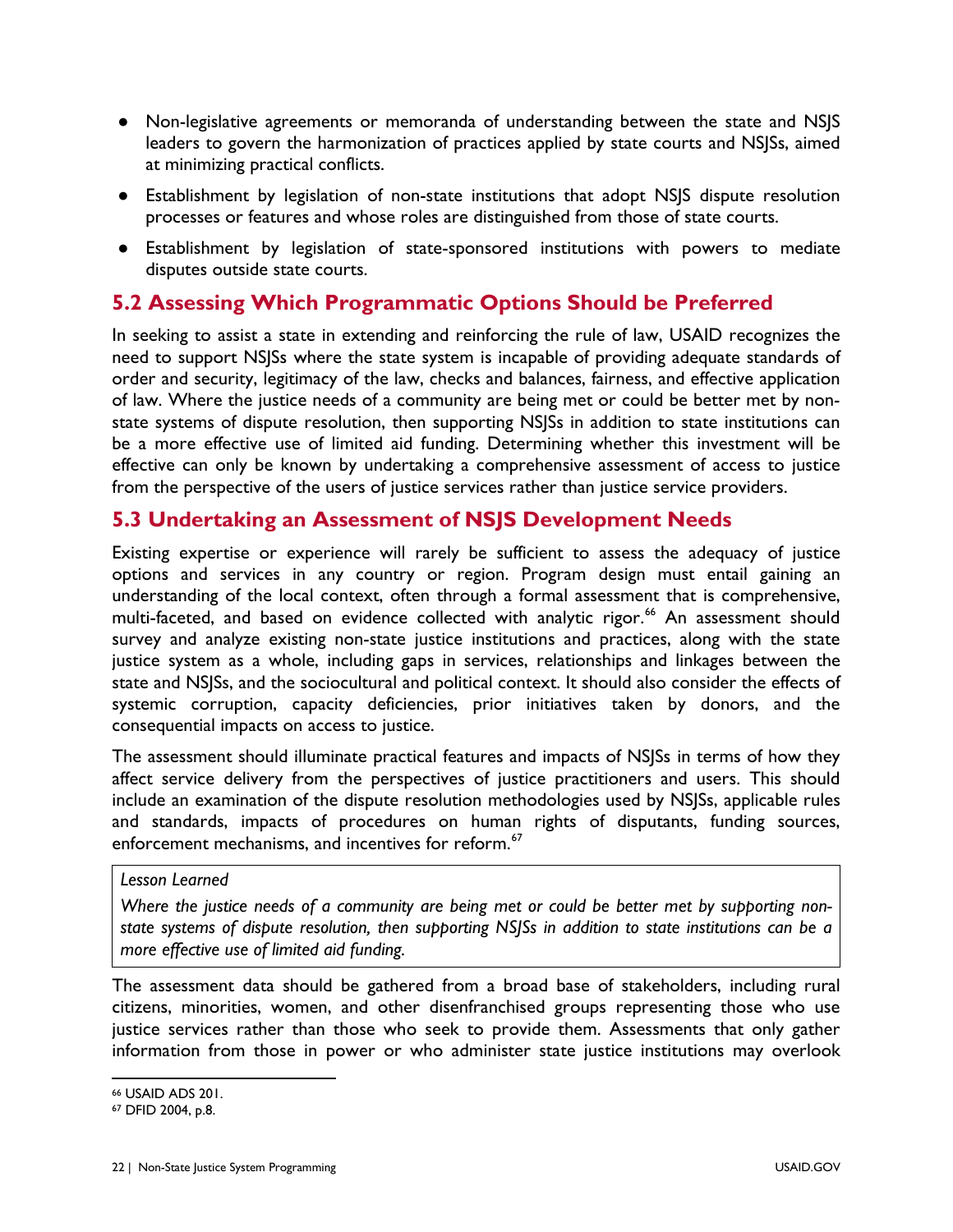essential data, which may exacerbate existing problems of biased representation or elite capture.<sup>[68](#page-28-3)</sup>

An assessment should be scheduled and adequately funded to achieve representative samples of data and opinion from all stakeholder groups from each geographic locality likely to be affected by the proposed program. This will be a crucial first step in ensuring not only that information is gathered from stakeholder groups, but that a process of dialogue with those groups is begun and sustained, with the aim of ultimately securing their genuine and informed consent to whatever aid interventions are proposed to affect them.

#### *Lesson Learned*

*Determining whether supporting NSJSs will be more effective can only be known by undertaking a comprehensive assessment of access to justice from the perspective of the users.*

## <span id="page-28-0"></span>**5.4 Defining the Scope of Evidence and Analysis to be Undertaken**

The assessment needs to raise questions and collect data and opinion from stakeholders. USAID has developed multiple tools and amassed a significant reservoir of practical experience in this regard. In addition to this guidance, USAID recommends use of its a) Guide to Rule of Law Country Analysis: The Rule of Law Strategic Framework, b) Applied Political Economy Analysis Field Guide, and c) Rule of Law Practitioners' Guide (forthcoming).<sup>[69](#page-28-4)</sup> These tools have been designed to take a wider, systemic view of how various actors engage on justice delivery and the rule of law. They can readily be combined in modular fashion to garner a rapid, but still comprehensive view of the attitudes, knowledge, and incentives important to the interaction of citizens, state, and NSJSs.

**Annex I** offers a list of associated questions that may be pursued in undertaking an assessment. These have been organized loosely in accordance with the various levels from the Applied Political Economy Analysis Field Guide. The important consideration is that the assessment product should offer a sound evidence base for deciding upon and prioritizing activities to be developed in designing a support program and consideration of associated risks. USAID DRG Center of Excellence experts are ready to assist at any point in the program design process.

## <span id="page-28-1"></span>**5.5 Best Practices in Designing Programs**

Deciding on how and when to provide support to NSJSs in any country is challenging. The following needs to be considered in making that decision.<sup>[70](#page-28-5)</sup>

## <span id="page-28-2"></span>5.5.1 Inclusive Local Ownership

Donors need to aim to secure and maximize stakeholder ownership through inclusive consultative processes at each step of the engagement process, i.e. during assessment, design, implementation, and evaluation. Open dialogue and engagement will help to ensure that planned solutions are responsive to and accepted by citizens by establishing common understanding of need, self-generated solutions, and mutual support and accountability in seeing them through.

 $\overline{a}$ 

<span id="page-28-3"></span><sup>68</sup> IDLO 2011, p.6.

<span id="page-28-4"></span><sup>69</sup> USAID ROL 2008; USAID APEA 2018; USAID ROL Practitioner's Guide 2019.

<span id="page-28-5"></span><sup>70</sup> These key factors are discussed more broadly in Golub 2003 and DFID 2004.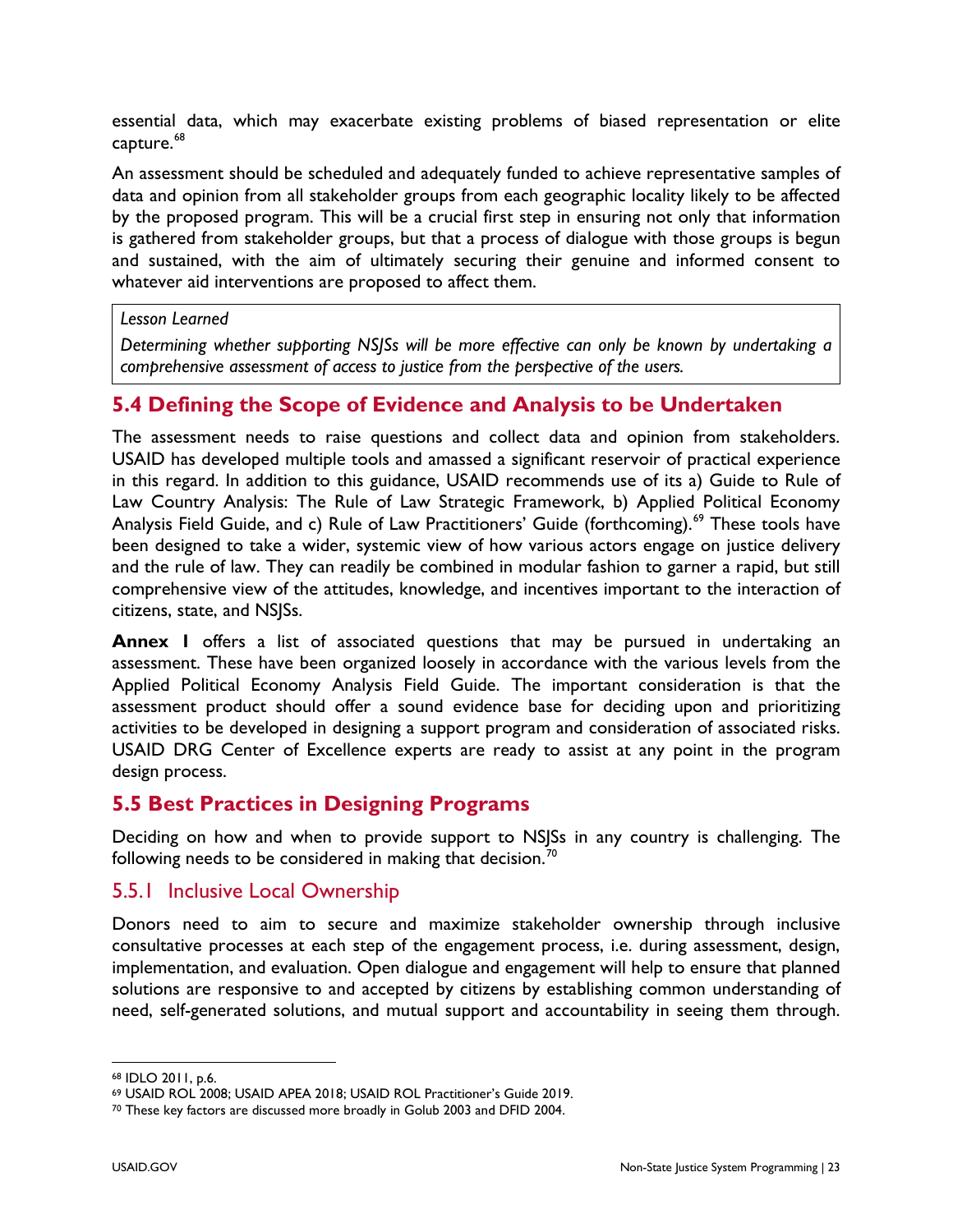Harnessing of local resources to implement solutions also improves the chances for the solution to be sustainable.

## <span id="page-29-0"></span>5.5.2 Managing Resistance to Change

Possible resistance to change needs to be managed, both from within the participating NSJSs and from state justice sector actors and lawyers who may be sensitive to perceived threats to their authority. To serve this need, stakeholder groups can be convened to discuss the scope of proposed reform and to make it clear that the goal is strengthening access to justice, rather than supporting one set of institutions at the expense of others. In particular, if a program activity affects an indigenous group, the consent of that group is essential, as required by major donors such as the World Bank, and pursuant to the forthcoming USAID Indigenous Peoples Policy. If affected indigenous people do not consent, then the activity should not be implemented.

## <span id="page-29-1"></span>5.5.3 Setting Realistic Objectives

Program objectives should be realistic and well defined in terms of long-term development objectives and more immediate-term stabilization goals. For example, paid dispute resolution councils established for post-conflict reintegration purposes where they did not previously exist should not be expected to continue as justice entities when salaries and outside support ceases.

## <span id="page-29-2"></span>5.5.4 Identification of Program Partners and Participants

In selecting program participants, it is essential to identify legitimate NSJS representatives who are recognized by their communities as respected leaders. Partnering with groups of geographically, ethnically, and tribally representative non-state and state justice actors is necessary to avoid exacerbating inter-communal tensions and to reach a critical mass of respected and influential stakeholders.

#### <span id="page-29-3"></span>5.5.5. Holistic Strategies

Because NSJS users and practitioners are part of local culture, reforming local justice practice is usually best implemented holistically, i.e. where essential components are introduced in a comprehensive and coordinated fashion. Without establishing a critical mass of mutual support and accountability by bringing all key stakeholders onboard at once, efforts at reform are unlikely to last. For example, one short program of legal education for one group of elders is unlikely to instill the requisite individual initiative or social influence to affect broader community knowledge, attitudes, or practices. Coordinated and sustained support to justice actors and the community help establish a collective justice culture that is adequately attuned to achieving the intended reform goals.

## <span id="page-29-4"></span>5.5.6 Long-Term Engagements

Applying a broad-based, minimally invasive approach is a long-term commitment. For change to be sustainable, engagements should include multiple installments or program cycle iterations over an extended period to allow participants multiple contacts with messaging, and to develop solutions, commit to action, assess progress, and adjust. A minimalist, value-adding, and longterm approach also helps to alleviate the risk of exceeding the absorptive capacity of stakeholders. If interventions are not aimed at replacing or drastically changing existing systems, assistance can be scaled to what will add long-term, sustainable value to those systems.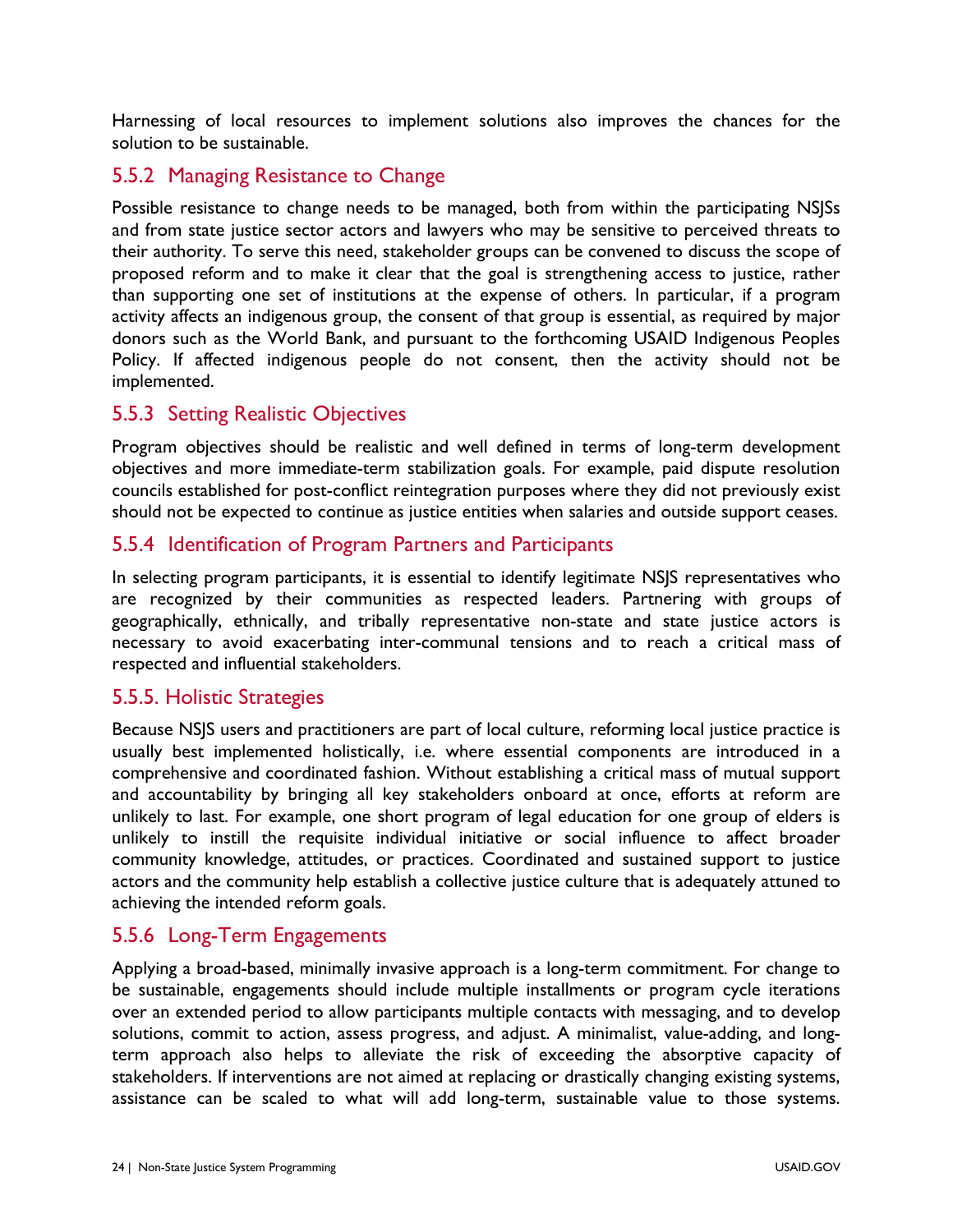Stakeholders should grow with the added value rather than being overwhelmed by it. To that end, design processes dealing with cultural change need to be as participatory and inclusive as possible to ensure that risks of adverse social impacts are identified early and mitigated in the design.

## <span id="page-30-0"></span>5.5.7 Education and Public Awareness

Legal education concepts should be made understandable and targeted at specific practical needs. Donors should use positive customary ideas about justice to introduce new concepts to the audience. Talk of state law or international human rights could mean little to an audience if not expressed in terms of local concepts of justice, community values, or religious faith by respected sources such as elders, educated religious leaders, judges, and other legal professionals. Drawing parallels between statutory law and custom or faith may serve the additional function of defusing misconceptions of statutory law, and the state itself, as being counter to local values. Public awareness campaigns on their own have little effect on change. Such programs, if done at all, must be coupled with other lines of effort.

## <span id="page-30-1"></span>5.5.8 State-NSJS Justice Linkages

Collaboration between state and NSJSs enhances mutual support and accountability where neither stakeholder enjoys complete control over justice system processes. Donors should assist in developing these linkages by facilitating stakeholder consultation aimed at setting parameters for cooperation and revising policies and practices. Improving linkages in this way typically serves to legitimize both sectors and can be a key driver of reform.

## <span id="page-30-2"></span>5.5.9 Preferences for Activities with Greatest Impact

Not all activity options applied by USAID and other donors are necessarily effective. Public awareness campaigns may not have much impact, or it may not be feasible to resource such campaigns on a scale or duration to achieve significant improvements in the level of legal awareness among target audiences. And the provision of training of NSCS and state personnel, a chief element of most programming, can have disappointing results unless targeted systematically, broadly, and over a sustained period. Activities less commonly applied by donors, such as those aimed at training individual community paralegals and community mediators and associated organizations, can have more enduring benefits as their continuity is often not dependent on ongoing donor support. Choices about which activities are to be pursued should be tempered by the likely benefits that can reasonably be sustained well after a donor program is finished.

## <span id="page-30-3"></span>5.5.10 Opportunities to Influence the Legal Framework

Although donors have sought to influence government policies toward legislative reforms to harmonize state laws with customary practices and systems, there are few examples of success, even in establishing MOUs or other administrative arrangements with similar aims. Donors tend to provide practical support in these areas in response to government initiatives often unrelated to the urgings of donors. This suggests that unless a government is actively advancing legal framework reform proposals, donor support is more likely to be effective if it is dedicated instead to NSJS institutional capacity building and public awareness objectives.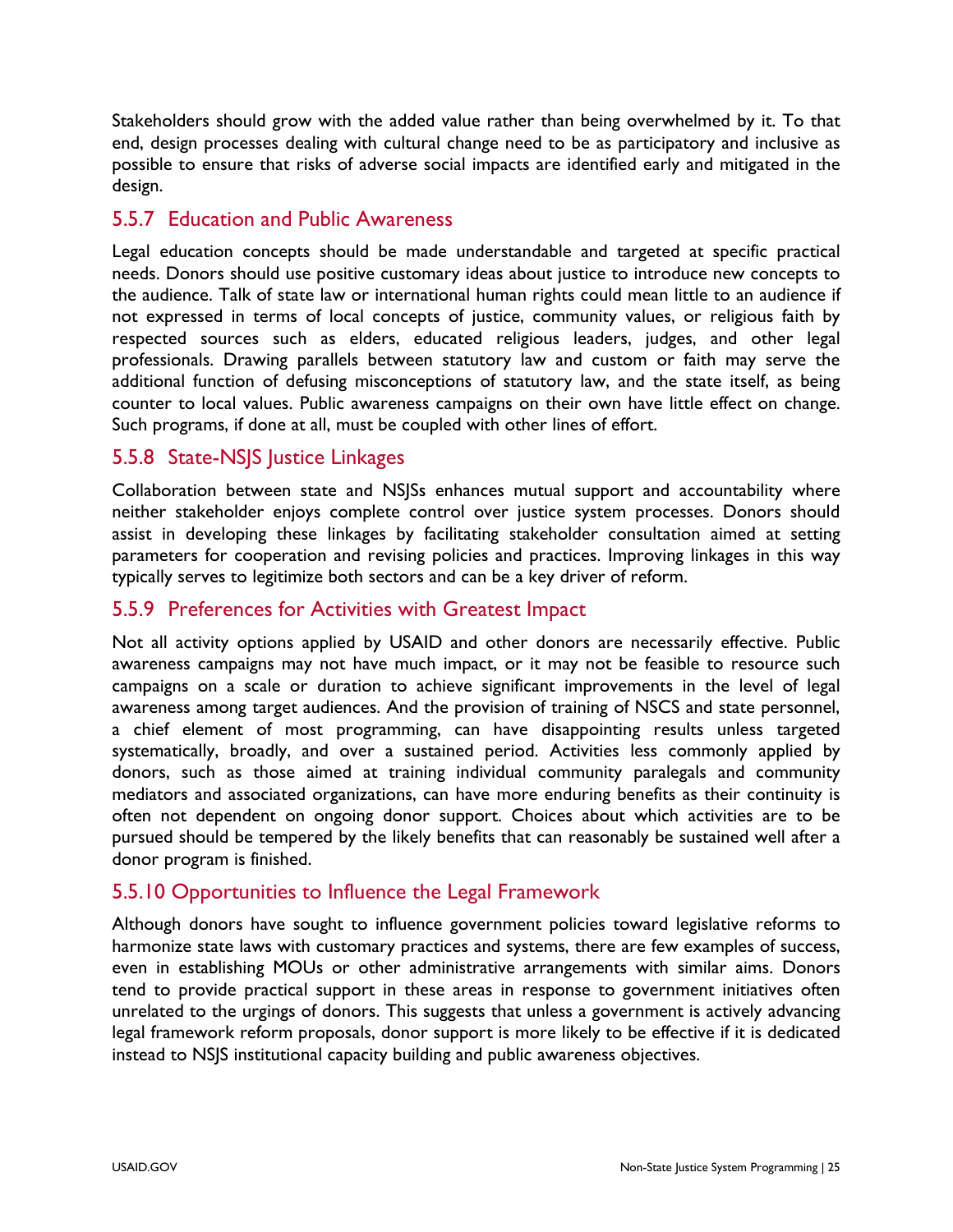## <span id="page-31-0"></span>5.5.11 Pursuing Non-Prescriptive Directions for Giving Support

**Annex 2** provides a sample statement of work (SOW) that illustrates how some of the program options available might be expressed in seeking proposals from USAID implementing partners. Building on USAID's experience in developing SOWs, a feature of this sample has been to frame requests for proposals or requests for applications in ways that are not prescriptive as to how the program objectives can best be achieved. In particular, the sample eschews the practice of providing offerors with "illustrative examples" of the types of activities that USAID is expecting or would welcome. Instead, the SOW allows offerors to advance innovative solutions that USAID or other donors may not have previously considered or applied, where those solutions may be appropriate to the context of a particular program. This sample SOW may require modification once the Assessment (see above) is complete.

In addition, USAID has generally had positive experiences with releasing a draft SOW for consideration and comment by potential implementing partners. This process can collect valuable additional perspectives as well as provide an opportunity for additional research that can inform and improve the planned program.

### <span id="page-31-1"></span>**6. Conclusions**

When appropriately targeted and planned, USAID support to NSJS institutions and processes can serve to complement other support to state justice institutions in ways that can significantly improve the provision of justice services to the poor, the marginalized, and those citizens in areas that cannot be adequately served by state institutions. In countries and regions where NSJSs are prominent, even dominant, such support can be crucial in overcoming major incapacities of state institutions, especially when they are affected by institutional corruption and intractable capacity deficiencies. USAID's support to NSJSs is likely to be most effectively deployed in conjunction with complementary support to state courts and other justice institutions, and when that support increases access to justice and public confidence in the services these institutions provide.

\* \* \*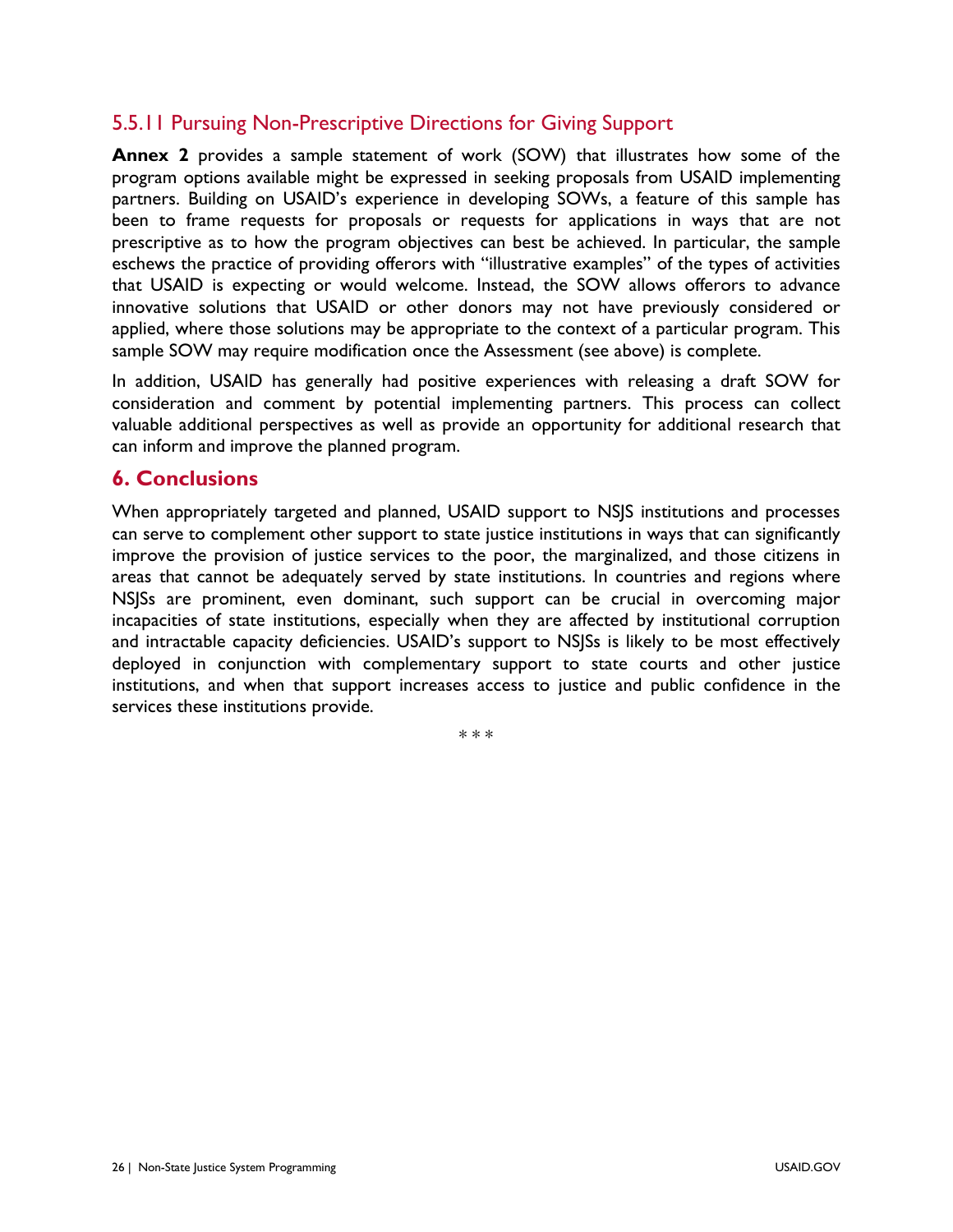## <span id="page-32-0"></span>**Bibliography and Further Reading**

Albertyn, Catherine and Likhapha Mbatha, *Non-State Justice Law Reform in the New South Africa*.

Associates in Rural Development, Inc., *Report on Research Findings and Policy Recommendations for a Legal Framework for Land Dispute Mediation*, February 2004.

**Australian Law Reform Commission Report 31, 1986**: Australian Law Reform Commission, *Recognition of Aboriginal Customary Laws* (ALRC Report 31), 12 June 1986, chapter 30 - Indigenous Justice Mechanisms in some Overseas Countries: Models and Comparisons: Papua New Guinea Village Courts. <https://www.alrc.gov.au/sites/default/files/pdfs/publications/ALRC31.pdf>

Barfield, Thomas, *Informal Dispute Resolution and the Formal Legal System in Contemporary Northern Afghanistan*, United States Institute of Peace. April 21, 2006 draft. [https://www.usip.org/sites/default/files/file/barfield\\_report.pdf](https://www.usip.org/sites/default/files/file/barfield_report.pdf)

Barfield, Thomas, Neamat Nojumi, and J. Alexander Thier, *The Clash of Two Goods: State and Non-State Dispute Resolution in Afghanistan,* United States Institute for Peace. [https://www.usip.org/sites/default/files/file/clash\\_two\\_goods.pdf](https://www.usip.org/sites/default/files/file/clash_two_goods.pdf)

**Birzeit University 2006**: Birzeit University Faculty of Law, *Informal Justice: Rule of Law and Dispute Resolution in Palestine: National Report on Field Research Results*, 2006. [http://lacs.ps/documentsShow.aspx?ATT\\_ID=2044](http://lacs.ps/documentsShow.aspx?ATT_ID=2044)

Boege, Volker and Brown, Anne. *On Hybrid Political Orders and Emerging States: State Formation in the Context of Fragility*, Research Center for Constructive Conflict Management, 2008. [https://www.berghof](https://www.berghof-foundation.org/fileadmin/redaktion/Publications/Handbook/Articles/boege_etal_handbook.pdf)[foundation.org/fileadmin/redaktion/Publications/Handbook/Articles/boege\\_etal\\_handbook.pdf](https://www.berghof-foundation.org/fileadmin/redaktion/Publications/Handbook/Articles/boege_etal_handbook.pdf)

**Center for Court Innovation and National Center for State Courts 2017:** Sasson, Erika and Sydow, Nora, *Inspired by Peacekeeping: Creating Community-based Restorative Programs in State Courts*, 2017. [https://www.courtinnovation.org/sites/default/files/documents/Inspired\\_by\\_Peacemaking.pdf](https://www.courtinnovation.org/sites/default/files/documents/Inspired_by_Peacemaking.pdf)

**Checchi 2014**: Checchi and Company Consulting, *Phase 3 Final Report: Rule of Law Stabilization Program – Informal Component (RLS-I),* Kabul, USAID, 2014. [http://pdf.usaid.gov/pdf\\_docs/pa00n4gh.pdf](http://pdf.usaid.gov/pdf_docs/pa00n4gh.pdf)

**Chirayath, Sage and Woolcock 2005**: Chirayath, Leila, Caroline Sage and Michael Woolcock, *Non-State Justice Law and Policy Reform: Engaging with the Plurality of Justice Systems*, July 2005. [http://documents.worldbank.org/curated/en/675681468178176738/pdf/336550Customary1Law01WDR0](http://documents.worldbank.org/curated/en/675681468178176738/pdf/336550Customary1Law01WDR060bkgd0paper1.pdf) [60bkgd0paper1.pdf](http://documents.worldbank.org/curated/en/675681468178176738/pdf/336550Customary1Law01WDR060bkgd0paper1.pdf)

**Clark and Stephens 2011**: Samuel Clark and Matthew Stephens, *Reducing Injustice? A Grounded Approach to Strengthening Hybrid Justice Systems: Lessons from Indonesia*, Traditional Justice: Practitioners' Perspectives Working Paper No. 5, International Development Law Organization, 2011. <http://www.idlo.org/Publications/WP2clarkstephens.pdf>

**Clarke 2011**: Clarke, Ross*, Customary Legal Empowerment: Towards a more Critical Approach*, Traditional Justice: Practitioners' Perspectives Working Papers No. 4, International Development Law Organization, 2011.<http://www.idlo.org/Publications/WP2clark.pdf>

**Coburn and Dempsey 2010**: Noah Coburn and John Dempsey, *Informal Dispute Resolution in Afghanistan*, United States Institute of Peace, 2010. [https://www.usip.org/sites/default/files/resources/sr247\\_0.pdf](https://www.usip.org/sites/default/files/resources/sr247_0.pdf)

**Connolly 2005**: Connolly, Brynna, *Non-State Justice Systems and the State: Proposals for a Recognition Typology*, Connecticut Law Review, 2005. <https://heinonline.org/HOL/LandingPage?handle=hein.journals/conlr38&div=14&id=&page>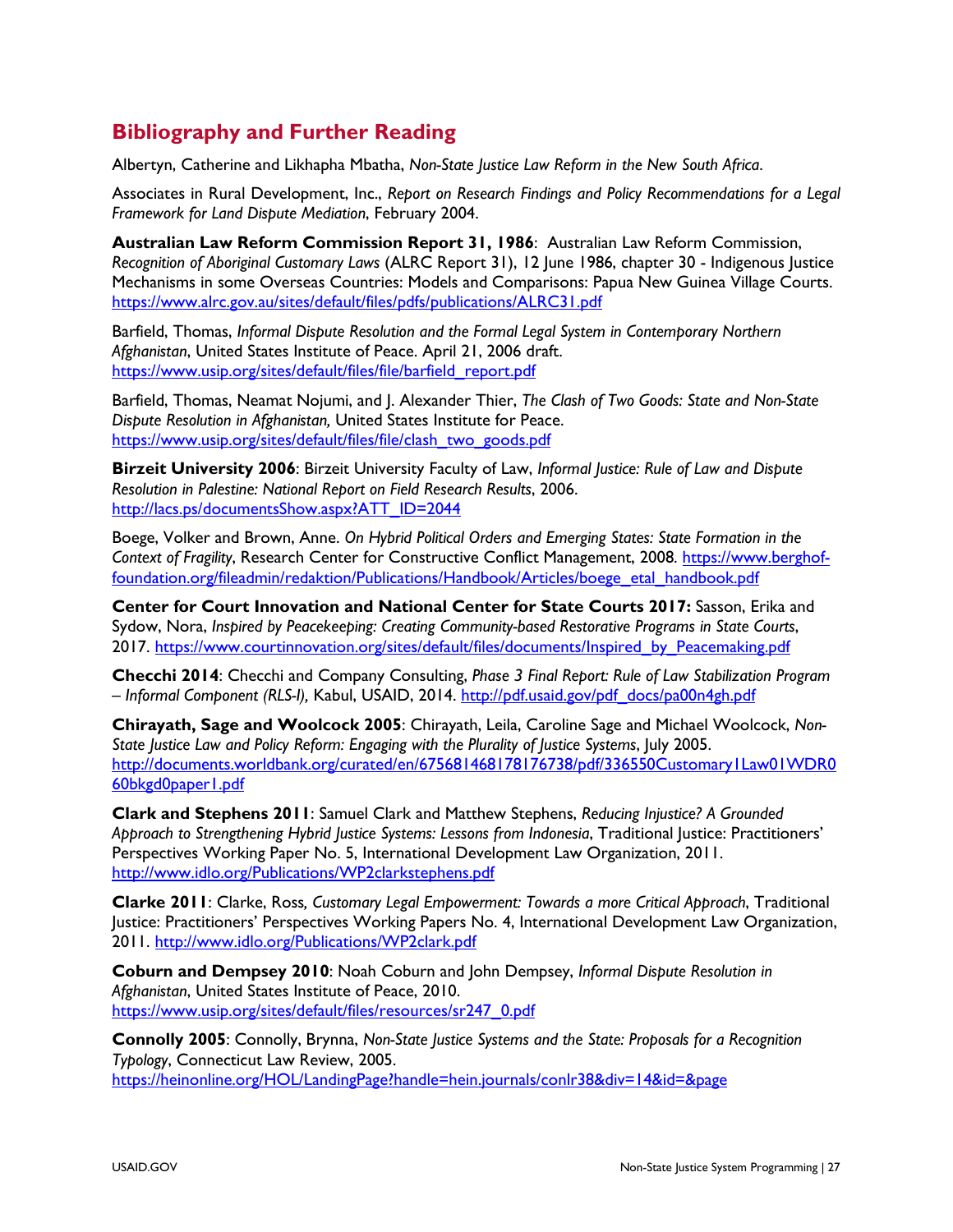**Deng 2005**: Deng, Francis M., *Non-State Justice Law in the Cross-Fire of Sudan's War of Identities*, United States Institute for Peace, May 2005. [http://southsudanhumanitarianproject.com/wp](http://southsudanhumanitarianproject.com/wp-content/uploads/sites/21/formidable/Deng-2010-Customary-Law-in-the-Cross-Fire-of-Sudan-%E2%80%99-s-War-of-Identities2.pdf)[content/uploads/sites/21/formidable/Deng-2010-Customary-Law-in-the-Cross-Fire-of-Sudan-](http://southsudanhumanitarianproject.com/wp-content/uploads/sites/21/formidable/Deng-2010-Customary-Law-in-the-Cross-Fire-of-Sudan-%E2%80%99-s-War-of-Identities2.pdf) [%E2%80%99-s-War-of-Identities2.pdf](http://southsudanhumanitarianproject.com/wp-content/uploads/sites/21/formidable/Deng-2010-Customary-Law-in-the-Cross-Fire-of-Sudan-%E2%80%99-s-War-of-Identities2.pdf)

**Dexter and Ntahombaye 2005**: Dexter, Tracy and Philippe Ntahombaye, *The Role of Informal Justice Systems in Fostering the Rule of Law in Post-Conflict Situations: The Case of Burundi*, Center for Humanitarian Dialog, July 2005.<https://www.files.ethz.ch/isn/26971/CaseofBurundi.pdf>

**DFID 2004**: United Kingdom Department for International Development, *Briefing Paper: Non-State Justice and Security Systems,* May 2004.<http://www.gsdrc.org/docs/open/SSAJ101.pdf>

Faundez, Julio, *Non-State Justice Systems in Latin America: Case Studies: Peru and Colombia,* United Kingdom Department for International Development, January 2003. <http://siteresources.worldbank.org/INTLAWJUSTINST/Resources/Faundez.pdf>

Fitzpatrick, Daniel, *Best Practice' Options for the Legal Recognition of Non-state Justice Tenure*." *Development and Change*, 2005. [http://www.burmalibrary.org/docs21/Fitzpatrick-2005-](http://www.burmalibrary.org/docs21/Fitzpatrick-2005-Best_Practice_Options_for_the_Legal_Recognition_of_Customary_Tenure.pdf) Best Practice Options for the Legal Recognition of Customary Tenure.pdf

**Flomoku and Reeves 2011**: Flomoku, Pewee and Reeves, Lemuel, *Formal and Informal Justice in Liberia*, 2011. [http://cartercenter.org/resources/pdfs/news/peace\\_publications/conflict\\_resolution/formal](http://cartercenter.org/resources/pdfs/news/peace_publications/conflict_resolution/formal-informal-justice-liberia-accord-issue23.pdf)[informal-justice-liberia-accord-issue23.pdf.](http://cartercenter.org/resources/pdfs/news/peace_publications/conflict_resolution/formal-informal-justice-liberia-accord-issue23.pdf) Accord, Issue 23 2011.

Giovarelli, Renee and Cholpen Akmatova, *Local Institutions that Enforce Customary Law in the Kyrgyz Republic and their Impact on Women's Rights*, World Bank, Agriculture and Rural Development E-Paper, March 2002. [http://web.worldbank.org/archive/website00504/WEB/PDF/KYRGYZ\\_L.PDF](http://web.worldbank.org/archive/website00504/WEB/PDF/KYRGYZ_L.PDF)

Golub, Stephen, *Beyond Rule of Law Orthodoxy: The Legal Empowerment Alternative*, Carnegie Endowment Working Papers Democracy and Rule of Law Project, Rule of Law Series, October 2003. <https://carnegieendowment.org/files/wp41.pdf>

**Golub 2003**: Golub, Stephen. *Non-State Justice Systems in Bangladesh and the Philippines*, United Kingdom Department for International Development, January 2003.<http://gsdrc.ids.ac.uk/docs/open/ds34.pdf>

Laura Goodwin and Vivek Maru, *What Do We Know About Legal Empowerment? Mapping the Evidence*, Namati Working Paper, Namati.org, Washington DC, May 2014[. https://namati.org/wp](https://namati.org/wp-content/uploads/2014/05/Evidence-Review2.pdf)[content/uploads/2014/05/Evidence-Review2.pdf](https://namati.org/wp-content/uploads/2014/05/Evidence-Review2.pdf)

Gundel, Joakim, *The predicament of the 'Oday': The Role of Traditional Structures in Security, Rights, Law and Development in Somalia*, Danish Refugee Council and Oxfam, November 2006. [https://logcluster.org/sites/default/files/documents/Gundel\\_The%2520role%2520of%2520traditional%252](https://logcluster.org/sites/default/files/documents/Gundel_The%2520role%2520of%2520traditional%2520structures.pdf) [0structures.pdf](https://logcluster.org/sites/default/files/documents/Gundel_The%2520role%2520of%2520traditional%2520structures.pdf)

Hendrix, Steven E., *Guatemalan Justice Centers: The Centerpiece for Advancing Transparency, Efficiency, Due Process and Access to Justice,* American University International Law Review, 2000. [https://digitalcommons.wcl.american.edu/cgi/viewcontent.cgi?referer=https://www.google.com.au/&httpsr](https://digitalcommons.wcl.american.edu/cgi/viewcontent.cgi?referer=https://www.google.com.au/&httpsredir=1&article=1275&context=auilr) [edir=1&article=1275&context=auilr](https://digitalcommons.wcl.american.edu/cgi/viewcontent.cgi?referer=https://www.google.com.au/&httpsredir=1&article=1275&context=auilr)

**Hendrix 2001**: Steven E. Hendrix, *Restructuring Legal Education in Guatemala: A Model for Law School Reform in Latin America?* Journal of Legal Education, December 2001. [https://www.jstor.org/stable/42898357?seq=1#page\\_scan\\_tab\\_contents](https://www.jstor.org/stable/42898357?seq=1#page_scan_tab_contents)

Hendrix, Steven E., *USAID Promoting Democratization and the Rule of Law in Latin America and the Caribbean*, Southwestern Journal of Law and Trade in the Americas, 2002-2003. [https://heinonline.org/HOL/LandingPage?handle=hein.journals/sjlta9&div=17&id=&page=](https://heinonline.org/HOL/LandingPage?handle=hein.journals/sjlta9&div=17&id=&page)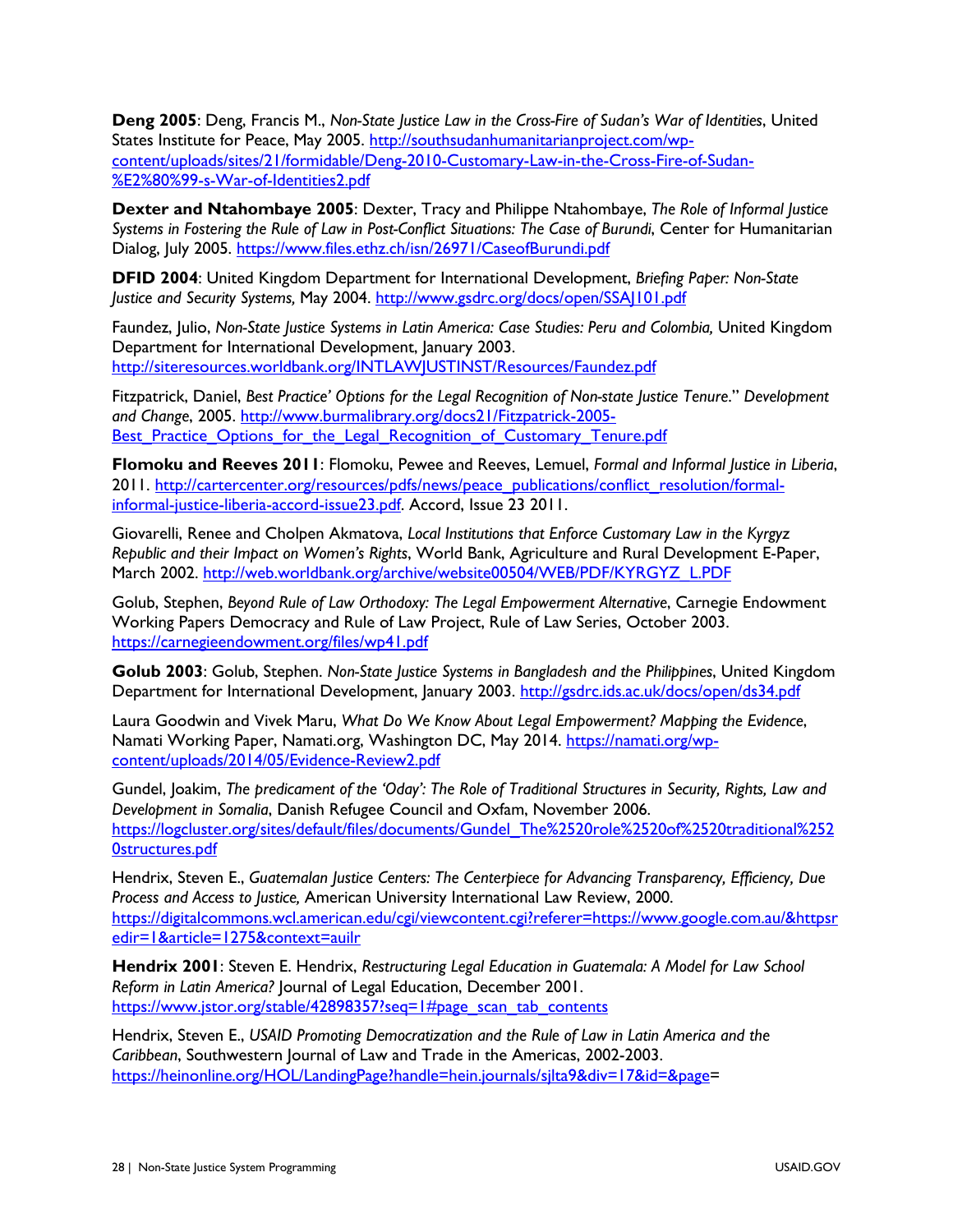Hendrix, Steven E. and Victor Ferrigno F., *Dispute Resolution and Customary Indigenous Legal Practice in a Multicultural Guatemala: Empirical Data on Conflict Resolution and Strategies to Advance Access to Justice in Rural Areas*, Sistemas Judiciales, December 2003.

Hohe, Tanya and Rod Nixon, *Reconciling Justice: 'Traditional' Law and State Judiciary in East Timor,* United States Institute for Peace, January 2003.<http://www.gsdrc.org/docs/open/ds33.pdf>

**ICHRP 2009**: International Council on Human Rights Policy, *When Legal Worlds Overlap: Human Rights, State and Non-State Law*, 2009.

International Development Law Organization (IDLO), *Perspectives on Involving Non-State and Customary Actors in Justice and Security Reform*. [http://pure.diis.dk/ws/files/61420/DIIS\\_Book.pdf](http://pure.diis.dk/ws/files/61420/DIIS_Book.pdf)

**IDLO 2011**: International Development Law Organization, *Research and Policy Note Customary Justice Sector Reform,* IDLO 2011.

[https://openaccess.leidenuniv.nl/bitstream/handle/1887/18316/Ubink%2C%20J.M.%2C%20Customary%20J](https://openaccess.leidenuniv.nl/bitstream/handle/1887/18316/Ubink%2C%20J.M.%2C%20Customary%20Justice%20Sector%20Reform%2C%20Research%20and%20Policy%20Note%20IDLO%2C%20okt.%202011.pdf?sequence=1) [ustice%20Sector%20Reform%2C%20Research%20and%20Policy%20Note%20IDLO%2C%20okt.%202011](https://openaccess.leidenuniv.nl/bitstream/handle/1887/18316/Ubink%2C%20J.M.%2C%20Customary%20Justice%20Sector%20Reform%2C%20Research%20and%20Policy%20Note%20IDLO%2C%20okt.%202011.pdf?sequence=1) [.pdf?sequence=1](https://openaccess.leidenuniv.nl/bitstream/handle/1887/18316/Ubink%2C%20J.M.%2C%20Customary%20Justice%20Sector%20Reform%2C%20Research%20and%20Policy%20Note%20IDLO%2C%20okt.%202011.pdf?sequence=1)

**IDLO Practitioner Brief 2019**: International Development Law Organization, *Practitioner Brief: Engagement with Customary and Informal Justice Systems*, IDLO 2019. [https://www.idlo.int/sites/default/files/pdfs/publications/IDLO-Practitioner-Brief-Customary-and-Informal-](https://www.idlo.int/sites/default/files/pdfs/publications/IDLO-Practitioner-Brief-Customary-and-Informal-Justice-Feb2019-LR.pdf)[Justice-Feb2019-LR.pdf](https://www.idlo.int/sites/default/files/pdfs/publications/IDLO-Practitioner-Brief-Customary-and-Informal-Justice-Feb2019-LR.pdf)

IDLO Policy Brief 2019: International Development Law Organization, *Policy and Issue Brief: Navigating Complex Pathways to Justice: Engagement with Customary and Informal Justice Systems*, IDLO 2019. [https://www.idlo.int/sites/default/files/pdfs/publications/IDLO-Policy-and-Issue-Brief-Customary-and-](https://www.idlo.int/sites/default/files/pdfs/publications/IDLO-Policy-and-Issue-Brief-Customary-and-Informal-Justice-Feb2019-LR.pdf)[Informal-Justice-Feb2019-LR.pdf](https://www.idlo.int/sites/default/files/pdfs/publications/IDLO-Policy-and-Issue-Brief-Customary-and-Informal-Justice-Feb2019-LR.pdf)

International Legal Foundation, *The Customary Laws of Afghanistan: A Report by the International Legal Foundation,* September 2004.

[https://www.usip.org/sites/default/files/file/ilf\\_customary\\_law\\_afghanistan.pdf](https://www.usip.org/sites/default/files/file/ilf_customary_law_afghanistan.pdf)

**JEM Practitioners' Guide 2018**: *Afghanistan Justice Engagement Model (JEM) – Practitioners' Guide 2018* (draft – not yet published).

**Jones-Pauly and Nojumi 2004**: Jones-Pauly, Christina, and Neamat Nojumi, *Balancing Relations Between Society and State: Legal Steps Toward National Reconciliation and Reconstruction of Afghanistan,* American Journal of Comparative Law, Fall 2004. [https://academic.oup.com/ajcl/article](https://academic.oup.com/ajcl/article-abstract/52/4/825/2571749?redirectedFrom=fulltext)[abstract/52/4/825/2571749?redirectedFrom=fulltext](https://academic.oup.com/ajcl/article-abstract/52/4/825/2571749?redirectedFrom=fulltext)

Jones-Pauly, Christina, *Recommendations of the Workshop on Non-state justice Law, Juba, Southern Sudan, 13-15 November 2006: A Commentary*. [http://southsudanhumanitarianproject.com/wp](http://southsudanhumanitarianproject.com/wp-content/uploads/sites/21/formidable/Jones-Pauly-2006-Reommendations-of-the-Workshop-on-Customary-Law2-annotated.pdf)[content/uploads/sites/21/formidable/Jones-Pauly-2006-Reommendations-of-the-Workshop-on-](http://southsudanhumanitarianproject.com/wp-content/uploads/sites/21/formidable/Jones-Pauly-2006-Reommendations-of-the-Workshop-on-Customary-Law2-annotated.pdf)[Customary-Law2-annotated.pdf](http://southsudanhumanitarianproject.com/wp-content/uploads/sites/21/formidable/Jones-Pauly-2006-Reommendations-of-the-Workshop-on-Customary-Law2-annotated.pdf)

Judicial System Monitoring Program, *Unfulfilled Expectations: Community Views on CAVR's Community Reconciliation Process*, August 2004.

[https://www.academia.edu/8715075/Unfulfilled\\_Expectations\\_Community\\_Views\\_of\\_CAVRs\\_Communi](https://www.academia.edu/8715075/Unfulfilled_Expectations_Community_Views_of_CAVRs_Community_Reconciliation_Process) ty Reconciliation Process

**Kapur 2011**: Amrita Kapur, *Two Faces of Change: The Need for a BiDirectional Approach to Improve Women's Land Rights in Plural Legal Systems*, Enhancing Legal Empowerment, Working with Customary Justice Systems: Post Conflict and Fragile States Working Paper Series No.4, International Development Law Organization, 2011.<https://www.files.ethz.ch/isn/137090/WP2Mozambique.pdf>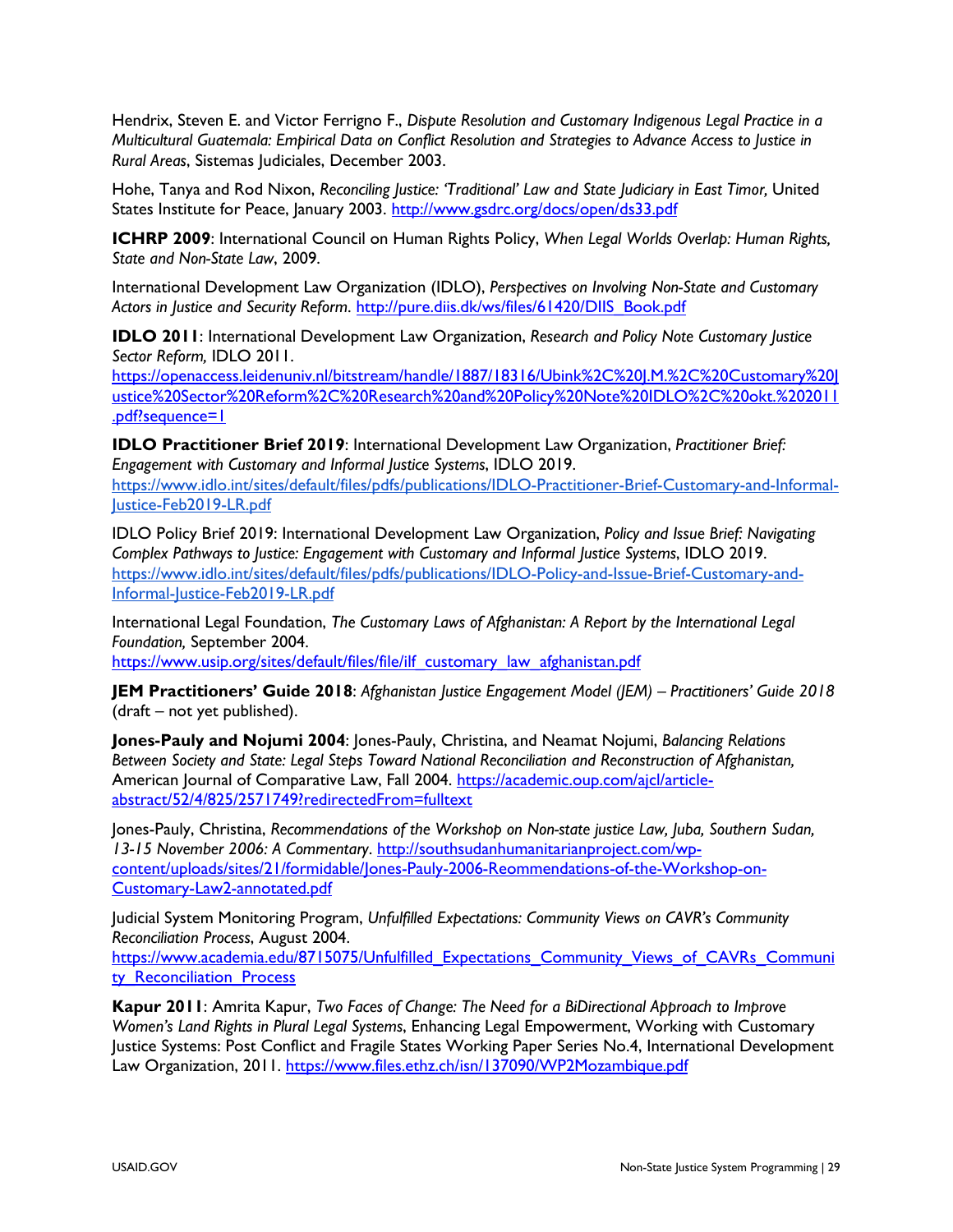**Le Sage 2005**: Le Sage, Andre, *Stateless Justice in Somalia: Formal and Informal Rule of Law Initiatives*, Center for Humanitarian Dialogue, July 2005. [https://www.files.ethz.ch/isn/20303/Somalia\\_stateless\\_justice.pdf](https://www.files.ethz.ch/isn/20303/Somalia_stateless_justice.pdf)

McAuslan, Patrick, *Legal Pluralism as a Policy Option: Is it Desirable, is it Doable?* Paper presented at the UNDP-International Land Coalition Conference *Land Rights for Africa Development: From Knowledge to Action*.<https://namati.org/wp-content/uploads/2011/09/Legal-pluralism-McAuslan-2005.pdf>

**Mennen 2007**: Mennen, Tiernan, *Legal Pluralism in Southern Sudan: Can the Rest of Africa Show the Way?*  Africa Policy Journal, Spring 2007. [http://southsudanhumanitarianproject.com/wp](http://southsudanhumanitarianproject.com/wp-content/uploads/sites/21/formidable/Mennen-2007-Legal-Pluralisn-in-Southern-Sudan-Can-the-Rest-of-Africa-Show-the-Way-annotated.pdf)[content/uploads/sites/21/formidable/Mennen-2007-Legal-Pluralisn-in-Southern-Sudan-Can-the-Rest-of-](http://southsudanhumanitarianproject.com/wp-content/uploads/sites/21/formidable/Mennen-2007-Legal-Pluralisn-in-Southern-Sudan-Can-the-Rest-of-Africa-Show-the-Way-annotated.pdf)[Africa-Show-the-Way-annotated.pdf](http://southsudanhumanitarianproject.com/wp-content/uploads/sites/21/formidable/Mennen-2007-Legal-Pluralisn-in-Southern-Sudan-Can-the-Rest-of-Africa-Show-the-Way-annotated.pdf)

Muir, Ann, *Non-State Justice Pastoral Institutions Study,* USAID, March 2007. [http://www.fao.org/fileadmin/user\\_upload/drought/docs/43%20-](http://www.fao.org/fileadmin/user_upload/drought/docs/43%20-%20Customary%20Pastoral%20Institutions%20Study%20Ann%20Muir.pdf) [%20Customary%20Pastoral%20Institutions%20Study%20Ann%20Muir.pdf](http://www.fao.org/fileadmin/user_upload/drought/docs/43%20-%20Customary%20Pastoral%20Institutions%20Study%20Ann%20Muir.pdf)

Nader, Laura, *The Underside of Conflict Management in Africa and Elsewhere*, IDS Bulletin, Vol. 32 Issue 1. 2001. [https://opendocs.ids.ac.uk/opendocs/bitstream/handle/123456789/8775/IDSB\\_32\\_1\\_10.1111](https://opendocs.ids.ac.uk/opendocs/bitstream/handle/123456789/8775/IDSB_32_1_10.1111-j.1759-5436.2001.mp32001003.x.pdf?sequence=1&isAllowed=y) [j.1759-5436.2001.mp32001003.x.pdf?sequence=1&isAllowed=y](https://opendocs.ids.ac.uk/opendocs/bitstream/handle/123456789/8775/IDSB_32_1_10.1111-j.1759-5436.2001.mp32001003.x.pdf?sequence=1&isAllowed=y)

*The World Bank Legal Review: Law, Equity and Development*, Vol. 2, 2006 (World Bank and Martinus Nijhoff).

[https://openknowledge.worldbank.org/bitstream/handle/10986/6899/568260PUB0REPL1INAL0PROOF0F](https://openknowledge.worldbank.org/bitstream/handle/10986/6899/568260PUB0REPL1INAL0PROOF0FULL0TEXT.pdf?sequence=1&isAllowed=y) [ULL0TEXT.pdf?sequence=1&isAllowed=y](https://openknowledge.worldbank.org/bitstream/handle/10986/6899/568260PUB0REPL1INAL0PROOF0FULL0TEXT.pdf?sequence=1&isAllowed=y)

Nojumi, Neamat, Dyan Mazurana, Stites, Elizabeth, *Afghanistan's Systems of Justice: Formal, Traditional and Non-state Justice*, Feinstein International Youth Center, Tufts University, June 2004. https://www.researchgate.net/publication/267955836 Afghanistan's Systems of Justice Formal Traditi onal and Customary

Nyamu-Musembi, Celestine, *Review of Experience in Engaging with 'Non-State' Justice Systems in East Africa,* United Kingdom Department for International Development, February 2003. <http://www.gsdrc.org/docs/open/ds37.pdf>

Office of the President of East Timor, National Dialogue Organizing Team, *National Dialogue, Judicial System of Timor Leste: 3rd National Dialogue Final Report*, USAID and The Asia Foundation, 2004.

**OSJI 2006**: Open Society Justice Initiative, *Between Law and Society: Paralegals and the Provision of Primary Justice Services in Sierra Leone*, 2006. [https://www.opensocietyfoundations.org/sites/default/files/between](https://www.opensocietyfoundations.org/sites/default/files/between-law-and-society-20100310.pdf)[law-and-society-20100310.pdf](https://www.opensocietyfoundations.org/sites/default/files/between-law-and-society-20100310.pdf)

**Penal Reform International 2001**: Penal Reform International, *Access to Justice in Sub-Saharan Africa: The Role of Traditional and Informal Justice Systems*, January 2001.<http://gsdrc.org/docs/open/ssaj4.pdf>

Piron, Laure-Hélène, *Donor Assistance to Justice Sector Reform in Africa: Living up to the New Agenda?* Open Society Justice Initiative. [https://www.odi.org/sites/odi.org.uk/files/odi-assets/publications-opinion](https://www.odi.org/sites/odi.org.uk/files/odi-assets/publications-opinion-files/2309.pdf)[files/2309.pdf](https://www.odi.org/sites/odi.org.uk/files/odi-assets/publications-opinion-files/2309.pdf)

Rawls, Amanda, *Policy Proposals for Justice Reform in Liberia: Opportunities Under the Current Legal Framework to Expand Access to Justice*, Traditional Justice Practitioners' Perspectives Working Papers No. 2, International Development Law Organization, 2011. [https://namati.org/wp](https://namati.org/wp-content/uploads/2014/02/Paper-No.2-Liberia.pdf)[content/uploads/2014/02/Paper-No.2-Liberia.pdf](https://namati.org/wp-content/uploads/2014/02/Paper-No.2-Liberia.pdf)

**Reel 2008**: Reel, Monte, Bolivia's Burning Question: Who May Dispense Justice*,* Washington Post, February 2, 2008. [http://www.washingtonpost.com/wp](http://www.washingtonpost.com/wp-dyn/content/article/2008/02/01/AR2008020103426.html?noredirect=on)[dyn/content/article/2008/02/01/AR2008020103426.html?noredirect=on](http://www.washingtonpost.com/wp-dyn/content/article/2008/02/01/AR2008020103426.html?noredirect=on)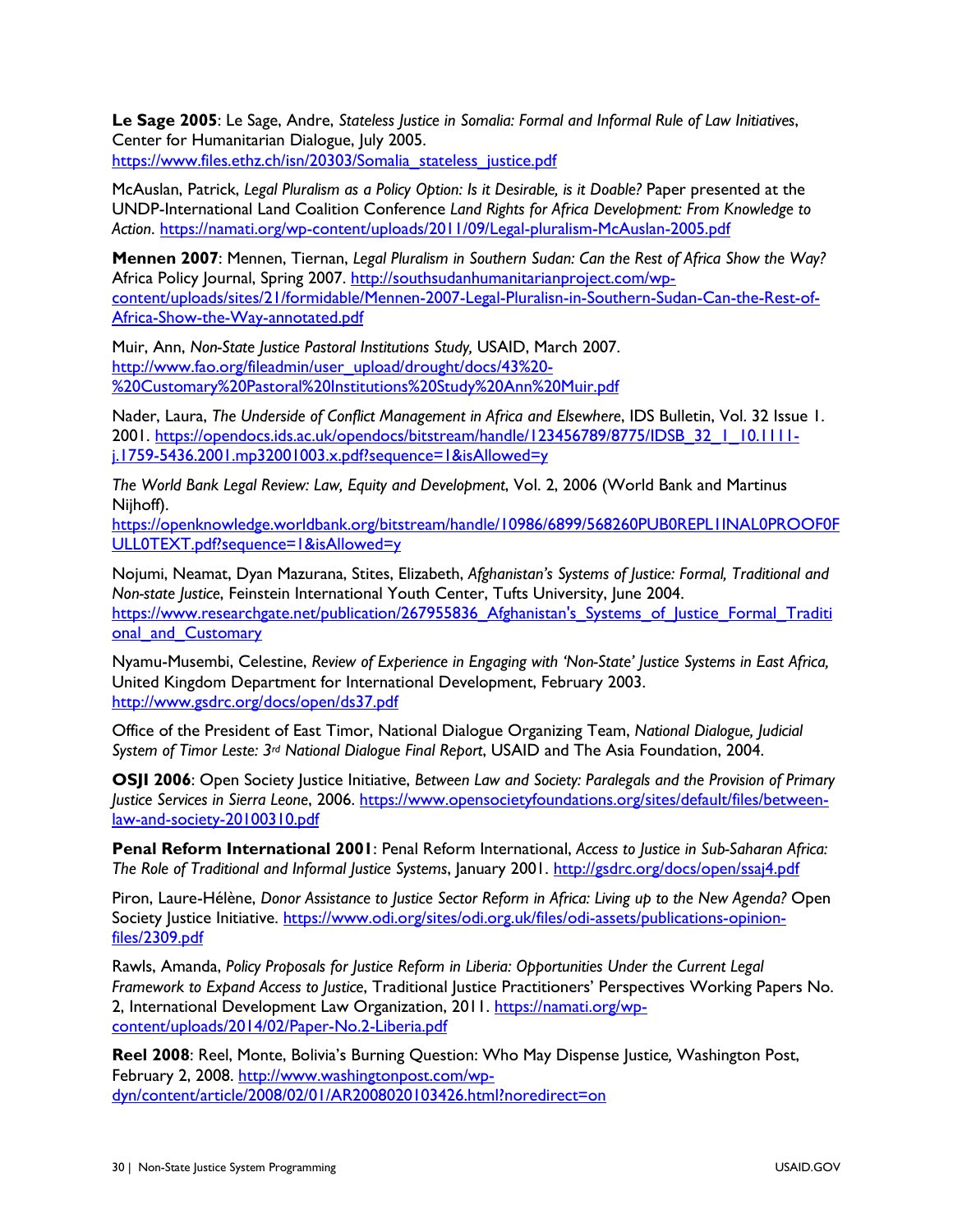Roht-Arriaza, Naomi, *Human Rights: Best Practices and Lessons Learned: A Comparative Look at USAID Human Rights Programming*, December 2011.

Rule of Law Promoters Associations 2006: Rule of Law Promoters' Association, *First Field Report on Non-State Justice Court Observations in Juba*, December 1, 2006.

**Samuels 2006**: Samuels, Kirsti, *Rule of Law in Post-Conflict Countries: Operational Initiatives and Lessons*, Social Development Papers: Conflict Prevention and Reconstruction, October 2006. [http://documents.worldbank.org/curated/en/537621468137719257/pdf/379140Rule0of0law0WP3701PU](http://documents.worldbank.org/curated/en/537621468137719257/pdf/379140Rule0of0law0WP3701PUBLIC1.pdf) [BLIC1.pdf](http://documents.worldbank.org/curated/en/537621468137719257/pdf/379140Rule0of0law0WP3701PUBLIC1.pdf)

**Sayara Research 2014**: Sayara Research, *Performance Evaluation of the Rule of Law Stabilization – Informal Component Program*, USAID Kabul, 2014. [http://pdf.usaid.gov/pdf\\_docs/pa00jxpm.pdf.](http://pdf.usaid.gov/pdf_docs/pa00jxpm.pdf)

Scheye, Eric and Bruce Baker, *The Multi-Layered Approach: Supporting Local Justice and Security Systems in Southern Sudan*, Draft, July 24, 2007.

Senier, Amy and Kakhalah, Al, *Rebuilding the Judicial Sector in Afghanistan: The Role of Customary Law*, The Fletcher School Online Journal, Spring 2006.

[http://fletcher.tufts.edu/~/media/Fletcher/Microsites/al%20Nakhlah/archives/2006/senier.pdf](http://fletcher.tufts.edu/%7E/media/Fletcher/Microsites/al%20Nakhlah/archives/2006/senier.pdf)

Tanner, Christopher, *Law-Making in an African Context: The 1997 Mozambican Land Law, FAO Legal Papers*, March 2002. [http://www.fao.org/fileadmin/user\\_upload/legal/docs/lpo26.pdf](http://www.fao.org/fileadmin/user_upload/legal/docs/lpo26.pdf)

**The Asia Foundation 2004**: The Asia Foundation, *Survey of Citizen Knowledge: Law and Justice in East Timor*, 2004.<https://asiafoundation.org/resources/pdfs/easttimorlawsurvey.pdf>

**The Asia Foundation Nepal 2018**: The Asia Foundation, *Community Mediation in Nepal,* information brochure, TAF, September 2018. <https://asiafoundation.org/resources/pdfs/CommunityMediationinNepal.pdf>

**The Asia Foundation Sri Lanka 2012**: The Asia Foundation, Community Mediation in Sri Lanka, information brochure, TAF, October 2012. <https://asiafoundation.org/resources/pdfs/SLMediationFINAL2012withmap.pdf>

**The Asia Foundation 2016**: The Asia Foundation, *Community Dispute Mediation in Asia,* information brochure, TAF, October 2016. [https://asiafoundation.org/wp-content/uploads/2016/10/Community-](https://asiafoundation.org/wp-content/uploads/2016/10/Community-Dispute-Mediation-in-Asia.pdf)[Dispute-Mediation-in-Asia.pdf](https://asiafoundation.org/wp-content/uploads/2016/10/Community-Dispute-Mediation-in-Asia.pdf)

Thorne, Kristina, *Rule of Law through Imperfect Bodies? The Informal Justice Systems of Burundi and Somalia,* Center for Humanitarian Dialogue, November 2005. <https://www.files.ethz.ch/isn/26973/SummaryConclusionsRecommendations.pdf>

Ubink, Janine and van Rooj, Benjamin, *Towards Customary Legal Empowerment: An Introduction,* Traditional Justice: Practitioners' Perspectives Working Papers*,* International Development Law Organization, 2011. <https://www.files.ethz.ch/isn/142874/CustomaryJustice3.pdf>

Ubink, Janine, *Stating the Customary: An innovative Approach to the Locally Legitimate Recording of Customary Justice in Namibia*, Traditional Justice: Practitioners' Perspectives Working Paper No.8, International Development Law Organization, 2011.<http://namibia.leadr.msu.edu/items/show/205>

United Kingdom Department for International Development, *Safety, Security and Accessible Justice: Putting Policy into Practice*, July 2002.<http://www.gsdrc.org/docs/open/ssaj23.pdf>

**United Nations 2012**: United Nations (UNDP, UNICEF, UNWomen), *Informal Justice Systems: Charting a Course for Human Rights Based Engagement*, 2012. [https://www.un.org/ruleoflaw/files/INFORMAL\\_JUSTICE\\_SYSTEMS.pdf](https://www.un.org/ruleoflaw/files/INFORMAL_JUSTICE_SYSTEMS.pdf)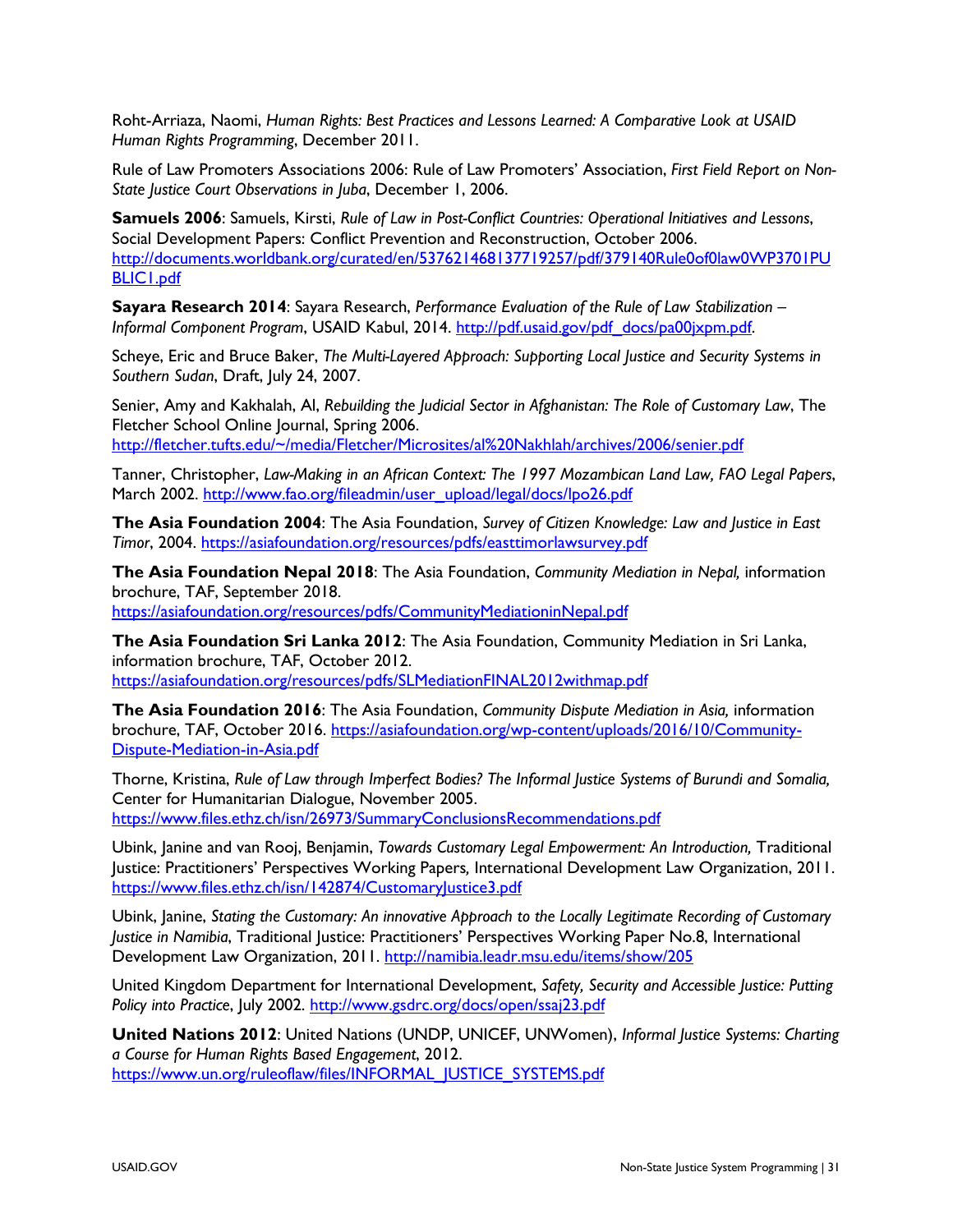United Nations Development Program, *Programming for Justice: Access for All: A Practitioner's Guide to a Human Rights-Based Approach to Access to Justice*. [https://www.un.org/ruleoflaw/files/Justice\\_Guides\\_ProgrammingForJustice-AccessForAll.pdf](https://www.un.org/ruleoflaw/files/Justice_Guides_ProgrammingForJustice-AccessForAll.pdf)

**UNDP 2006**: United Nations Development Program Indonesia, *Justice for All? An Assessment of Access to Justice in Five Indonesian Provinces*, 2006. [http://www.arabstates.undp.org/content/dam/indonesia/docs/Justice%20for%20All\\_.pdf](http://www.arabstates.undp.org/content/dam/indonesia/docs/Justice%20for%20All_.pdf)

**USAID 2002**: *U*SAID Office of Democracy and Governance, *Achievements in Building and Maintaining the Rule of Law: MSI's Studies in LAC, E & E, AFR, and ANE*, November 2002. [https://pdf.usaid.gov/pdf\\_docs/pnacr220.pdf](https://pdf.usaid.gov/pdf_docs/pnacr220.pdf)

**USAID ROL 2008**: USAID Office of Democracy and Governance, *Guide to Rule of Law Country Analysis*, August 2008. [https://pdf.usaid.gov/pdf\\_docs/Pnadm700.pdf](https://pdf.usaid.gov/pdf_docs/Pnadm700.pdf)

**USAID Liberia 2009**: USAID *Evaluation of Rule of Law Programs in Liberia*, April 2009. [http://pdf.usaid.gov/pdf\\_docs/pdaco233.pdf](http://pdf.usaid.gov/pdf_docs/pdaco233.pdf)

**USAID Timor-Leste 2009:** *Fostering Justice in Timor-Leste: Rule of Law Program Evaluation,* January 2009. [https://pdf.usaid.gov/pdf\\_docs/Pdacm677.pdf](https://pdf.usaid.gov/pdf_docs/Pdacm677.pdf)

**USAID Afghanistan 2011**: USAID Afghanistan Rule of Law Stabilization Program (Informal Component) Assessment Final Report, January 2011[.http://pdf.usaid.gov/pdf\\_docs/pdact372.pdf](http://pdf.usaid.gov/pdf_docs/pdact372.pdf)

**USAID Zimbabwe 2014:** *Impact Evaluation of Supporting Traditional Leaders and Local Structures to Mitigate Community-Level Conflict in Zimbabwe Final Report*, August 2014. [https://pdf.usaid.gov/pdf\\_docs/PA00K5R5.pdf](https://pdf.usaid.gov/pdf_docs/PA00K5R5.pdf)

**USAID APEA 2018:** USAID Center of Excellence on Democracy, Human Rights, and Governance, *Thinking and Working Politically Through Applied Political Economy Analysis, A Guide for Practitioners*, April 2018.<https://www.usaid.gov/sites/default/files/documents/1866/PEA2018.pdf>

**USAID ROL Practitioners Guide 2019**: USAID Center of Excellence on Democracy, Human Rights, and Governance, *Rule of Law Practitioner's Guide*, 2019 (forthcoming).

**USAID ADS 201**: Program Policy Operational Policy Fact Sheet (Public), updated October 2016. [https://usaidlearninglab.org/sites/default/files/resource/files/program\\_cycle\\_overview\\_fact\\_sheet\\_10.2016](https://usaidlearninglab.org/sites/default/files/resource/files/program_cycle_overview_fact_sheet_10.2016_public_version.pdf) public\_version.pdf

United States Agency for International Development, *Afghanistan Rule of Law Project: Field Study of Informal and Non-State Justice in Afghanistan and Recommendations on Improving Access to Justice and Relations between Formal Courts and Informal Systems*, June 2005. [https://www.usip.org/sites/default/files/file/usaid\\_afghanistan.pdf](https://www.usip.org/sites/default/files/file/usaid_afghanistan.pdf)

United States Agency for International Development, *Land and Business Formalization for the Legal Empowerment of the Poor: Strategic Overview Paper*, January 2007. [https://land-links.org/wp](https://land-links.org/wp-content/uploads/2016/09/USAID_Land_Tenure_Land_and_Business_Formalization_Strategic_Overview.pdf)[content/uploads/2016/09/USAID\\_Land\\_Tenure\\_Land\\_and\\_Business\\_Formalization\\_Strategic\\_Overview.](https://land-links.org/wp-content/uploads/2016/09/USAID_Land_Tenure_Land_and_Business_Formalization_Strategic_Overview.pdf) [pdf](https://land-links.org/wp-content/uploads/2016/09/USAID_Land_Tenure_Land_and_Business_Formalization_Strategic_Overview.pdf)

United States Agency for International Development, *Study on Women and Property Rights: Project Best Practices*, October 2006. [https://www.slideshare.net/DevelopmentWorkshopAngola/usaid-women](https://www.slideshare.net/DevelopmentWorkshopAngola/usaid-women-propertyrtsbestpractices)[propertyrtsbestpractices](https://www.slideshare.net/DevelopmentWorkshopAngola/usaid-women-propertyrtsbestpractices)

United States Institute of Peace, *Briefing Paper: Conference on the Relationship between State and Non-State Justice Systems in Afghanistan*, December 2006.

[https://www.usip.org/sites/default/files/file/conference\\_summary\\_paper.pdf](https://www.usip.org/sites/default/files/file/conference_summary_paper.pdf)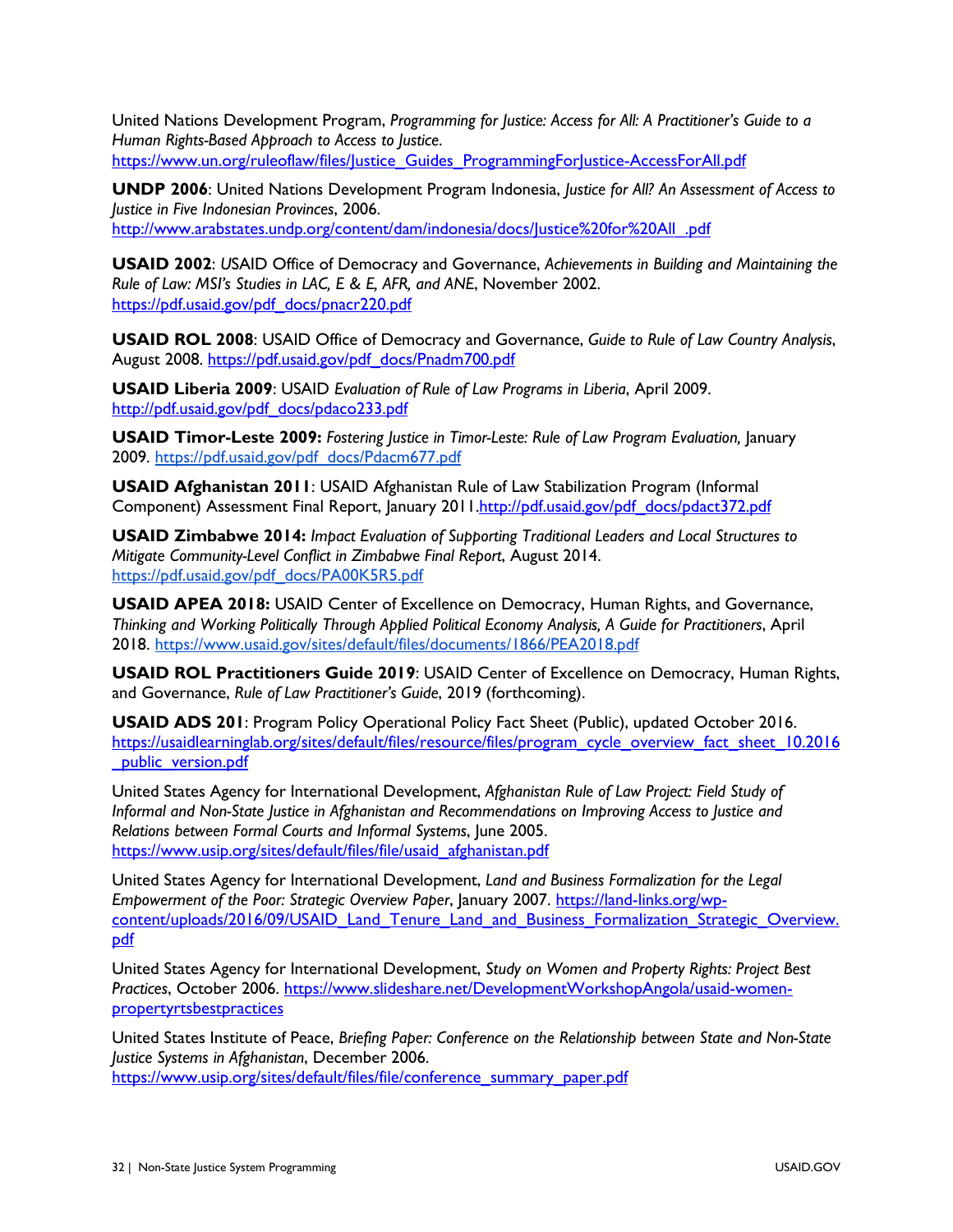United States Institute of Peace, *From Current Practices of Justice to Rule of Law: Policy Options for Liberia's First Post-Conflict Decade*, 2007.

**USIP 2009**: United States Institute of Peace, *Looking for Justice: Liberian Experiences with the Perceptions of Local Justice Options*, No. 63, 2009. [http://www.usip.org/files/resources/liberian\\_justice\\_pw63.pdf.](http://www.usip.org/files/resources/liberian_justice_pw63.pdf)

Van Rooij, *Bringing Justice to the Poor: Bottom-Up Legal Development Cooperation*, 2009. [http://www.microjustice4all.org/web/pdf/articulos/2\\_1.pdf.](http://www.microjustice4all.org/web/pdf/articulos/2_1.pdf)

**Walsh 2010**: Walsh, Barry, *In Search of Success: Case Studies in Justice Sector Development in Sub-Saharan Africa*, World Bank, June 2010.

[https://openknowledge.worldbank.org/bitstream/handle/10986/2912/574450ESW0P1121n0Africa010June](https://openknowledge.worldbank.org/bitstream/handle/10986/2912/574450ESW0P1121n0Africa010June02010.pdf?sequence=1&isAllowed=y) [02010.pdf?sequence=1&isAllowed=y](https://openknowledge.worldbank.org/bitstream/handle/10986/2912/574450ESW0P1121n0Africa010June02010.pdf?sequence=1&isAllowed=y)

Warder, Ali, *Building a Post-War Justice System in Afghanistan*, *Crime, Law and Social Change,* 2004. [https://www.usip.org/sites/default/files/file/wardak\\_article.pdf](https://www.usip.org/sites/default/files/file/wardak_article.pdf)

Wily, Liz Alden, *Formalising the Informal: Is there a way to safely secure majority rural land rights? A Review of Decentralizing Land Administration in Africa*. [https://rmportal.net/framelib/ltpr/052709/wily-formalizing-the](https://rmportal.net/framelib/ltpr/052709/wily-formalizing-the-informal.pdf)[informal.pdf](https://rmportal.net/framelib/ltpr/052709/wily-formalizing-the-informal.pdf)

Wily, Liz Alden, *Land Tenure Reform and the Balance of Power in East and Southern Africa*, *Overseas Development Institute Natural Resource Perspectives,* June 2000. <https://www.odi.org/sites/odi.org.uk/files/odi-assets/publications-opinion-files/2839.pdf>

**Wojkowska 2006**: Wojkowska, Eva, *Doing Justice: How Informal Justice Systems Can Contribute,* United Nations Development Program, December 2006. <https://www.un.org/ruleoflaw/files/UNDP%20DoingJusticeEwaWojkowska130307.pdf>

World Bank, *Program Description*: *Justice for the Poor Program,* December 2006. <http://siteresources.worldbank.org/INTLAWJUSTINST/Resources/J4POverviewDecember06.pdf>

World Bank, *Justice for the Poor Village Judicial Autonomy Provincial Report: Informal Dispute Resolution in East Java*, 2005.

[http://documents.worldbank.org/curated/pt/491731468040154924/pdf/400730Informal1n0East0Java01PU](http://documents.worldbank.org/curated/pt/491731468040154924/pdf/400730Informal1n0East0Java01PUBLIC1.pdf) [BLIC1.pdf](http://documents.worldbank.org/curated/pt/491731468040154924/pdf/400730Informal1n0East0Java01PUBLIC1.pdf)

**World Bank 2004**: World Bank, *Village Justice in Indonesia: Case Studies on Access to Justice, Village Democracy and Governance*, February 2004. [http://siteresources.worldbank.org/INTINDONESIA/Resources/Publication/04-](http://siteresources.worldbank.org/INTINDONESIA/Resources/Publication/04-Publication/VilllageJustice+.pdf) [Publication/VilllageJustice+.pdf](http://siteresources.worldbank.org/INTINDONESIA/Resources/Publication/04-Publication/VilllageJustice+.pdf)

**Zifcak 2004**: Zifcak, Spencer, *Restorative Justice in East Timor: An Evaluation of the Community Reconciliation Process of the CAVR*, The Asia Foundation, 2004.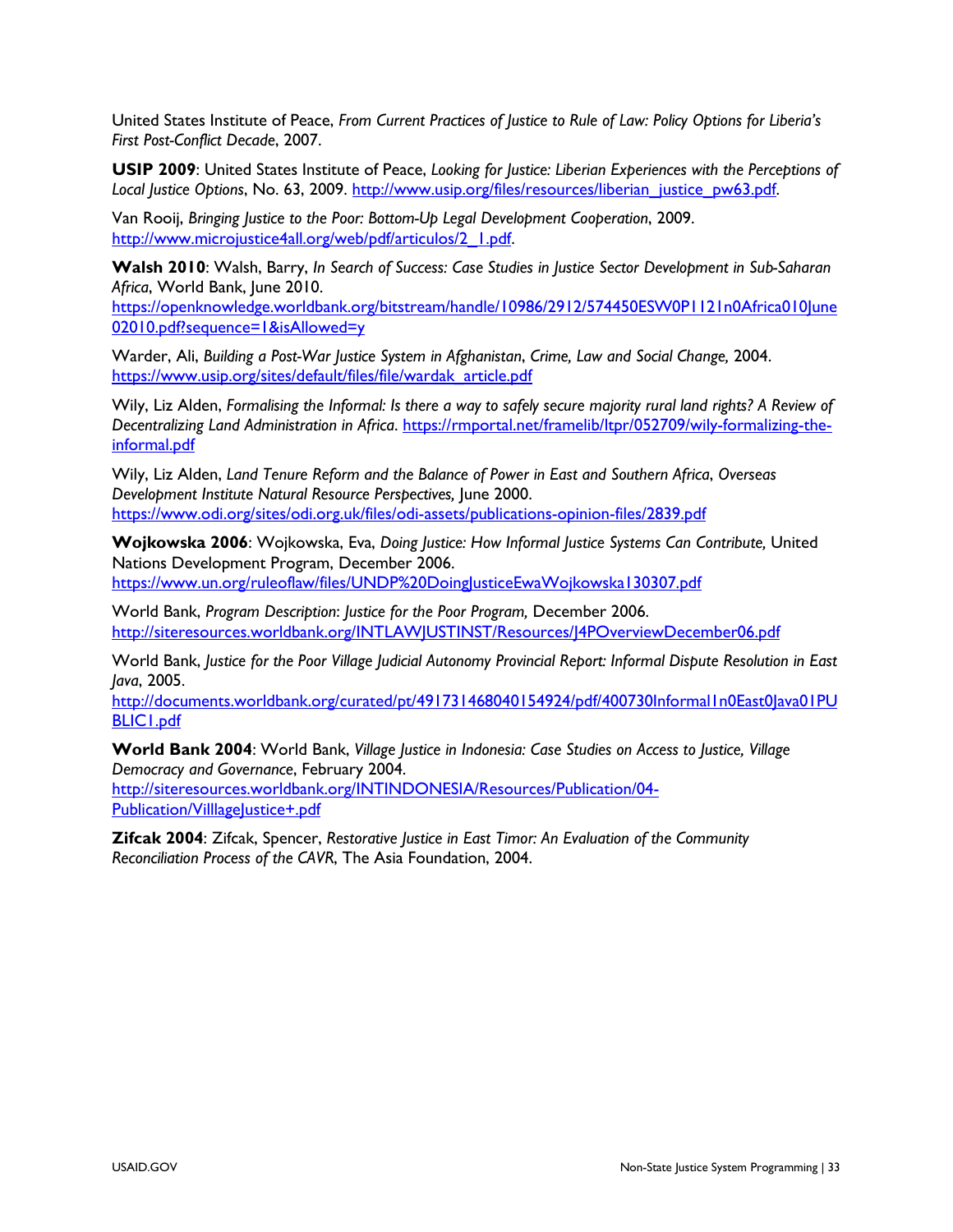## <span id="page-39-0"></span>**Annex 1 – Undertaking a Non-State Justice Sector Assessment**

This annex offers abbreviated guidance on assessing the significance and impact of NSJSs in dispute resolution and how their activities and methods may affect the role, reach, and effectiveness of state justice institutions. The central aim of such an assessment is to identify opportunities for USAID to foster improved access to justice in areas where the state justice system struggle to adequately serve.

Assessing an NSJS is not a stand-alone effort but should be done in conjunction with other applicable analytical tools, including other USAID guides covering the rule of law framework, country analysis, and applied political economy analysis. Similarly, the process of collecting and analyzing information about non-state justice actors is not a solo endeavor for a lone analyst but requires a multidisciplinary team effort. USAID officers are strongly encouraged to consult with the Bureau for Development, Democracy and Innovation (DDI) Rule of Law Team for advisory assistance in planning and implementing an NSJS assessment.

The questions outlined below are neither exclusive nor comprehensive; rather, they are designed to prompt understanding and delve more deeply into the stakeholders, networks, linkages, and feedback loops that describe the interplay between state and NSJSs. Every system is interactive, interdependent, and intersecting with other systems, and the dynamics of one part will affect the others. More effective justice programming and deeper thinking about possible integration with other programming are possible only with greater knowledge of these issues.

## <span id="page-39-1"></span>Assessment Goal

Identifying an objective for the assessment will shape the assessment questions and help gather useful information.

## <span id="page-39-2"></span>**Context**

This level of inquiry is analogous to the "Foundational Factors" level of analysis described in USAID's Applied Political Analysis Framework (APEA). This level of inquiry seeks to understand the embedded structures that shape the character and legitimacy of the state. Having stood the test of time, these issues are subject only to slow change and require longer-term engagement. In addition, they are also likely to be locally sensitive, touching on political systems, socioeconomic structures, borders with conflict-affected countries, or natural resource endowments. USAID recommends utilizing this guidance to focus a political economy-driven analysis.

#### Social, historical, and cultural context

- Does the state effectively administer the entirety of its population and territory?
- Is there a history of conflict, economic deprivation, colonialism, and/or lack of territorial integrity?
- Does the state exercise a monopoly on force throughout the country?
- Are there historical events that echo today with respect to the formation, legitimacy, capacity, and leadership of the state?
- What is civil society's position and influence?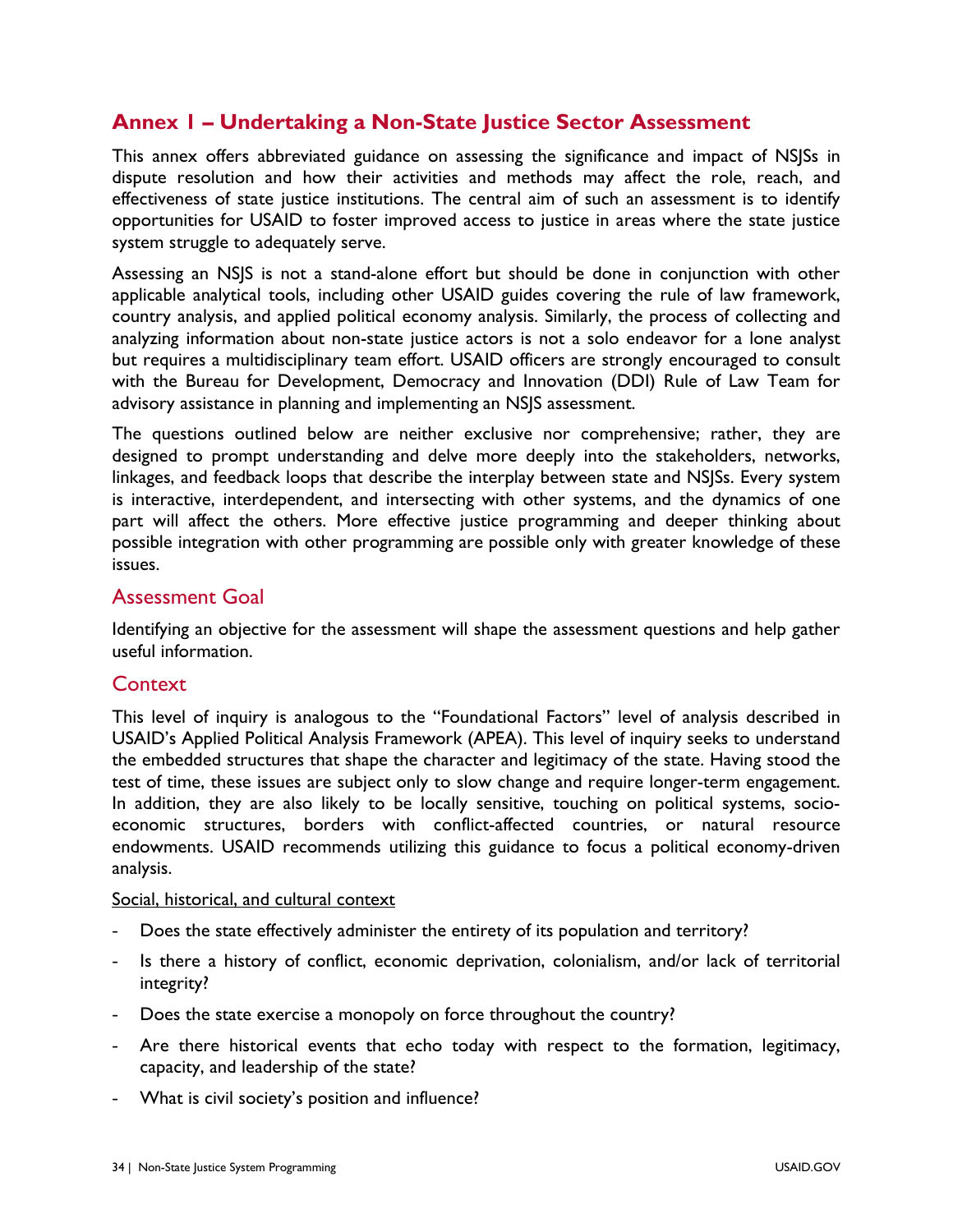How do ethnic, caste, religious groups and networks interact with the state?

#### Political and economic context

- How are relationships between government, the elite, and society managed generally?
- How are rents and patronage created and allocated?
- How is citizen and voter support obtained/retained by leaders nationally, regionally, and locally?
- What recent or on-going global or regional events are or will impact domestic political, economic, or social processes and outcomes (e.g., urbanization or resource exploitation)?
- What new pressures are anticipated (e.g., climate change or migration) and how will they influence existing actors, structures and institutions?
- Are there major resources (e.g., oil, minerals, timber, land, water) available and how and by whom are they exploited? How does this activity overlap or intersect with the geography and demography of the state's population (including minorities and rural populations)?
- How are the state's economic sectors and returns geographically and demographically distributed (who controls, who shares, and how much?)
- How is the national economy integrated into the international economy?
- What are the main constraints to economic growth, equity, integration, and stability?
- What sociocultural features are important determinants of behavior and change?
- What influences, maintains, or undermines these features?
- What are the sociocultural values driving how justice providers, users, and communities understand and engage in justice practice?

#### Normative framework/legal context

- What is the national legal framework (constitutional, legislative, regulatory)? Is it fully routine, known, and understood, and fully implemented (including geographically)?
- What are the provisions affecting or regulating equality, transparency, certainty, and predictability?
- What international agreements has the government signed (e.g., UN conventions) and how have they been implemented by or integrated into national law?
- What is the nature of national subnational authority over key legal and regulatory matters (e.g., criminal, business disputes, land tenure, family relations, etc.)?
- What are community conceptualizations of "justice" (e.g., reconciliation and social harmony; respect for individual rights)?
- Which informal norms and cultural or social traditions have continuing influence? Are they changing and why/why not?
- How do these norms and traditions affect power distribution, social justice and equity, economic processes, service delivery, governance, etc.?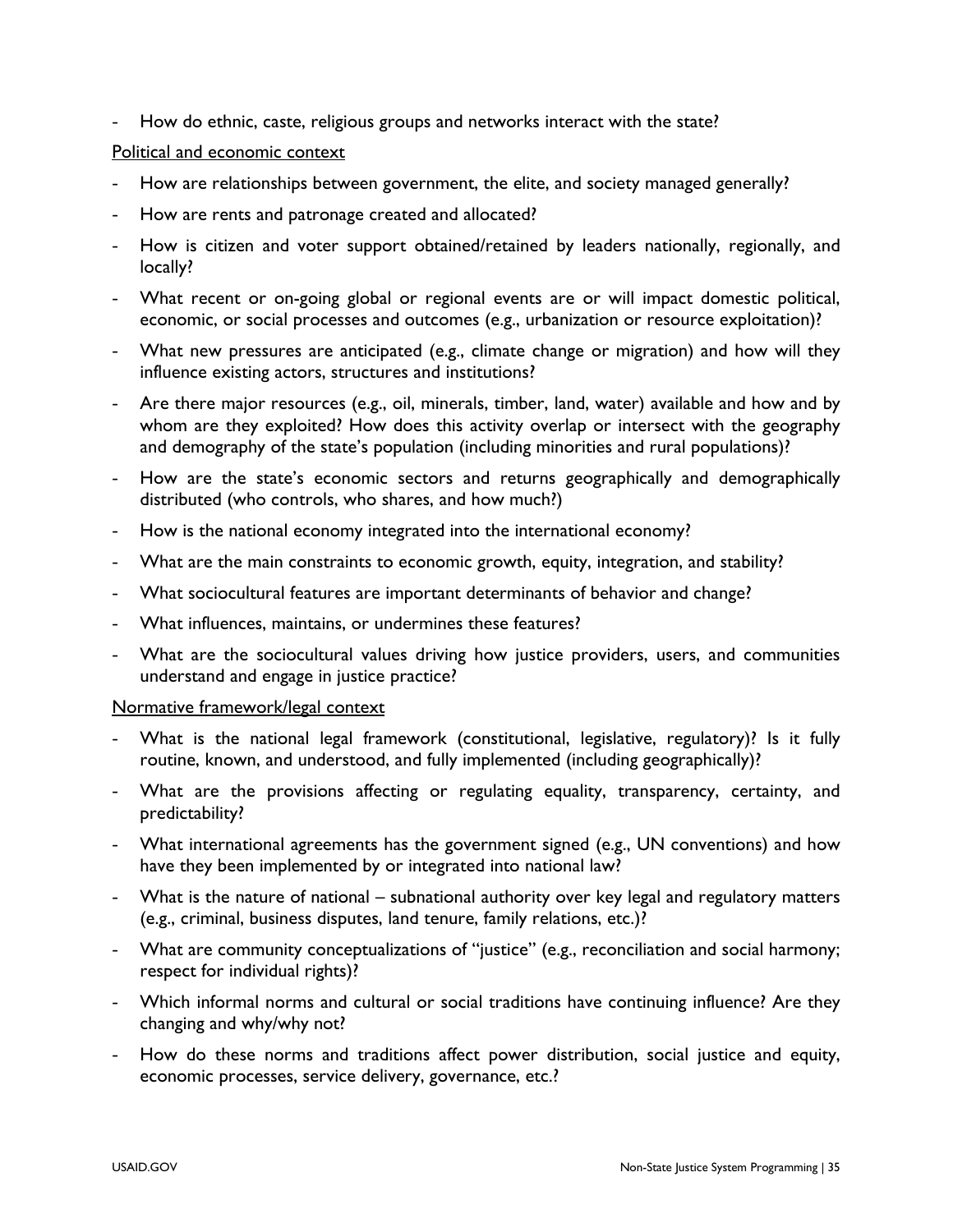## <span id="page-41-0"></span>Stakeholders, Institutions, Networks, and Influence

These lines of inquiry correspond generally to the "rules of the game" level of analysis in USAID's APEA. The formal and informal rules and norms these questions seek to identify shape the quality of governance and influence actors' behavior. They define incentives, bound relationships and power dynamics, and may limit capacity for collective action.

- Who are the key political actors and power brokers? How, if at all, are they constrained (by law, informal norms)?
- Which groups hold important stakes in the state justice system?
- Which civil society organizations (e.g. NGOs, women's groups, grassroots associations) are most active and how?
- Is political competition (including elections) and the distribution of power regulated effectively and lawfully? What norms and rules govern how power is distributed and used?
- Is civil society activism, the business of the media, individual free expression, and access to information protected and regulated by law?
- To whom are powerful actors accountable, how and why?
- Do legal reforms promote the interests of certain groups or persons? Can entrepreneurs or minorities depend on the state justice system for redress of grievances? How or why not?
- Are central economic processes (property rights, tax collection, production, lending etc.) regulated by law and managed effectively? What role do non-state institutions play, if any?
- Are human rights abuses and corruption regulated by law and punished when appropriate? If not, why not?
- Are international relations (including debt, aid, investment, trade, ownership of property, immigration etc.) subject to the rule of law?

## <span id="page-41-1"></span>Administration, Provision and Perception of Justice

These questions seek to understand the justice actors' interactions and operations in the context of locally relevant and current circumstances. These relate generally to the "Here and Now" APEA level of analysis, focusing on how current events affect the influence, goals, and behavior of key actors and stakeholders.

- What is the status of the state justice system? Does it have national reach, effective processes and personnel, and a national strategy? Is it compliant with basic rule of law principles (e.g., separation of powers, independence of the judiciary and legal profession, predictability, and transparency)?
- What is the legitimacy status (public perception) of key justice sector actors?
- Are there NSJSs active in the country? Which predominate and what is their connection to the factors above?
- What services (dispute resolution, paralegal support, CSO legal aid or advice clinics, legal awareness and education, bar association advocacy) do the NSJSs provide and to whom?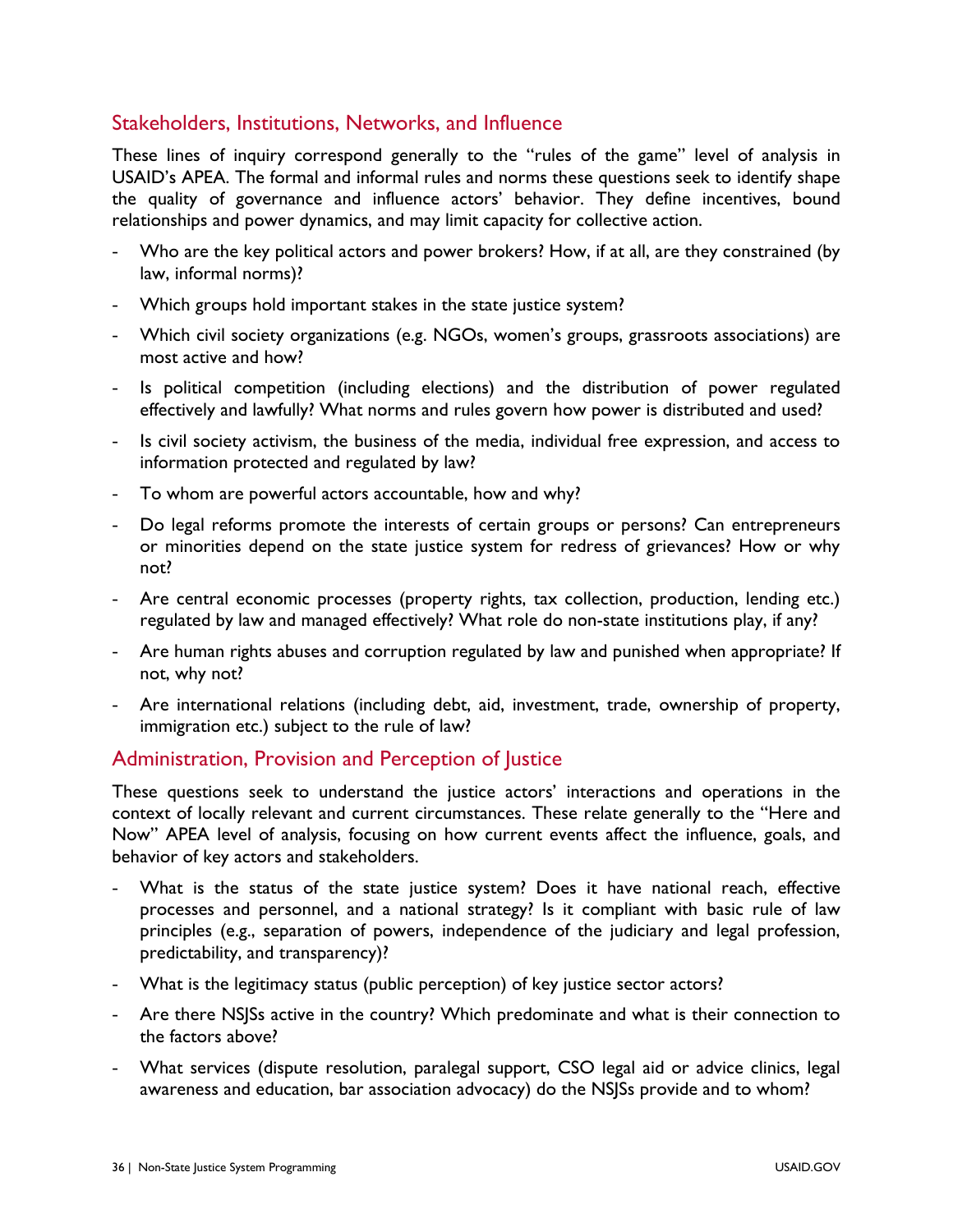- What principles (community harmony, restorative or reparative justice, individual protection, etc.) undergird and drive the NSJSs?
- How have past regulatory frameworks (such as colonial regulations) shaped the institutional environment within which NSJSs now operate?
- Who controls, administers, and presides over NSJS mechanisms? How do they derive their authority?
- What role(s) do participants/disputants have in the process (e.g., can a participant select a presiding authority? be represented by a third party?)?
- Which actors in the process have the benefit of what type of education, training, and/or practical experience?
- What are the typical disputes and their underlying causes?
- What types of disputes pose significant challenges (exhibited by backlogs, delays, procedural barriers or geographic limitations, etc.) to the state system? Are these well-understood in systematic terms (e.g., a backlog is not necessarily an indication of inefficiency, but may be also affected by inter-organizational non-cooperation)? Are there 'typical' disputants? What are the usage rates for the state justice system?
- Do any types of disputes pose regular challenges to the NSJSs? Which disputes and why?
- Do justice seekers (citizens or residents with a legal need) 'vote with their feet' and use specific mechanisms (state or non-state) for certain disputes? Which mechanisms and how often?
- Do justice seekers have access to dispute resolution or regulatory oversight options (legal awareness)? Why or why not? Where and where not?
- What are the existing linkages between the state and NSJSs (e.g., full or partial state recognition of traditional, customary, or religious systems; cross referrals or 'repugnancy' clauses; codification of customary or religious norms into state procedures or laws, etc.)?
- What is the nature of state and non-state justice actors' collaboration, cooperation, or competition?
- Are disputants free to select the legal framework in specific cases (e.g., custom vs religious or statutory law)?
- What methodologies does the system more closely resemble: mediation, arbitration (binding or non-binding), etc.? Are disputants free to select the methodology?
- What types of solutions or penalties are generally imposed?
- Are records of decisions kept? By whom?
- How are decisions enforced? Voluntary consent? Social pressure? Other means?
- Can decisions be rejected or appealed? If appealed, to whom?
- Does the NSJS provide for coercive means such as arrest and detention, and if so, under what circumstances and standards?
- How is the system financed? Are there incentives for corruption?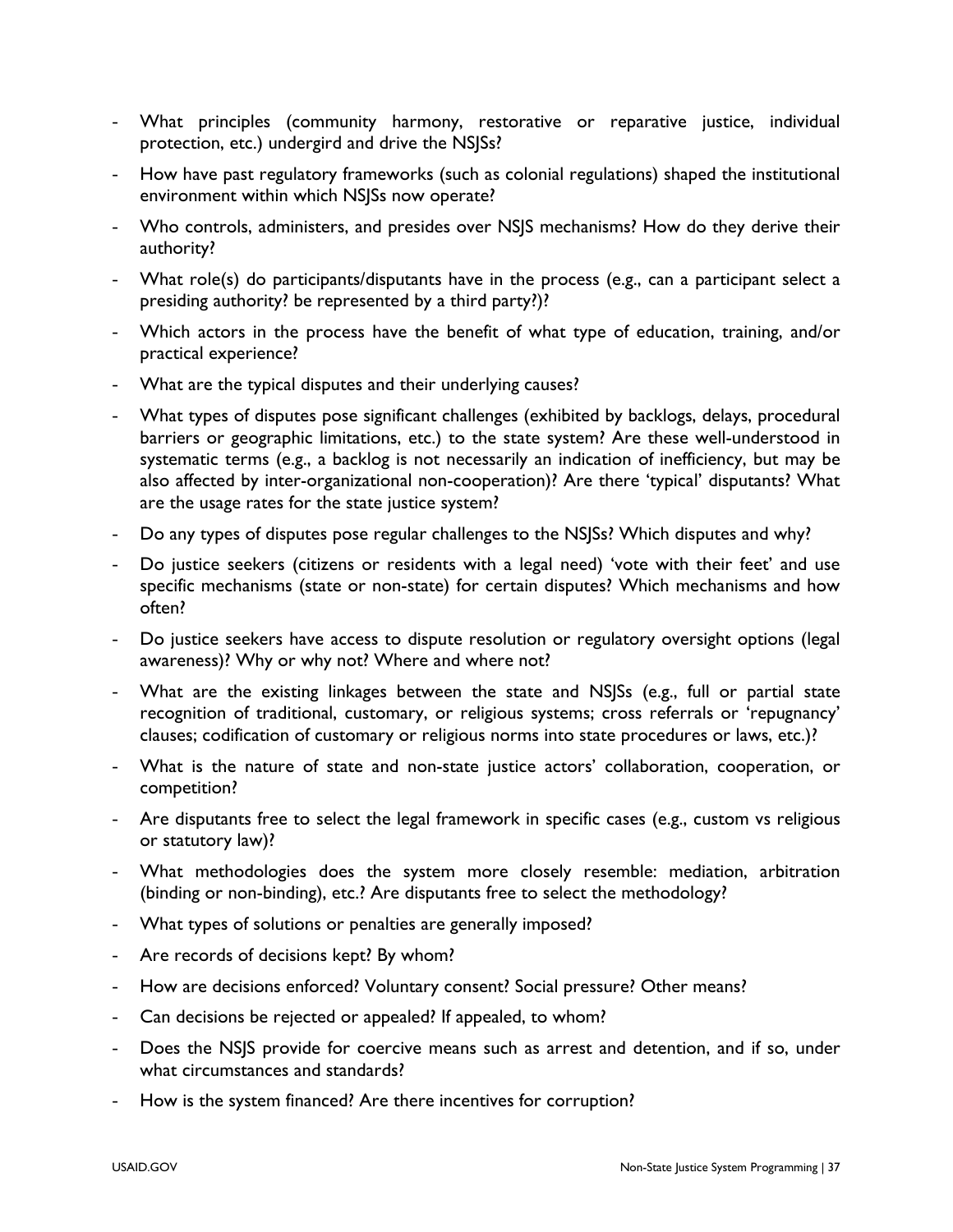How consistent are dispute resolution practices?

#### <span id="page-43-0"></span>Status of Justice Sector Development and Change

This level of analysis recognizes that a NSJS and a state justice system are interactive and interrelated systems nested within larger social, political, and economic systems. The information collected by the foregoing questions is necessarily interdependent, affecting and influencing prospects for change. As USAID's APEA guidance notes, when systemic features are in flux, they may drive an opening or closing of space for change. This level of analysis -- which, as noted above, is best conducted as part of a larger political economy assessment process - seeks to understand those international and/or domestic drivers of change that are acting on the state, society and markets. Identifying points of complexity and uncertainty, incentives and/or disincentives for change, potential champions and spoilers, and importantly prospective alliances and coalitions to lead reform or overcome resistance to change is the goal.

- Who is doing what to whom in the justice sector (donor-driven, demand-driven, internallysponsored, etc.)?
- Is there a justice sector national strategy and coordination and deconfliction body(ies)?
- Have there been previous engagements of NSJSs? When, by whom, and to what effect?
- How, if at all, does patronage of NSJSs reflect ethnic or social change?
- Is access to either the state or non-state system becoming more or less available? To whom do existing restrictions apply and why?
- What are the shortcomings of NSJSs? Is there dissatisfaction with existing NSJSs? If so, how is this expressed?
- What are the most common challenges to the state and NSJSs (e.g., human rights violations, inequity/unfairness, corruption, elite capture, discrimination, etc.) and how are these being addressed or not in each system?
- What interest groups (e.g., women, ethnic minorities, LGBT, refugees, etc.) are pursuing greater responsiveness, equity, or access from the state justice system?
- How are these groups currently treated by the NSJS and how do they perceive that system?

#### <span id="page-43-1"></span>Program Design Concerns

- What past and current interventions have engaged the NSJS?
- What challenges did they address? Were they successful? What are the lessons learned? What challenges remain?
- What impact might a donor-driven NSJS program have? Is it likely to positively or negatively affect the NSJS's legitimacy? Relationship with state institutions?
- Is there a mechanism for NSJS stakeholder participation in program design? For NSJS and state system stakeholder cooperation and coordination in program design?
- What is the potential for improvement? Are there champions for reform? Do these same persons/groups have the platform, stature, and/or legitimacy to influence NSJS change?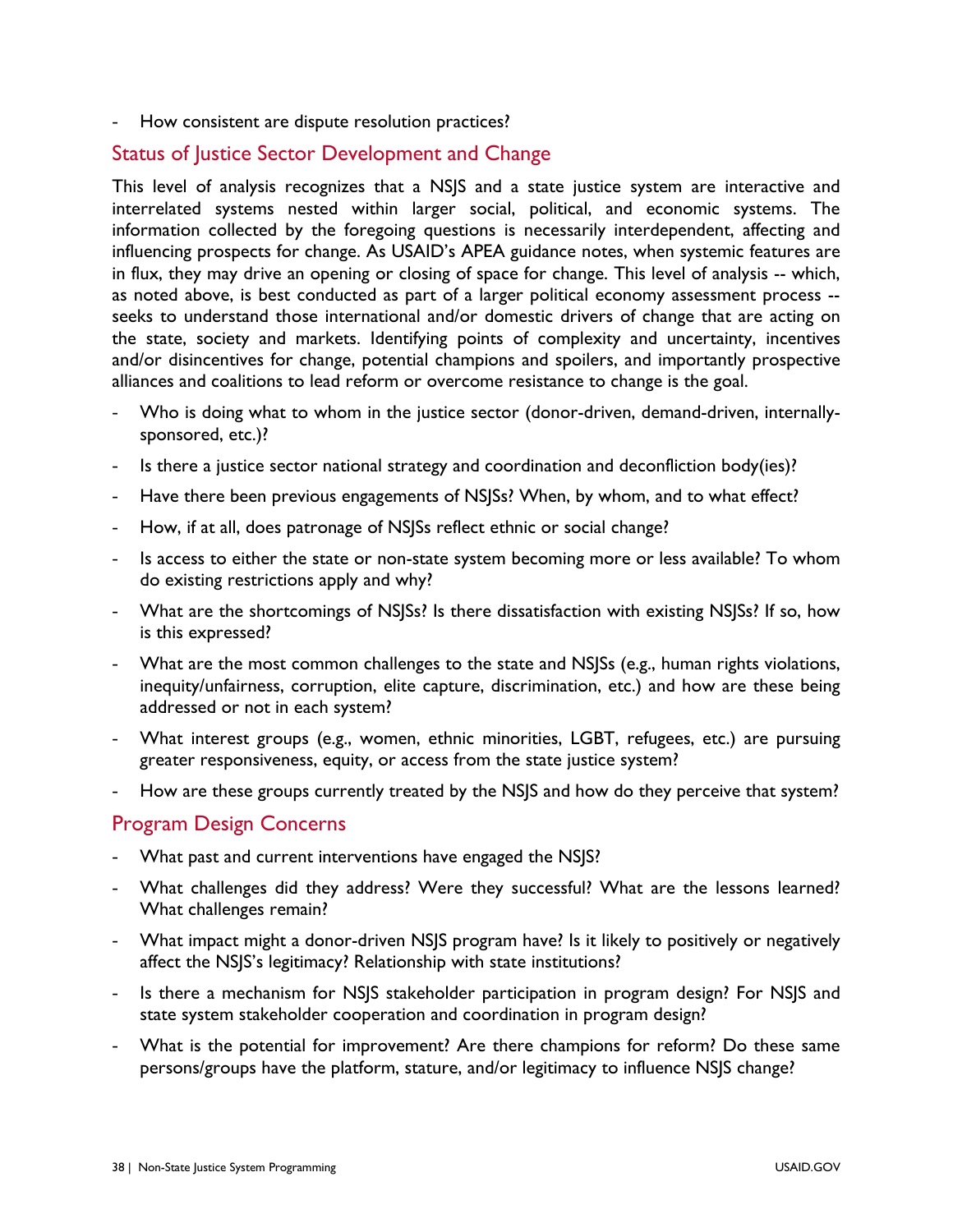- Is the NSJS capable and willing to adapt to international human rights standards? How might the state system participate, support, undermine, or obstruct such adaptation?
- What incentives and disincentives exist for policy makers and CSOs to engage with NSJSs?
- What are the best ways to promote improvements? Ignore/marginalize or engage and reform?
- How much change is realistic given education levels, entrenched customs, etc.?
- What are the expected and likely program time horizons?
- What other donors and projects offer opportunity for leverage, cooperation, co-funding, or follow-on activities?

## <span id="page-44-0"></span>Theory of Change

With the above information collected, digested, and organized, it may be time to develop a theory of change applicable to the NSJS. USAID's revised program cycle guidance (ADS 201) requires that program designs, SOWs (or scope of objectives), and program descriptions be based on a theory of change that reflects a development hypothesis. As rule of law programming generally occurs in rapidly changing environments and since unforeseen occurrences and challenges are routine, program design must leave room for changes, as suggested by the CLA framework. In addition, the evidence gleaned from program monitoring data is best addressed through flexible reform models.

Any program, and especially an NSJS-focused program, is more likely to be successful if grounded in an empirically valid and reliable theory of change that describes how and why a program's purpose is expected to be achieved within the established context. Developing a theory of change ensures that planning focuses on anticipated outcomes, rather than resource inputs, near term outputs, or specific interventions.

With the information above, reference to USAID's ROL Framework and Guide to Country Analysis, and consultation with Agency ROL experts, development of a complete theory of change should commence. The completed product should include:

- 1. Reference to the context in which the development problem is situated, including root causes — political and technical — of the problem and conditions in the operating context that may affect outcomes;
- 2. An "if-then" statement explaining causal outcomes needed to achieve the desired change that illustrate the relationship between program elements and the program's purpose;
- 3. Major interventions that will be undertaken to lead directly or indirectly to these outcomes;
- 4. Key assumptions that underlie the success of the theory of change: programmatic assumptions about which key outcomes will lead to other higher-level outcomes and context assumptions of external factors outside the program's control that are needed for success; and
- 5. Key indicators to monitor how progress unfolds during implementation.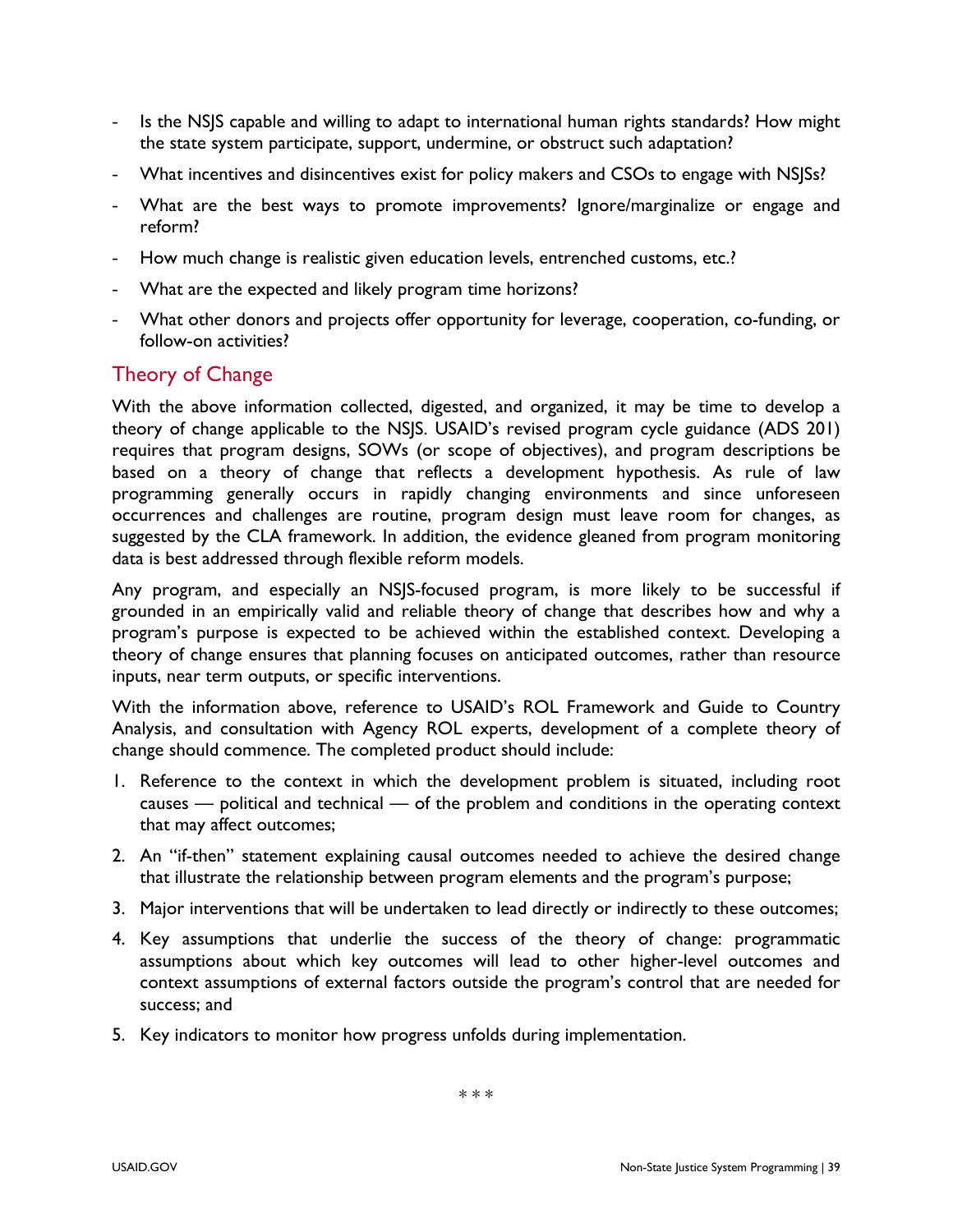## <span id="page-45-0"></span>**Annex 2 – Sample Statement of Work (SOW)**

## **Non-State Justice System Strengthening Program**

#### **SECTION C - STATEMENT OF WORK**

#### **Introduction**

*Key Goal: Establish purpose of solicitation with an introduction, including overall challenge and project objective(s).*

USAID/Afghanistan intends to award a contract for services aimed at strengthening non-state justice systems (NSJS) in Afghanistan. Often referred to as traditional dispute resolution, these systems and processes typically take the form of *shuras* or *jirgas*, which have been used for centuries to resolve disputes at the village level and in most urban areas. *Shuras* and *jurgas* are usually constituted of tribal elders, religious or spiritual leaders, or other respected community leaders.

This two-year Program will build on the successes and lessons learned from pilot activities undertaken by an earlier NSJS program. The Program's core objectives *(the objectives should mirror the "if" statement in the Theory of Change*) will be to:

- Improve the knowledge and attitudes of NSJS practitioners;
- Increase cooperation between state justice and NSJSs;
- Expand the roles in NSJSs for women and other marginalized groups; and
- Promote better public understanding of the law and justice processes.

#### **Background**

*Key Goal: In providing background information, use existing knowledge and literature to establish a basic understanding of the current justice system. Discuss the history and roles of state and non-state justice sectors along with the respective strengths and weaknesses of each. Also describe specific issues related to gender and marginalized groups.*

After more than 30 years of conflict and almost 20 years since the fall of the Taliban, Afghanistan continues to struggle in establishing an effective and efficient judicial system governed by the rule of law. Most donor activities in the sector have focused on rebuilding institutions of justice, providing access to legal resources, and training on procedure and law. As progress made at the state level cannot be readily extended to provincial and district level institutions, justice services remain limited outside the major centers. State courts are widely viewed as corrupt and inaccessible, and traditional justice mechanisms face challenges across the country, including in areas of armed conflict.

A study by the International Crisis Group found that most Afghans still have little or no access to state judicial institutions and that the public lacks confidence in the state justice sector amid an atmosphere of impunity.<sup>[1](#page-45-1)</sup> Polling data from the critical southeastern and southwestern parts

<span id="page-45-1"></span> $\overline{a}$ <sup>1</sup> Reforming Afghanistan's Broken Judiciary, November 17, 2010, page i.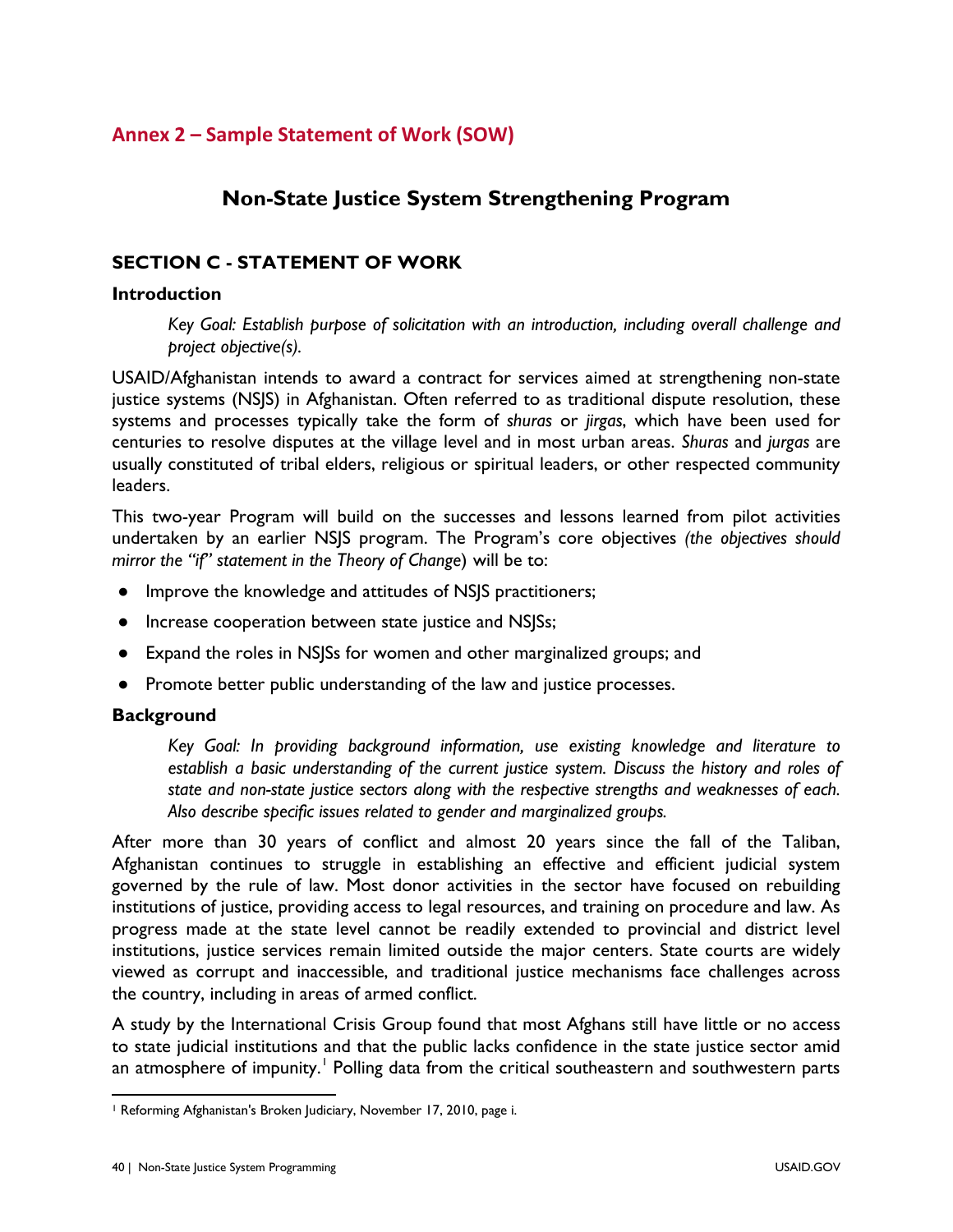of the country indicates that less than half the population perceives the state courts to be fair and trusted, effective at delivering justice, or capable of resolving disputes in a timely or satisfactory manner.<sup>[2](#page-46-0)</sup> Perhaps because of the extent of state court dysfunction in many parts of the country, studies suggest that up to 80% of disputes that might be adjudicated in courts or by other state agencies are instead resolved via NSJS processes.<sup>[3](#page-46-1)</sup> Those studies also show that the success of NSJS derives primarily from the fact that the process is driven by community elders and other trusted resident leaders, as these are the actors ordinary citizens are accustomed to turning to in resolving their disputes.<sup>[4](#page-46-2)</sup>

Although many Afghans consider the traditional sector to be faster and more effective in delivering justice than the state courts, NSJS decisions are often at odds with Islamic law and Afghan law and are usually not recognized or registered with the state sector. Nevertheless, NSJS leaders and processes frequently interact with state justice processes and the two systems can be mutually reinforcing in resolving disputes or enforcing case outcomes. Afghan Ministry of Justice (MoJ) officials may engage with NSJS processes and actors through state agencies such as the *Huqooq*, which is concerned with pre-court dispute mediation of civil grievances. Judges and prosecutors may also have contacts with community elders and others engaged in NSIS.<sup>[5](#page-46-3)</sup> Despite the interaction between the two sectors, however, some state justice actors - along with women's groups - have raised concerns about NSJS processes because they may serve to advance partisan interests, discriminate against marginalized groups, or impose decisions that infringe on human rights.

#### **Past USAID Assistance**

*Key Goal: Describe recent related activities of USAID and other donors with enough information to allow offerors to find additional information to inform proposals.*

In May 2017, USAID signed a one-year contract for the implementation of a pilot effort to strengthen NSJS and develop linkages among NSJS practitioners in selected districts in the south and east.[6](#page-46-4) In each pilot district, the program identified village elders who are respected in their communities and have experience with NSJS mechanisms, brought them together with elders from neighboring communities to form district-level networks, and helped build relationships within these networks by inviting the elders to meet on a regular basis. The purpose of the meetings is to discuss, at the elders' request, topics of Afghan law, including inheritance, property, criminal procedure, and Constitutional law. In addition, USAID has supported efforts to promote alternatives to using girls as commodities to settle disputes (called *baad*) by holding discussion sessions with the elders on this subject.

 $\overline{a}$ 

<span id="page-46-0"></span><sup>2</sup> The Asia Foundation survey reported that 39% and 37% of respondents from the southeast and southwest respectively found the courts fair and trusted; 48% and 38% from the southeast and southwest respectively believed the courts were effective at delivering justice; and 33% and 34% from the southeast and southwest respectively thought the courts resolved cases in a timely and proper manner.

<span id="page-46-1"></span><sup>3</sup> Afghanistan Human Development Report 2007: Bridging Modernity and Tradition - The Rule of Law and the Search for Justice, Center for Policy and Human Development, 2007.

<span id="page-46-2"></span><sup>4</sup> The Asia Foundation Survey, page 125.

<span id="page-46-3"></span><sup>5</sup> Afghanistan Research and Evaluation Unit (AREU), March 2011; Community-Based Dispute Resolution Processes in Nangarhar Province, AREU, December 2009; and Community-Based Dispute Resolution Processes in Bamiyan Province, AREU, December 2009.

<span id="page-46-4"></span><sup>6</sup> Offerors should refer to the quarterly and final reports for detailed information on the performance and results of the pilot program.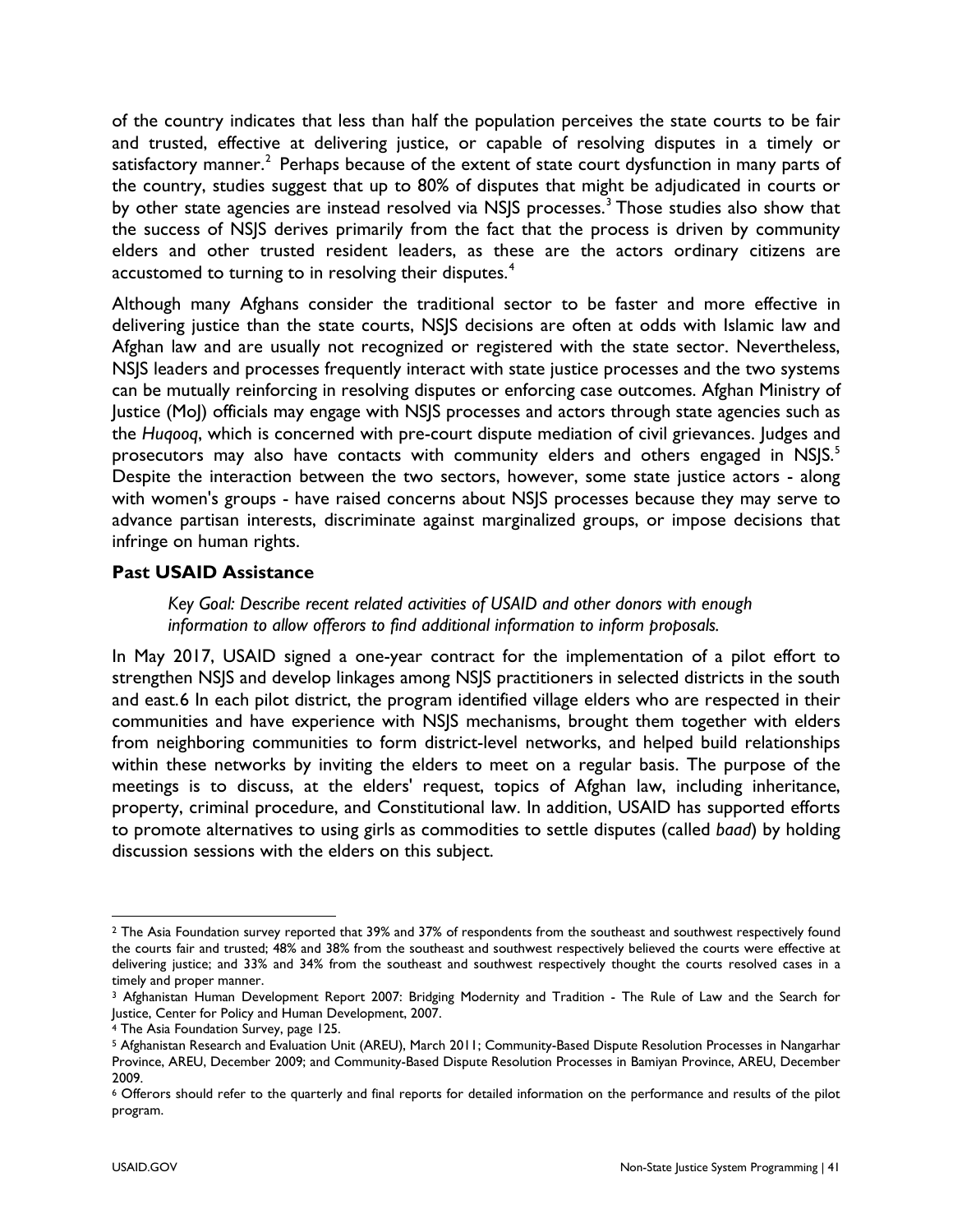The district-level networks have also served as the platform for dialogue with state actors on developing linkages between NSJS and state-administered systems. In some districts, these linkages include a process for recording decisions made by the village elders in *Huqooq* offices where all civil judgments are recorded, while in others they involve a procedure by which state actors can refer disputes to village elders.

#### **Other Donor Assistance Supporting the Informal Justice Sector**

Several other donor-assisted initiatives are providing support for NSJSs in Afghanistan, including programs funded by the State Department's Bureau of International Narcotics and Law Enforcement Affairs (INL), the World Bank, and the British government in Helmand.

In addition to projects targeted specifically at NSJS, there are broader governance and stabilization projects that have dispute resolution components. These include USAID-funded efforts to establish more than 90 community councils (CCs) at the district level throughout Afghanistan as part of the Afghan Social Outreach Program. These CCs, which are government bodies composed of community representatives, are intended to facilitate interaction between communities and the government at the district level.

#### **Problem Assessment**

Weaknesses in NSJSs in many areas of the country include:

- Rights violations and corrupted NSJS processes can produce unjust outcomes, harm innocents, and prolong disputes. Significantly, discriminatory social attitudes in many areas adversely influence justice practices.
- State-NSJS collaboration in many areas is still largely ad-hoc, with the extent and quality of collaboration varying widely from province to province.
- Marginalized groups, particularly women, have limited roles in NSJSs and limited ability to directly represent themselves and contribute as NSJS practitioners.
- Public understanding of and respect for rights and statutory law remains limited in many areas.
- Corrupt or imposed justice actors and/or processes distort the positive, consensual, and conciliatory nature of traditional NSJS practices and result in lower satisfaction with outcomes.
- Long-standing disputes that are unresolved contribute to increases in conflict, violence and destabilization.

#### **Strategy**

#### *Key Goal: Link to CDCS Development Objectives and Intermediate Results*

USAID/Afghanistan's core investments in governance development are focused on expanding access to justice and dispute resolution by working with state and NSJS entities at the provincial and district levels and supporting pluralistic and inclusive governance by state and local institutions. This focus is reflected in its overarching Development Objective (DO 1) for Democracy and Governance: improved performance and accountability of governance. Five intermediate results comprise this DO, the first of which is IR 1.1: Increased public confidence in the rule of law system. This IR is further broken down into five sub-IRs: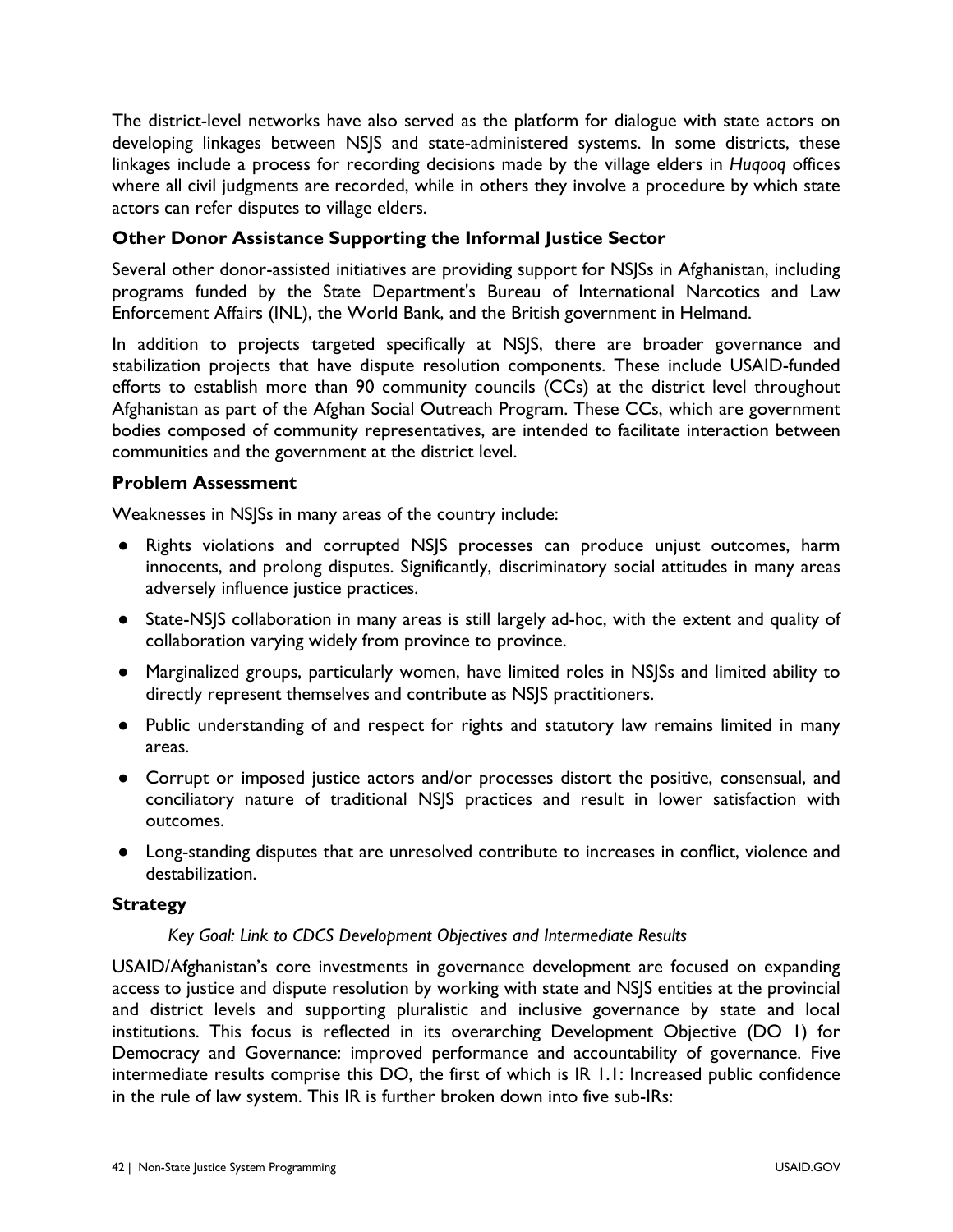1.1.1: State rule of law system improved;

1.1.2: Availability of quality legal education expanded;

1.1.3: Citizen awareness of legal rights and legal processes of the judicial system increased;

1.1.4: Traditional dispute resolution and justice in contested areas strengthened; and

1.1.5: Implementation of national anti-corruption strategies enhanced.

The NSJS Strengthening Activity will support sub-IR 1.1.4.

#### **Theory of Change**

*Key Goal: Describe how the project will seek to affect the status quo, how the process of change will take place, and USAID's opportunity to directly or indirectly influence those changes.* 

If the knowledge and attitudes of NSJS practitioners are improved, there is increased cooperation between NSJS and state systems, roles in NSJSs for women and other marginalized groups are expanded, and the public has a better understanding of the law and justice processes, then access to fair and transparent justice services will increase, improving public satisfaction with justice outcomes and diminishing the drivers of conflict and sources of instability.

### **Program Objectives or Goals**

*Key Goal: USAID's current practice is to avoid including illustrative activities in SOWs to encourage offerors to propose their own innovative approaches to a problem. If some activities are considered necessary, they should be stated as mandatory. Expected results should be included with each component.* 

*Objective 1: Improve knowledge and attitudes of non-state justice intercessors*

Although NSJS mechanisms have been remarkably resilient over the past 30 years in Afghanistan, they have nevertheless been weakened by conflict, shifting power dynamics, corruption, and the ascendancy of other dispute resolution providers in many rural and urban areas. In some areas that have seen or been affected by conflict, community elders may have become apprehensive about engaging in dispute resolution to any significant extent. In other areas, local powerbrokers have assumed primacy in resolving disputes or newly-established bodies have begun to exercise a dispute resolution function, thus marginalizing community elders.

The contractor will work to address these weaknesses to the extent practicable across the targeted districts. The contractor must conduct an assessment (mapping) of NSJS processes, the political and economic context as it affects NSJS, women's roles in NSJS, the nature of the disputes, linkages to state actors, and dispute resolution actors in the community, to include both state and non-state actors. The assessment will lay the groundwork for an action plan that clearly outlines the objectives for engagement in that specific district, links the proposed activities with those objectives, and addresses sustainability. The Offeror is encouraged to propose illustrative activities that seek to creatively address NSJS deficiencies, including those highlighted above.

#### Expected Results: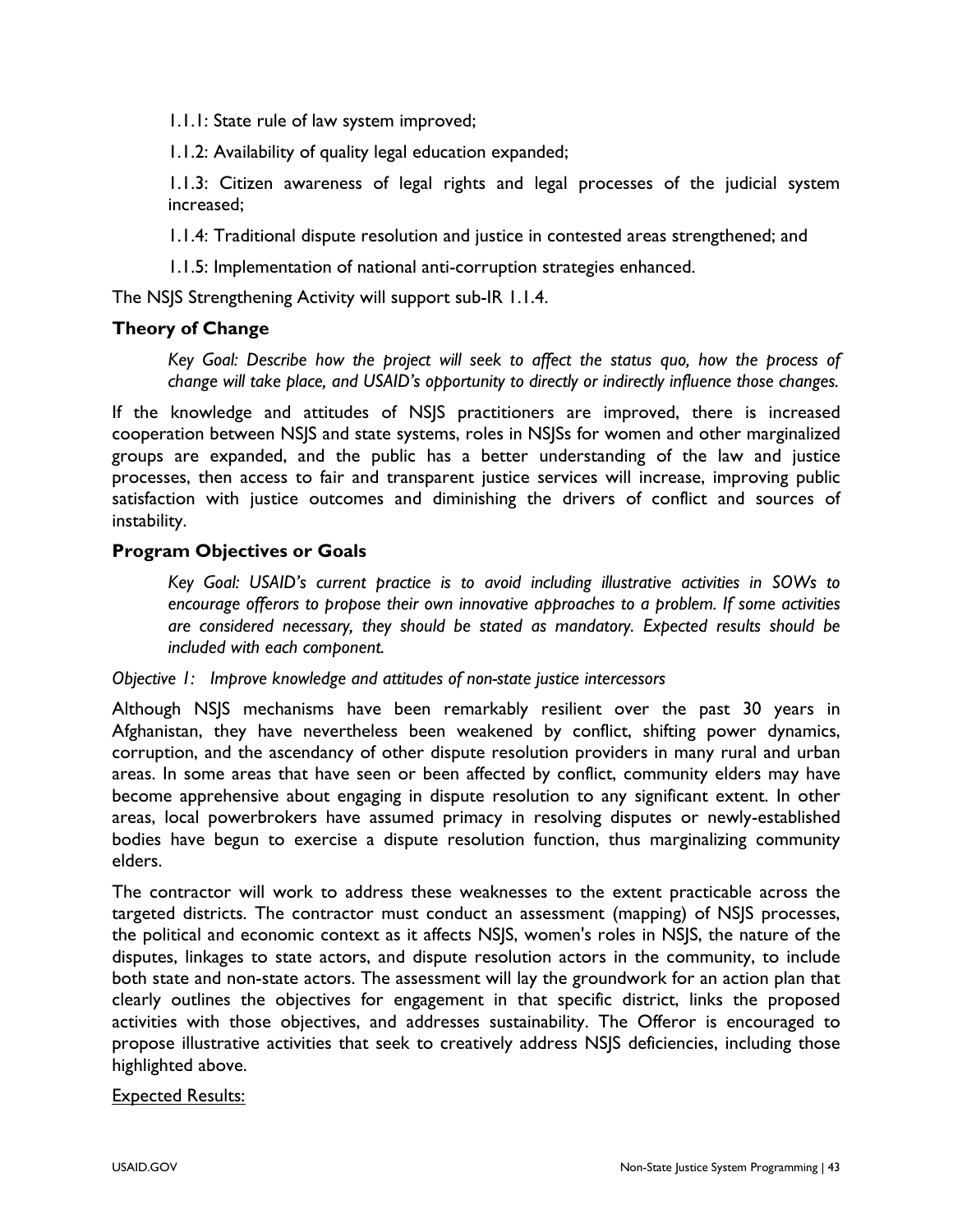- There is increased knowledge of Afghan law, Islamic law, and human rights norms in communities, particularly among tribal elders and community leaders;
- NSJS decisions better reflect and/or are based on Afghan law, Islamic law, and human rights norms;
- NSJS decisions and their practitioners are perceived to be more impartial;
- The quality of decisions emanating from the NSJS improves as evidenced by increased confidence in the decisions on the part of target communities;
- Tribal elders and community leaders make commitments to halt social practices like *baad* that are harmful to women, as evidenced by a decline in the number of harmful decisions; and
- The resolution of long-term intractable disputes reduces sources of conflict.

#### *Objective 2: Strengthen linkages between NSJS and State Justice*

While connections between NSJS and the state administered system exist, strengthening these linkages should bring greater legitimacy to NSJS decisions, provide accountability for NSJS processes, and harmonize NSJS with the legal framework. Such linkages offer the potential for registering cases and decisions in the state courts so that, within the affected communities, they will be more readily known, understood, accepted, and enforced. Stronger linkages can foster greater accountability for NSJSs by helping to ensure that their activities are in conformity with Afghan law, Islamic law, and international human rights norms. Effective linkages will also allow for greater exchange of information and increase the frequency of cases referred from one system to another.

The contractor may want to test different strategies for linking NSJS and the state system during implementation. Linkages must be appropriate to the local context. In preparing to strengthen linkages with the state system, the contractor must explore the potential for developing relationships with various state bodies present in the targeted districts. This would include examining the role and legitimacy of such key actors as the district governor, police chief, local militia commanders, *Huqooq*, local judges and prosecutors, and others, to better understand local social and political dynamics. Within such local context, the contractor will seek to promote greater accountability and accessibility of both the state and NSJS. With respect to state and civil society actors alike, the contractor will be expected to take into account relevant evidence bases. For example, multiple studies demonstrate that citizen action promoting good governance becomes most effective through strategies that build alliances, mechanisms, and platforms linking champions of change from state and CSO together. Likewise, activities that promote oversight or improved performance management are most effective when they move beyond monitoring and actively change the incentives of government employees.

Some thought should also be given to promoting linkages that could be generalized across provinces or regions.

#### Expected Results:

● Agreements are reached, and processes are in place for the registration of NSJS cases and decisions within the state system;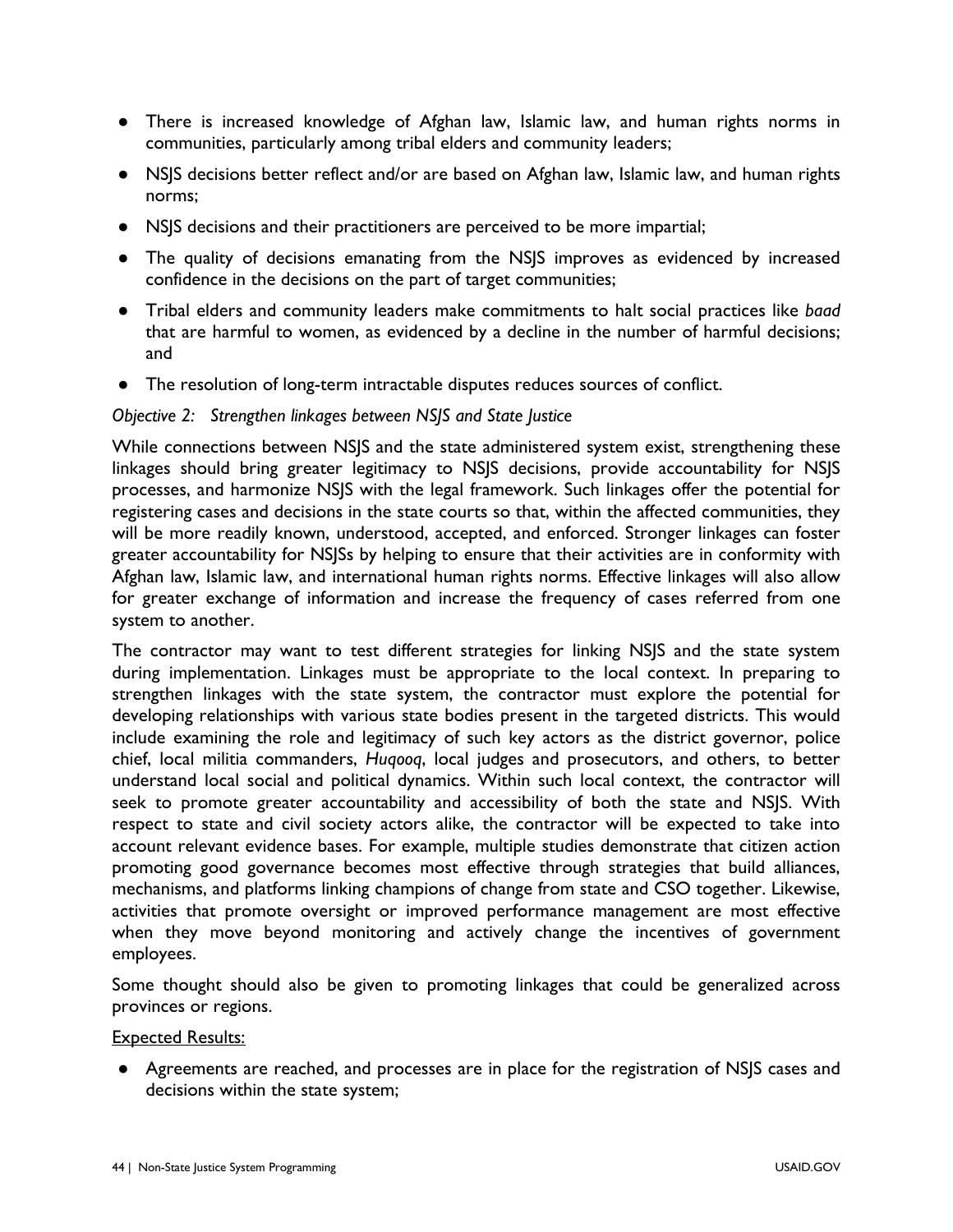- Procedures are developed to guide how cases are referred from one system to another;
- There is an increase in the extent to which NSJSs in targeted areas forward decisions to the state system for validation;
- The validation of NSJS decisions by the state system leads to an increase in the number of decisions that are in conformity with Afghan law, Islamic law, and human rights norms;
- Formal and lasting linkages between the government, NSJS, and if appropriate, civil society established and documented (e.g., Memoranda of Understanding or Joint Strategies and Action Plans); $<sup>7</sup>$  $<sup>7</sup>$  $<sup>7</sup>$  and</sup>
- Parliament committees with justice sector jurisdiction demand an independent, responsive court system, including positive integration or interaction with NSJS providers.

#### *Objective 3: Enhance the roles of women in justice processes.*

Women play valuable but often unappreciated roles in resolving family disputes, preventing escalation, and counseling male practitioners on disputes related to women. Accordingly, an enhanced role for women could further improve dispute resolution practice and help protect the rights of women and other vulnerable groups. The Offeror should propose ways to enhance women's roles in NSJS processes in a manner that improves outcomes for them and other marginalized groups. The Offeror should also describe in detail the steps it will take to ensure that these activities are culturally appropriate and would not undermine support for overall objectives.

#### Expected Results:

- Women are better able to apply legal information in resolving disputes and advocating for respect for the rights of women and children; and
- Women make positive contributions to justice services, particularly for other women, as their skills and confidence as dispute resolution practitioners are enhanced.

*Objective 4: Increase public awareness of and demand for rights (lowest priority).*

NSJS practitioners are to a certain degree beholden to local culture, as reflected in the knowledge, attitudes, and behavior of the public. To reduce resistance to change in justice practice and increase public demand for improved justice services, it is important for the public to become familiar with new legal concepts. As the public (and disputants) are exposed to legal information targeted at discouraging harmful or discriminatory justice and social practices, community members will come to expect ownership over dispute resolution processes and fairer legal outcomes. Offerors should propose innovative ways to increase both public awareness of the law as well as the demand for fairer justice outcomes.

#### **Expected Results**

● Increased public understanding of the law in areas relevant to the most common disputes;

<span id="page-50-0"></span> $\overline{a}$ <sup>7</sup> For more on CSO/government joint action plans to improve service delivery, see Power to the People: Evidence from a Randomized Field Experiment of a Community-Based Monitoring Project in Ugand[a,](http://www.povertyactionlab.org/evaluation/community-based-monitoring-primary-healthcare-providers-uganda)

[http://www.povertyactionlab.org/evaluation/community-based-monitoring-primary-healthcare-providers-uganda.](http://www.povertyactionlab.org/evaluation/community-based-monitoring-primary-healthcare-providers-uganda) For a comparison of four impact evaluation studies, see also [http://www.povertyactionlab.org/policy-lessons/governance/community](http://www.povertyactionlab.org/policy-lessons/governance/community-participation)[participation.](http://www.povertyactionlab.org/policy-lessons/governance/community-participation)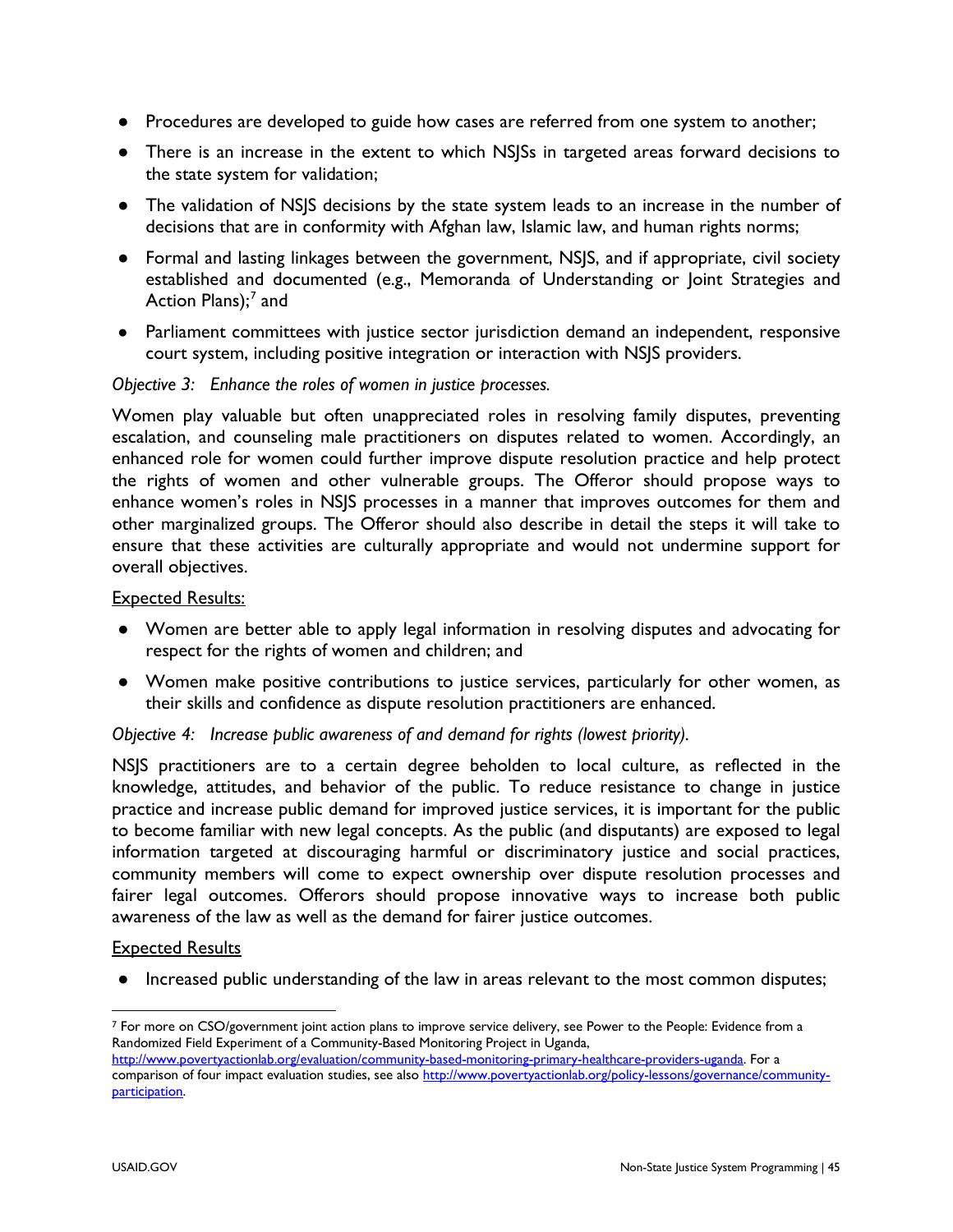- Increased public demand for respect for rights; and
- Increased public satisfaction with justice services.

#### **Additional Requirements**

#### *Participation*

Within each geographical area of intervention, the contractor should establish criteria and protocols for achieving a critical mass of male and female NSJS practitioners, state justice actors, and other community leaders who are representative of the ethnic/socioeconomic makeup of the area and have demonstrated potential to influence their peers and the general public toward improved justice knowledge, attitudes, and practice. This approach should be extended to reaching sufficient numbers of the public with legal messaging to create a critical mass of support for justice reform.

#### *Local ownership*

The engagement from assessment to program design to evaluation should be approached as an inclusive dialogue among all key local stakeholders. All aspects of the Program should aim to maximize collective knowledge and ownership of Program outcomes.

#### *Do no harm*

With a comprehensive understanding of the strengths and weaknesses of NSJS, the contractor should avoid attempts to modify positive elements of NSJS practice unless it can be shown that the modifications add value, while encouraging local initiative in mitigating negative aspects. The implications and risks of each approach or activity must be assessed prior to implementation.

#### **Inclusion of Youth**

The Program shall endeavor to "improve the capacities and enable the aspirations of youth so that they can contribute to and benefit from more stable, democratic, and prosperous communities and nations" as called for by USAID's Youth Policy. The Offeror should develop illustrative interventions and clearly describe how the Program will apply inclusive development practices across all objectives.

#### **Gender and Women's Empowerment**

To address gender mainstreaming, the Contractor will analyze how programs can be tailored to maximize gender participation and reduce the disproportionate threats and occurrences of human rights violations against women. The analysis should be undertaken as part of the process of determining baselines for performance indicators and when developing the Contractor's Annual Work Plan.

In accordance wit[h](https://www.usaid.gov/sites/default/files/documents/1865/GenderEqualityPolicy_0.pdf) [USAID's Gender Policy,](https://www.usaid.gov/sites/default/files/documents/1865/GenderEqualityPolicy_0.pdf) the contractor will continuously monitor gender implications and opportunities, as well as collect disaggregated data. All activities performed are required to take into account not only the different roles of men and women, but also the relationship between and among men and women as well as the broader institutional and social structures that support them. It will be determined during the implementation phase which women or particular women's groups represent useful interests or alliances and the Program will identify where attention to gender issues and/or women's participation will contribute to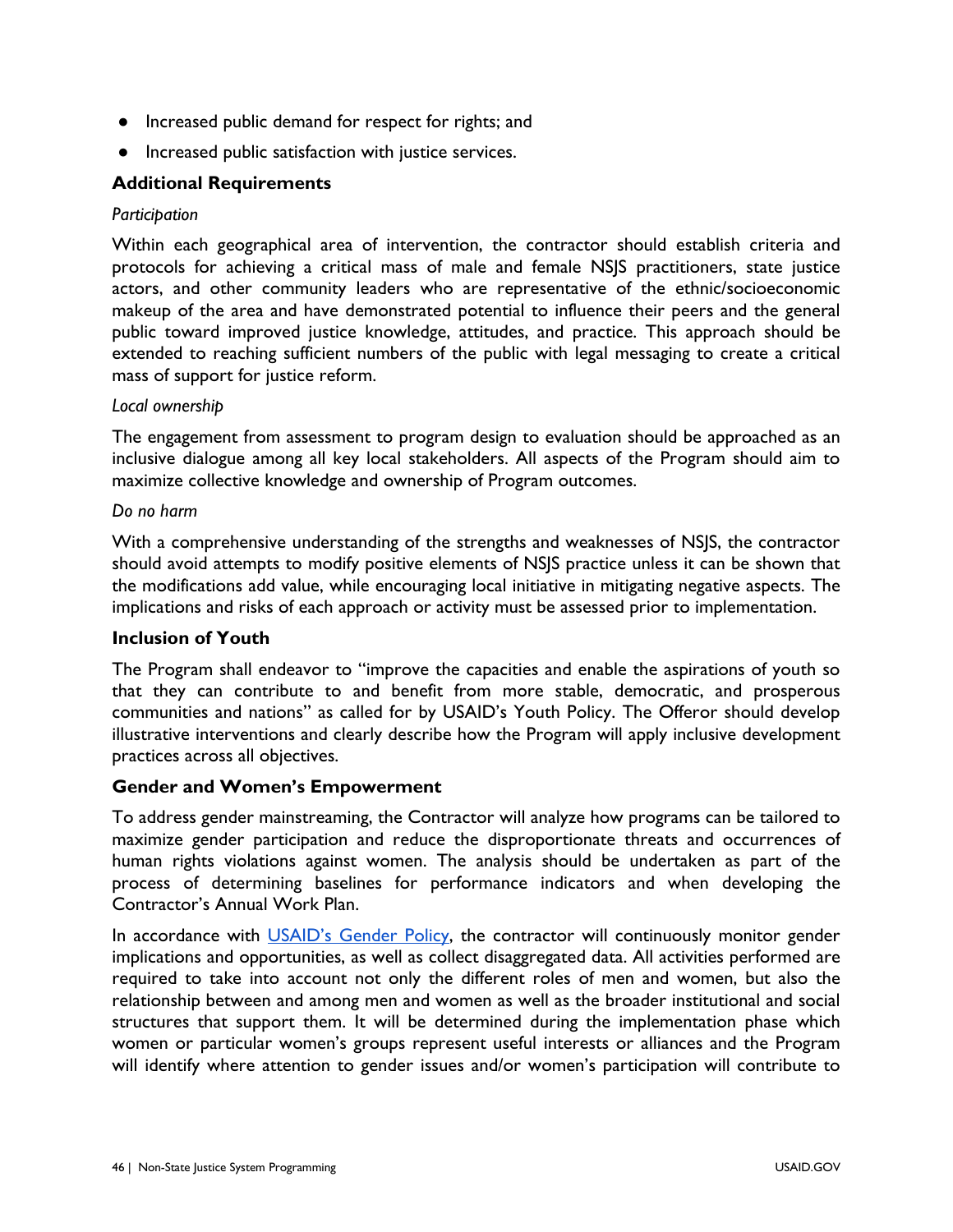results. All gender programs must adhere to the gender lessons learned outlined in USAID publications, including the USAID Gender Policy.

The Offeror should pay attention to any gender imbalances within the Program and undertake efforts that promote gender equality across the justice sector. The contractor shall, for example, support:

- Awareness-raising on gender issues (such as gender bias);
- Support for international obligations of the host nation regarding gender equality, where applicable;
- When possible, support judicial and civil society efforts to conduct research and collect data related to equal access to justice for women, where applicable.

The Program offers important opportunities to have a positive impact on the gender-related knowledge, attitudes and practices of NSJSs. A commitment to advance gender equality and women's empowerment must be fully reflected in the Offeror's proposal. If awarding local grants, the offeror must also include a plan for soliciting and awarding grants for local subcontracts to organizations supporting gender issues.

### **Monitoring and Evaluation**

Specific Program interventions will be driven not just by opportunity, but also by empirical evidence. The contractor will be responsible for developing metrics to measure the impact of the interventions under all four Program objectives. Methods may include but are not limited to: public opinion and user surveys, customer score cards, surveys of practitioners, comparisons of actions taken, and such other methods as the contractor may design with Mission approval. As part of their proposals, offerors must submit a monitoring, evaluation and learning (MEL) plan that describes how they will monitor results at the Program goal, objective, sub-objective, expected results, and output levels and promote collaborative learning.

The Contractor must integrate a baseline diagnostic for the projects, which must lead to a clear development hypothesis with realistic expectations of the value and scale of results, and understanding of implementation risks.<sup>[8](#page-52-0)</sup> Further, the Contractor must be able to develop and administer flexible monitoring tools where country program goals and objectives may change, baselines and control groups may be lacking, cause and effect do not always follow a linear relationship, and programs rely on quick turnaround of data and analysis to inform programming decisions.

During implementation, the method for measuring progress must be agreed to and supported by the host nation and/or other stakeholders. As part of its MEL plan, this Program will use at least one "basket" of indicators. An explanation of the basket approach to indicators and relevant examples can be found in the United Nations Rule of Law Implementation Guide and Project Tools.<sup>[9](#page-52-1)</sup> As applicable, the basket of indicators can utilize the ROL and human rights indicators outlined in the UN ROL Guide or similar guides, such as USAID's Rule of Law Indicator guide or Security Sector Indicator Guide. However, appropriate basket(s) of indicators will be established in consultation with the COR. Input from other stakeholders, including the Government, civil society, and/or the NSJS should also be considered. As part of

 $\overline{a}$ <sup>8</sup> More information can be found in the section on Performance Management Plan.

<span id="page-52-1"></span><span id="page-52-0"></span><sup>9</sup> [http://www.un.org/en/events/peacekeepersday/2011/publications/un\\_rule\\_of\\_law\\_indicators.pdf](http://www.un.org/en/events/peacekeepersday/2011/publications/un_rule_of_law_indicators.pdf)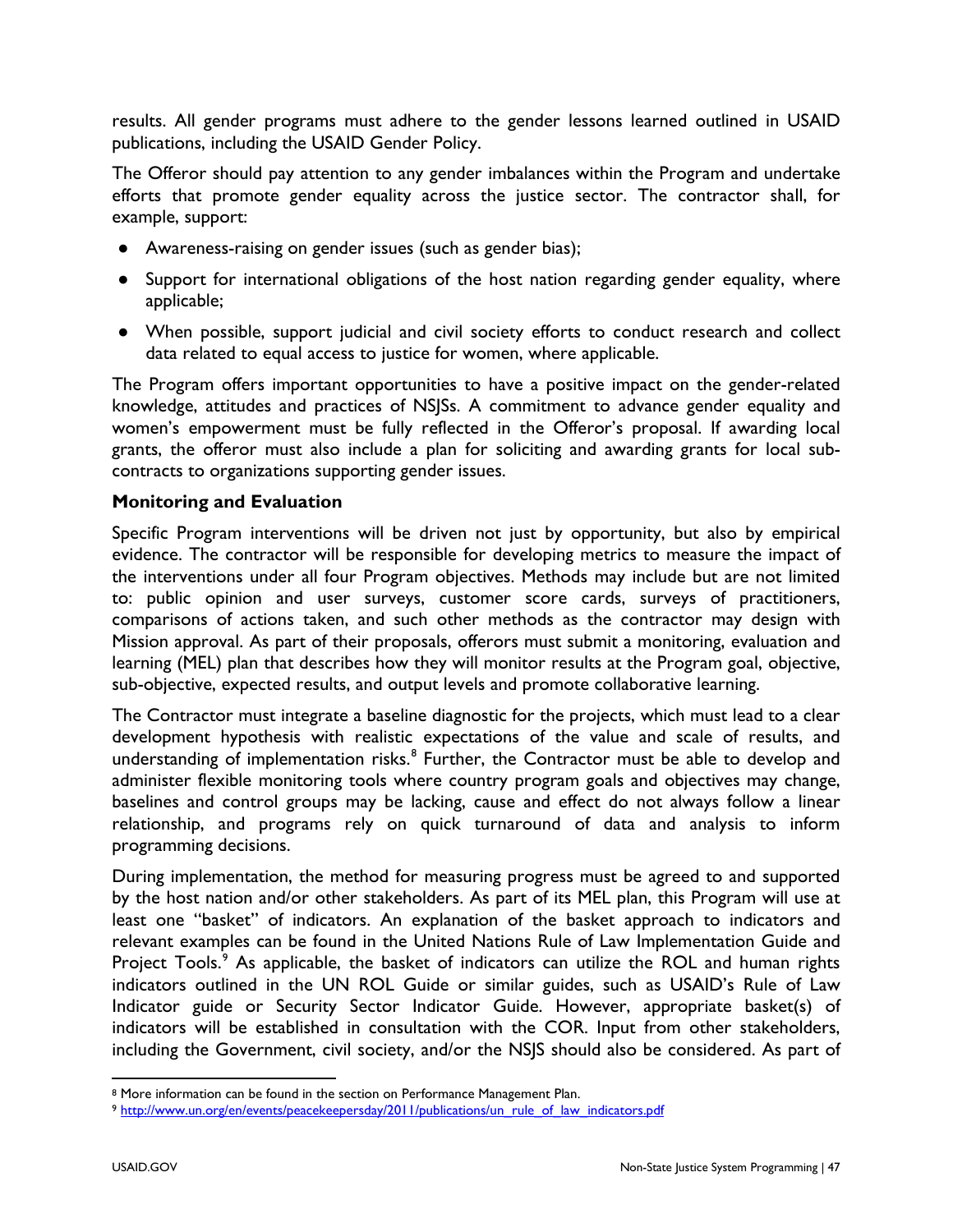achieving local ownership, the contractor is expected to engage local civil society organizations, as well as other relevant local institutions, when determining indicators (and basket groupings) to be used. Consideration should be given to data that is, or can be, collected by local actors as part of the Program's efforts to achieve sustainable impact.

All data collection and analysis for each indicator or basket, as applicable, must be disaggregated by gender, ethnicity, disability, and location.

Where possible, when the Contractor is conducting training with stakeholders, all trainings must include pre- and post-tests unless an exception is given by the COR. In the more limited situations were circumstances permit, the Contractor may also provide a follow-up test at a later date to ensure the material has been effectively retained.

Finally, the offeror shall include in its proposal an independent subcontractor that will be responsible for establishing baseline data and conduct a mid-term and final evaluation of the Program. The subcontractor will prepare independent evaluation designs in accordance with USAID policy, to be approved by USAID prior to implementation of the evaluations.

#### **Sustainability**

Sustainability has been of fundamental importance for USAID's work for over 50 years and is now a core part of US global development policy and USAID's reform agenda. For the purposes of this Program, sustainability will be achieved when host country partners and beneficiaries are empowered to take ownership of development processes, including financing, and maintain Program results and impacts beyond the life of USAID involvement. For example, mutual accountability reflects the need for heightened host country ownership. Country ownership is a fundam[e](http://www.oecd.org/dac/effectiveness/34428351.pdf)ntal prerequisite for the [Paris Declaration on Aid Effectiveness.](http://www.oecd.org/dac/effectiveness/34428351.pdf) Country ownership is increasingly recognized by multilateral and bilateral donors, as a key driver of sustainability and the long-term capacity of countries to plan, implement, manage, and evaluate high impact development programs. Country ownership is widely understood to be a process by which a country decides, plans, and directs its own development agenda.

Offerors' proposals should explicitly describe their technical approach to achieving sustainability.

#### **Windows of Opportunity**

Programming strategies and annual work plans should be flexible and allow for responding to windows of opportunity, which may include support for national dialogues initiated by the Afghan government. The contractor should stay abreast or political and cultural shifts and be able to identify political and social change that may make reforms more likely to take root. In such cases, strategies and work plans can and should be adapted to accommodate the window of opportunity subject to USAID approval, as long the reprogramming does not require USAID to incur an additional cost unless otherwise directed by the CO.

#### **Anti-Corruption**

Corruption can be an issue in any justice system, which undermines the administration of justice and public confidence in the system.

Within the context of justice accountability and integrity, the Contractor's personnel must be familiar with state-of-the-art research fro[m](https://www.usaid.gov/opengov/developer/datasets/Practitioner) [USAID's 2015 Practitioner's Guide to Anti-](https://www.usaid.gov/opengov/developer/datasets/Practitioner)